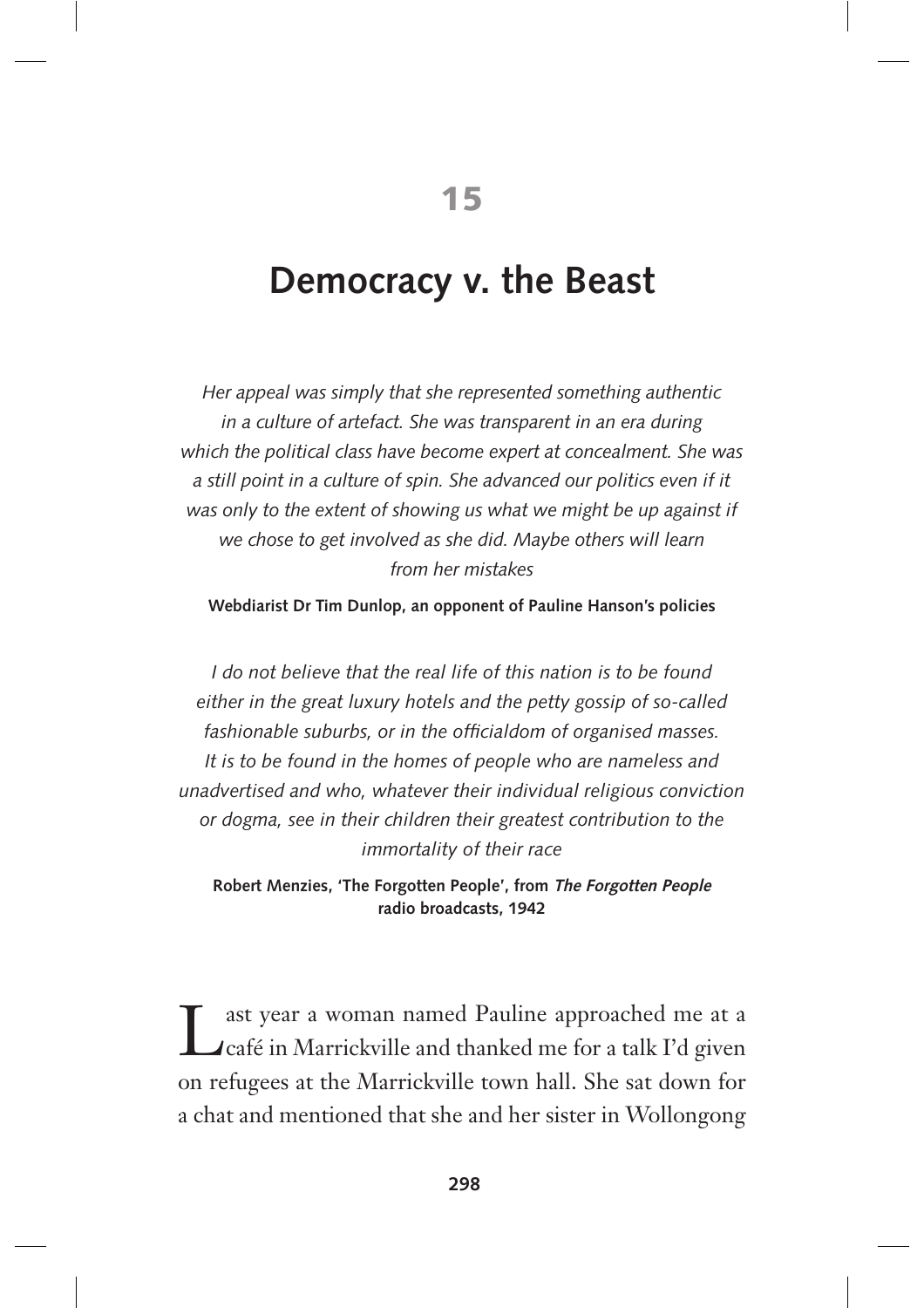had long been at loggerheads over the boat people. Now they were in dispute over the recent jailing of Pauline Hanson – to her dismay, her sister believed that Pauline Hanson should not have gone to jail. For her sister, Ms Hanson represented the little people, who had virtually no influence in society and whose voice the politicians did not hear.

The women's family had grown up dirt poor in a housing commission house in Wollongong, and Pauline said she'd always voted Labor because no kid should have to endure such a deprived childhood. She was gay and had left her church when it refused to accept you could be gay and Catholic. But after attending the refugee meeting, Pauline – an alternative dispute resolution officer – had wanted to help the cause and approached the priest at Marrickville's Catholic church. He had invited her to join the church, and she became involved in its refugee activism.

How could her own sister feel such anger at refugees, Pauline asked in wonder. How? I asked why her sister supported Pauline Hanson. She had recently separated from her husband, Pauline said, and one of her sons had been a drug addict. She was desperate for help but there was none. Pauline Hanson had provided the scream she needed.

That scream wasn't really about refugees – but that's the part you wanted to hear, John.

These two sisters seemed loving and compassionate women; the kind of Australians you'd reckon would instinctively open the door and help someone less fortunate than themselves if and when the crunch came. They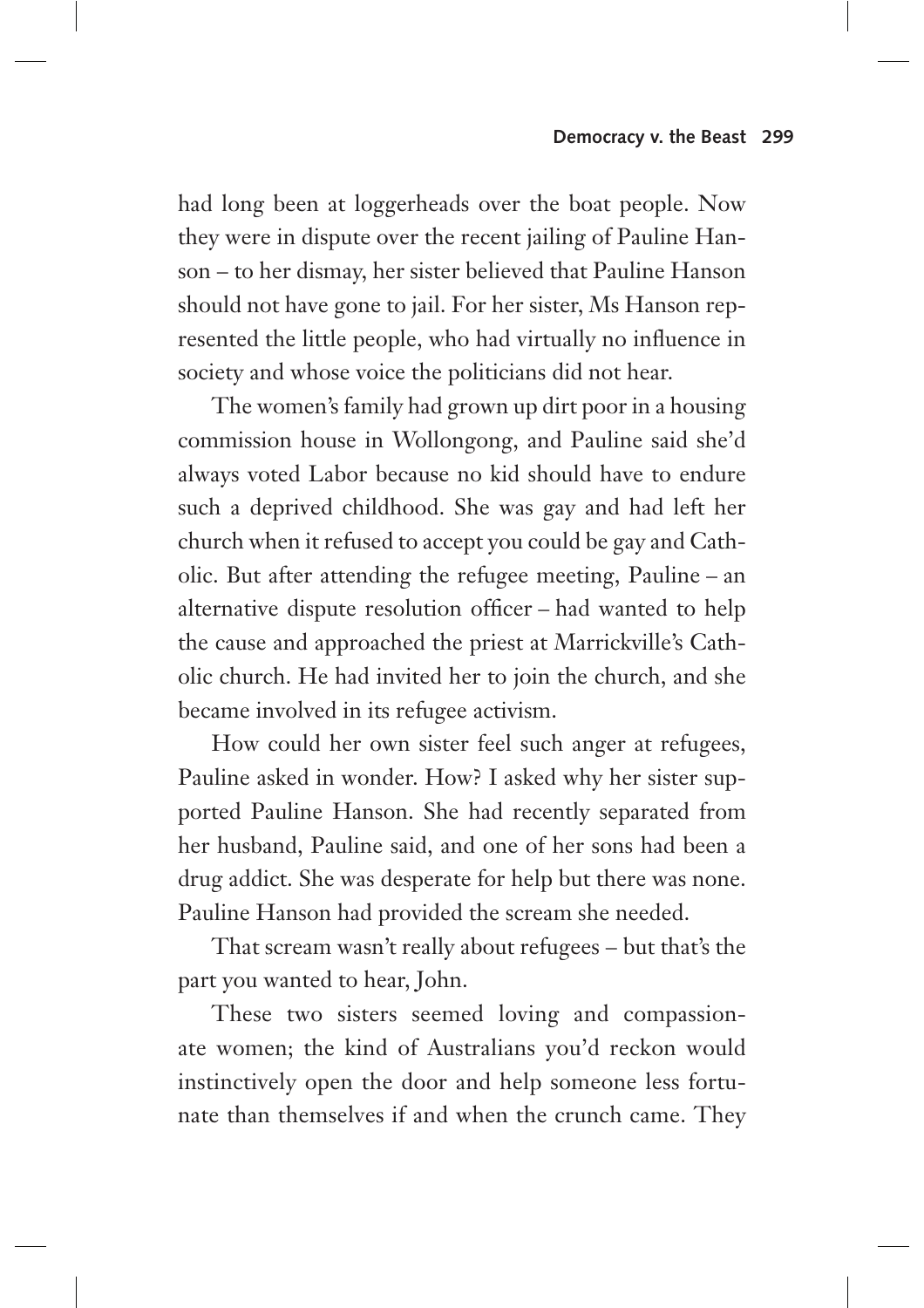Of course I will be called racist, but if I can invite whom I want into my home, then I should have the right to have a say on who comes into my country.

**Pauline Hanson's maiden speech, 10 September 1996**

We will decide who comes to this country, and the circumstances in which they come.

**John Howard unveils his unofficial election slogan, October 2001**

were both, in their own way, lamenting the lack of justice for the world's strugglers. To me it was easy to see them working together instead of turning their backs on each other or simply agreeing not to talk about politics.

A memory flashed into my head, and I suddenly understood its meaning. During Pauline Hanson's Queensland campaign in 1998, in a shopping centre in Mareeba, a far north Queensland town economically devastated by the closure of its timber mills, an Aboriginal man of about 50, wearing an Akubra, diffidently shook her hand. 'Thank you, Pauline,' he said. 'I'm with you.' I asked him if he knew what he'd done: that Pauline Hanson was against funding for special Aboriginal services to address their disadvantage. 'I know, but ATSIC is real corrupt, and nothing gets to us here. She's promised to stop that.'

Pauline Hanson's core appeal was never about race. Sure, she attracted racists to her cause. Sure, she made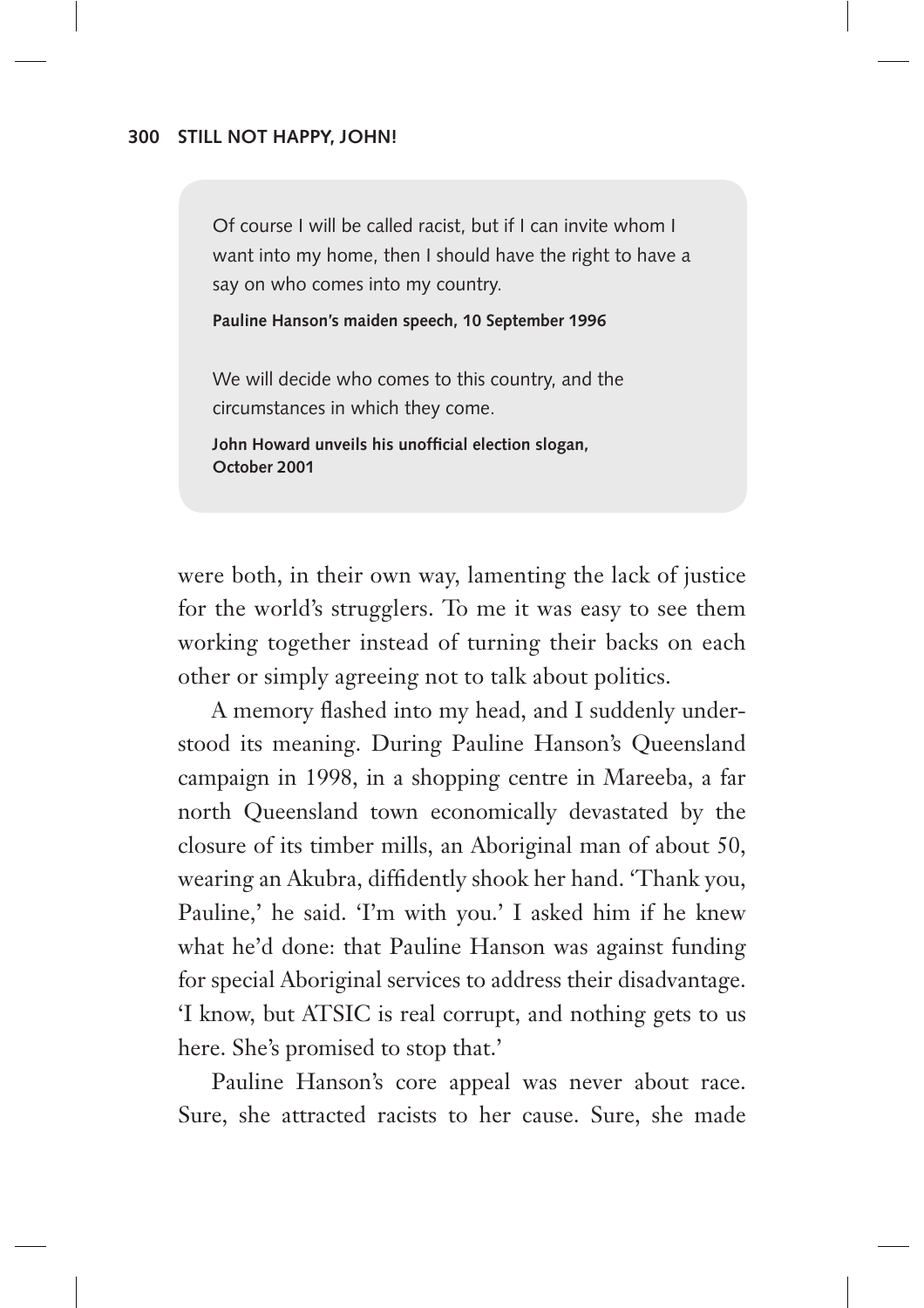I was told I was part of a [Liberal Party] team, and the trouble is I'm too much of an individual and I tend to speak my mind at times. If I really believe in something I will speak up. So I'm quite happy now to be that individual, and I can have my own voice now.

**Independent Member for Oxley Pauline Hanson, 17 March 1996, on why the Queensland Liberals disendorsed her – a decision Howard backed**

I come here not as a polished politician but as a woman who has had her fair share of life's knocks . . . I won the seat of Oxley largely on an issue that has resulted in me being called a racist.

#### **Pauline Hanson's maiden speech, 10 September 1996**

In a sense, a pall of censorship on certain issues has been lifted . . . I welcome the fact that people can now talk about certain things without living in fear of being branded a racist. **John Howard, to the Queensland Liberal Party, 22 September 1996**

repellent statements about 'Aboriginal states', and framed some ugly policies on immigration – policies Howard later ran with for all he was worth. But these were just the surface symptoms, not the underlying disease. What Hanson and her supporters suffered from wasn't a disease anyway, but a very rude case of democratic good health.

Hanson's scream mattered because it was authentic and timely. Her mobilisation of the disaffected, most of whom had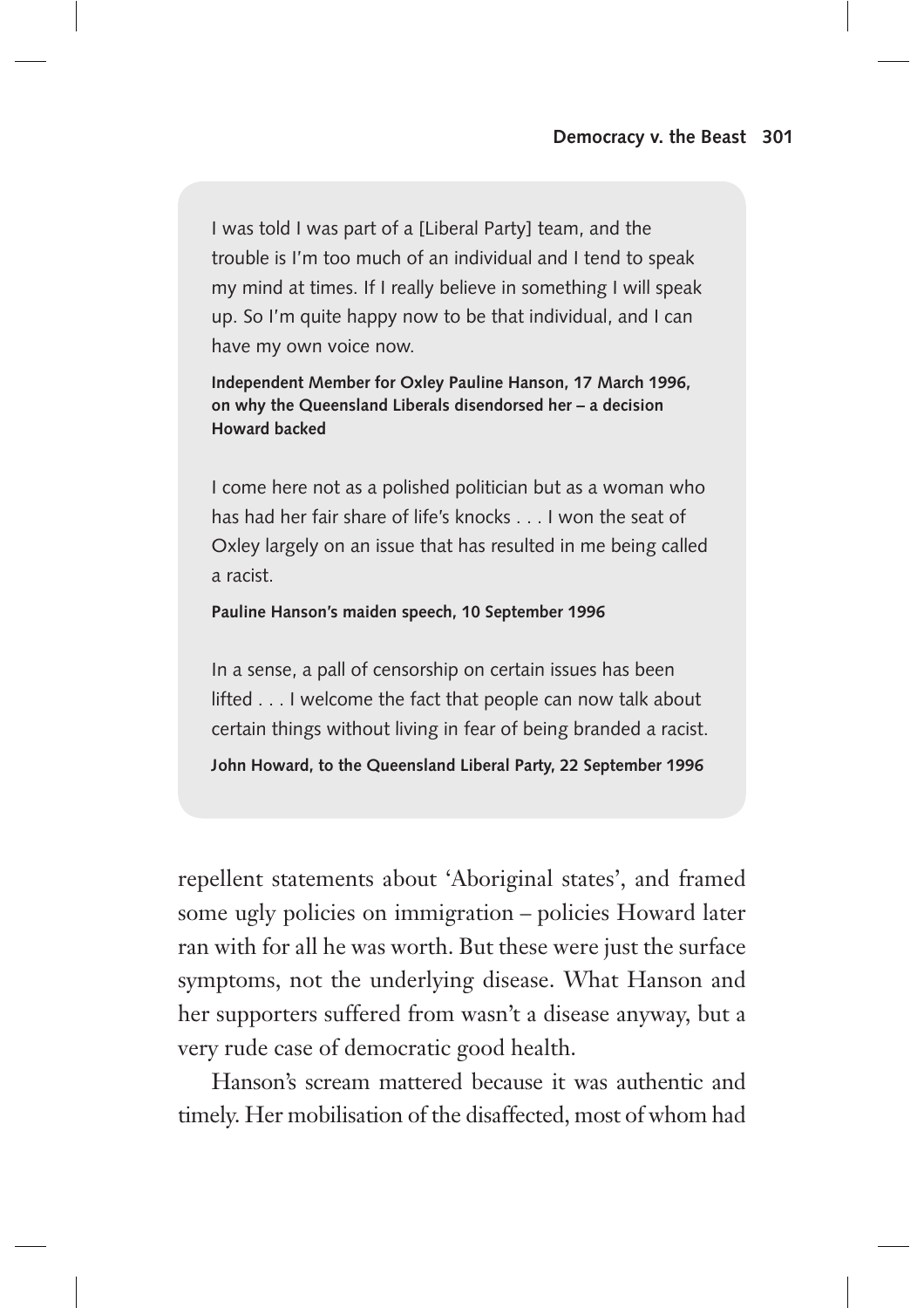never been involved in politics before, saw the resurrection of the passionate town hall political meeting. These people – like Bob Brown and the Greens – were frustrated with the loaded Big Party rules and wanted some honest answers, *now*.

Hanson's catchcry – 'Please explain' – was heartfelt.

The government was terrified by that virulent outbreak of grassroots democracy. In the beginning John Howard hoped that if he stroked it, it would be soothed. Then he thought he could get away with only treating the superficial manifestations.

Every time Hanson's voters screamed about a social issue, Howard sought not to explain or even engage – but to appease. Then, after One Nation devastated the conservative vote at the 1998 Queensland election anyway, he knew he had to do more to hold the battlers' vote he'd so assiduously cultivated. Soon after, a young Howard protégé named Tony Abbott signalled a shift in tactics when he wrote that 'the only viable Coalition strategy is to find ways of undermining support for the Hansonites'.

Yet five years, many more policy thefts and a lot of 'undermining' later, and even after Pauline Hanson had been disgraced and jailed, her supporters were *still* screaming at John Howard – and this time they were joined by a hell of a lot of Australians who couldn't stand most of her policies. A Brisbane poll on the weekend following Hanson's successful appeal against her conviction in November 2003 revealed that nearly one in three Queenslanders would have given her their primary vote in an immediate election.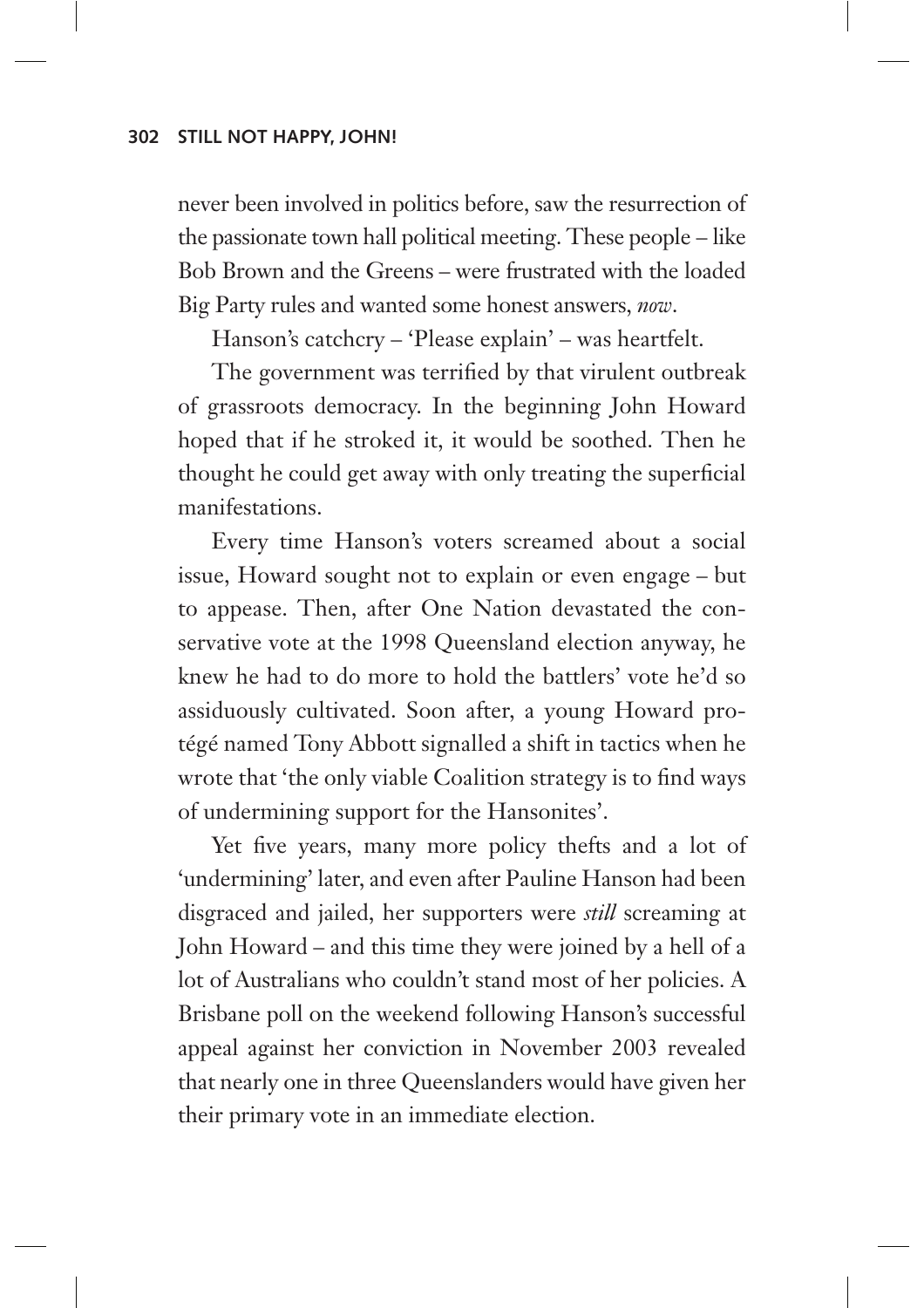What about smug progressives like me?

When Hanson first arrived on the scene I was among the many who thought that if the media ignored her, her scream would soon die out. Next, we overreacted to her growing popularity, helping stoke bitter divisions over issues such as race and immigration – the ones that would drive the Marrickville alternative dispute resolution officer and her sister apart – while ignoring what lay behind that scream as wilfully as the conservatives. These were mistakes I still regret today, for into the mainstream vacuum that greeted her 1996 election to Parliament as a representative of the people of Oxley stepped the worst kind of exploiters: those who heard in her scream only political opportunity.

Dick Morris, former spin doctor to President Clinton, says in his book *The New Prince: Machiavelli Updated for the 21st Century* 'The media play the key role in bringing the private pains and needs of real people to public attention.' This role, along with its corollary – to scrutinise the powerful to ensure they are telling the people the truth – is the reason the media have a privileged role in a democracy. The Hanson phenomenon exposed it as unfulfilled.

Eight years later we're still not bringing the private pains and needs of those who once supported Hanson to public attention, and we're still not scrutinising the powerful to ensure they are telling the truth. Not by a long shot.

The scream was always about money, power and democratic exclusion, John.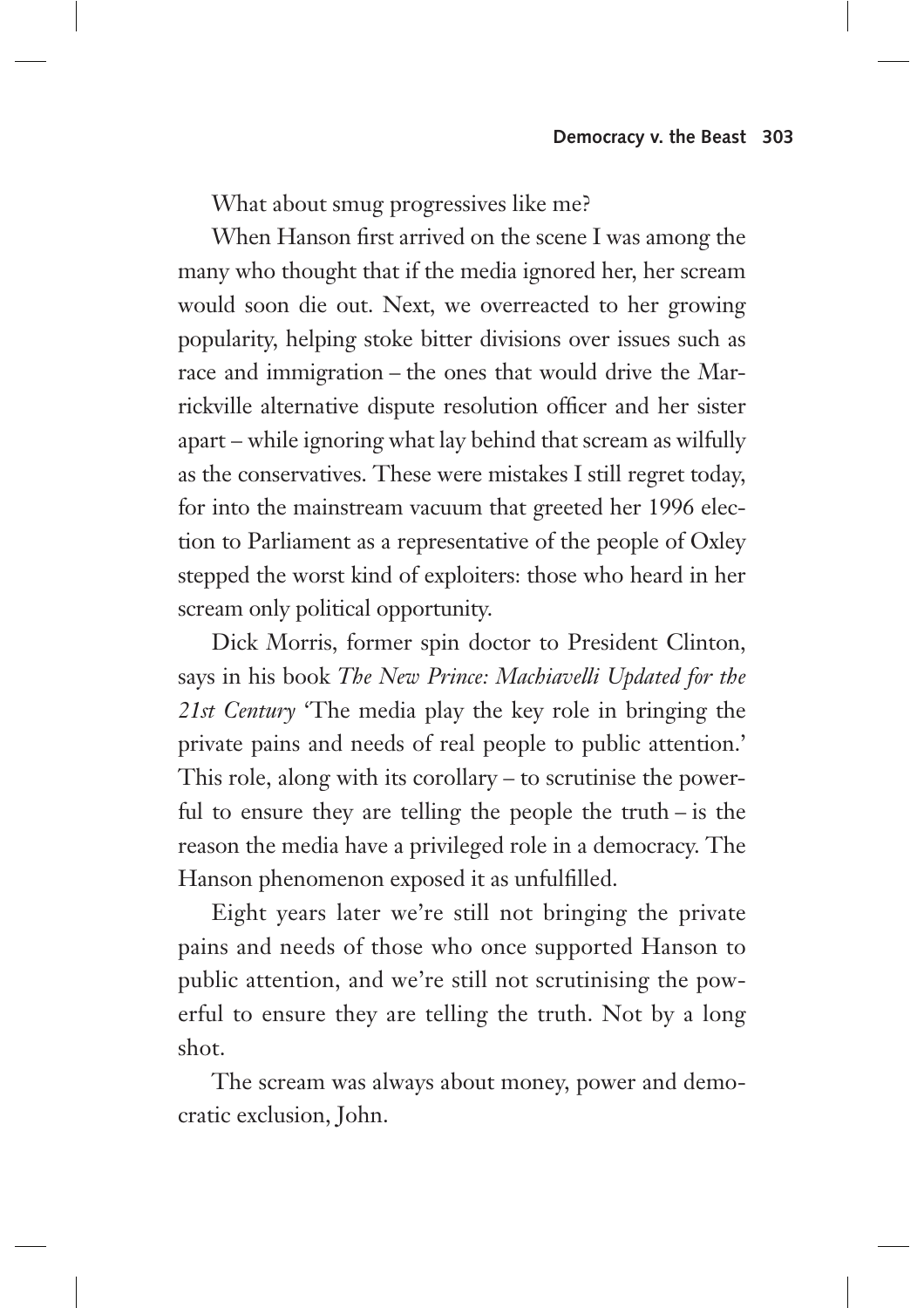If this government wants to be fair dinkum, then it must stop kow-towing to financial markets, international organisations, world bankers, investment companies and big business people.

**Pauline Hanson, 10 September 1996**

So far the Trust has raised nearly \$100,000, almost all of which is committed to supporting the action brought by Mrs Barbara Hazelton in the Queensland Supreme Court to test the validity of the Queensland registration of One Nation – which may not have been brought but for the Trust.

**Tony Abbott explains the purpose of a new trust to the Australian Electoral Commission, 20 October 1998**

Pauline Hanson's political career represented the first people's revolt against what both Labor and Liberal governments were doing to our core Australian value: the fair go.

A fair share in our growing national wealth.

A fair say in the way we shape our collective future.

A fair degree of access to power and privilege.

A fair shot at a decent job, a decent home and decent health care.

And – one of Hanson's key messages never taken up by the media – a fair education for our kids.

A fair bloody go, John.

Hanson's scream was never an articulate or informed one, but it was loud, real and made on behalf of many of Australia's powerless and disfranchised, and unlike many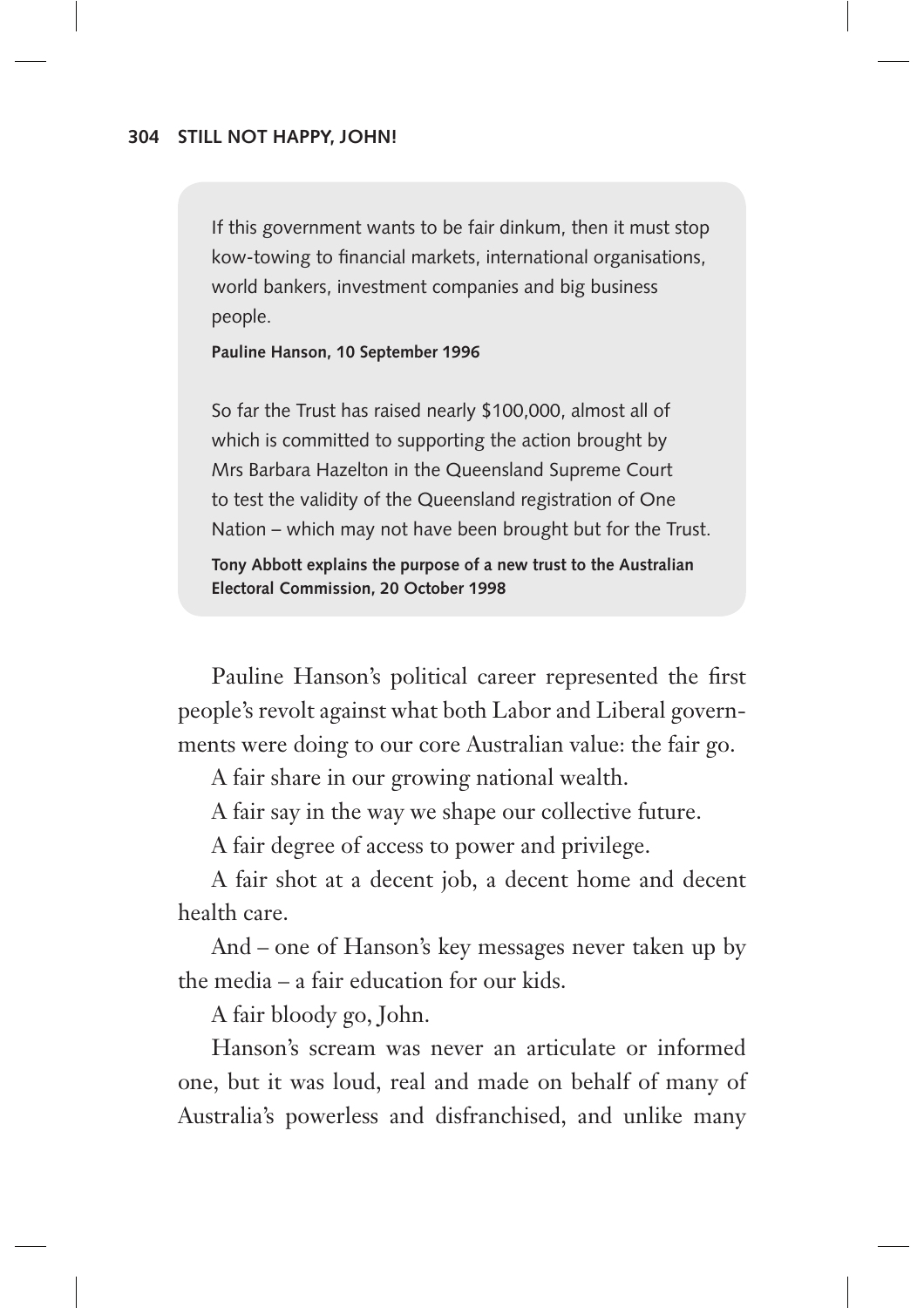such screams it was expressed in the *right* way: using our democratic institutions. That's what made it so frightening to *all* the elites – Labor and Liberal, left and right, progressive and conservative – and Big Party, Big Money and Big Media. Pauline Hanson was screaming at the threeheaded Beast of Australian power not from some wacky fringe, but from right at its heart.

Of course the Beast was going to destroy her.

## **August 1998**

Imagine this.

You're a fly on the ceiling at Bistro Moncur, Damien Pignolet's splendid French bistro in the fashionable Sydney suburb of Woollahra. How fashionable? Paul Keating himself lives not far away. The clientele on any day at Moncur might be as famous as its Sirloin with Café de Paris butter, which melts in your mouth. You can't book a table – patrons must wait in the Woollahra Hotel bar for a nod from the staff. They reckon it's first come, first served – no 'queue jumpers' here.

Although being a Sydney MP known to be close to the PM probably doesn't hurt.

From your position on the ceiling you can see that the table below is occupied by four stalwarts of the neo-liberal scene, including a couple of associates of its most influential intellectual forum, *Quadrant* magazine, published from another fashionable Sydney suburb, Balmain. There's former NSW Liberal leader and ex-federal MP Peter Coleman, a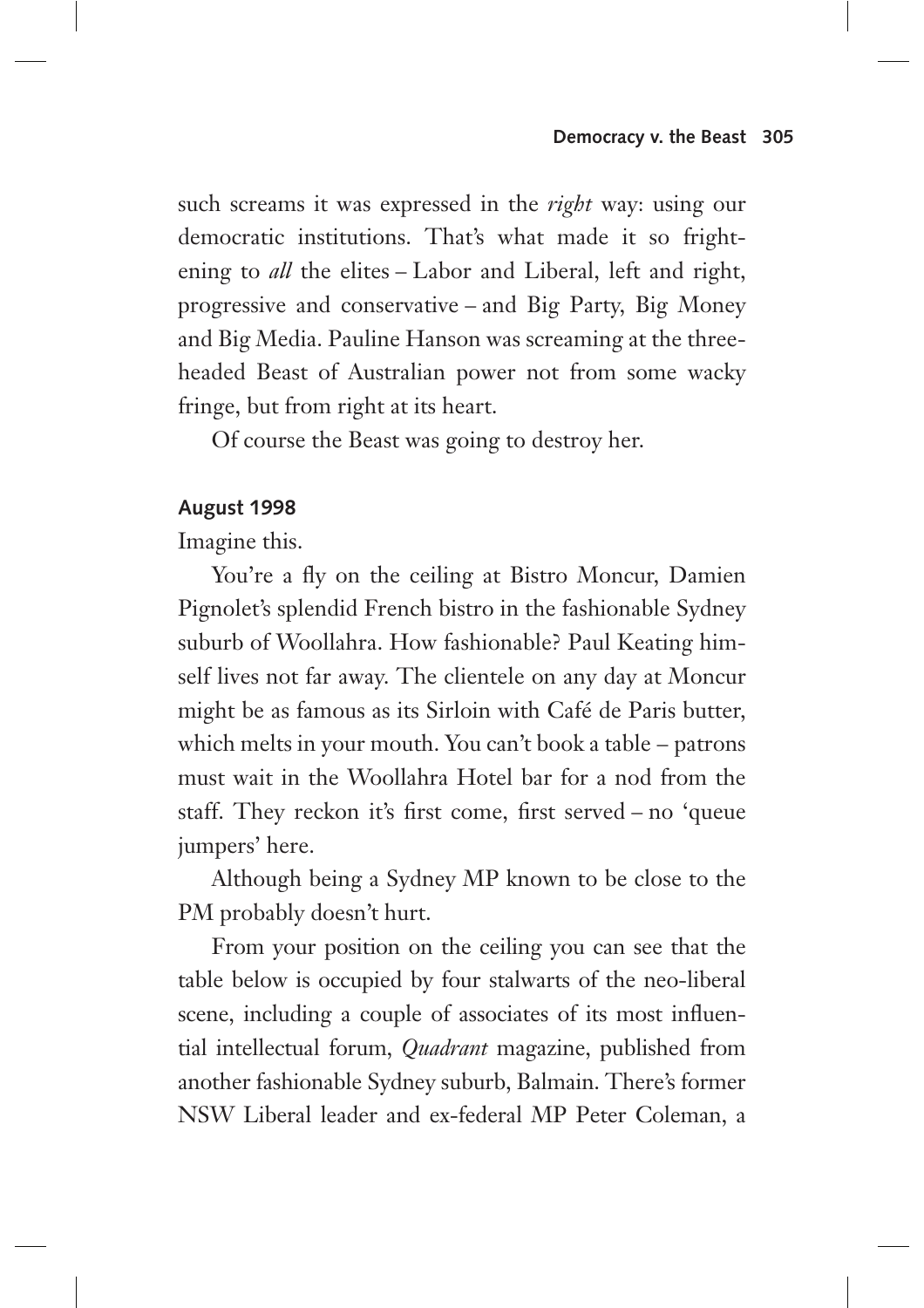Woollahra resident, father-in-law of Treasurer Peter Costello. There's former Whitlam minister turned economic ultra-rightist John Wheeldon. The third bloke, who's just selected another bottle of crisp chardonnay, is the *Daily Telegraph*'s fervently pro-Howard columnist Piers Akerman. The last man is the Member for Warringah and Parliamentary Secretary.

The reason for this lunch – the first of several – is to create a new private trust. Its purpose? To nail Pauline Hanson through the courts. One Nation is riding so high on its recent Queensland election successes that it now threatens John Howard's chances at the upcoming federal poll, and these neo-liberal power-players have decided upon a dual strategy: let John woo her voters in public while they destroy her party in private.

There's at least two One Nation dissidents up in Queensland willing to go after Hanson with civil actions. Abbott's already convinced Terry Sharples to seek an injunction stopping One Nation getting the cheque for \$500,000 in public funds due after her Queensland success, to deprive her of resources for the coming federal campaign. He's given Sharples two top Liberal lawyers who'll do the work for free, and a guarantee he won't be out of pocket – but it's getting messy and Abbott's already misled the public about what he's up to, as we'll see.

He now wants a more formal arrangement to fund the injunction application of another dissident, Barbara Hazelton.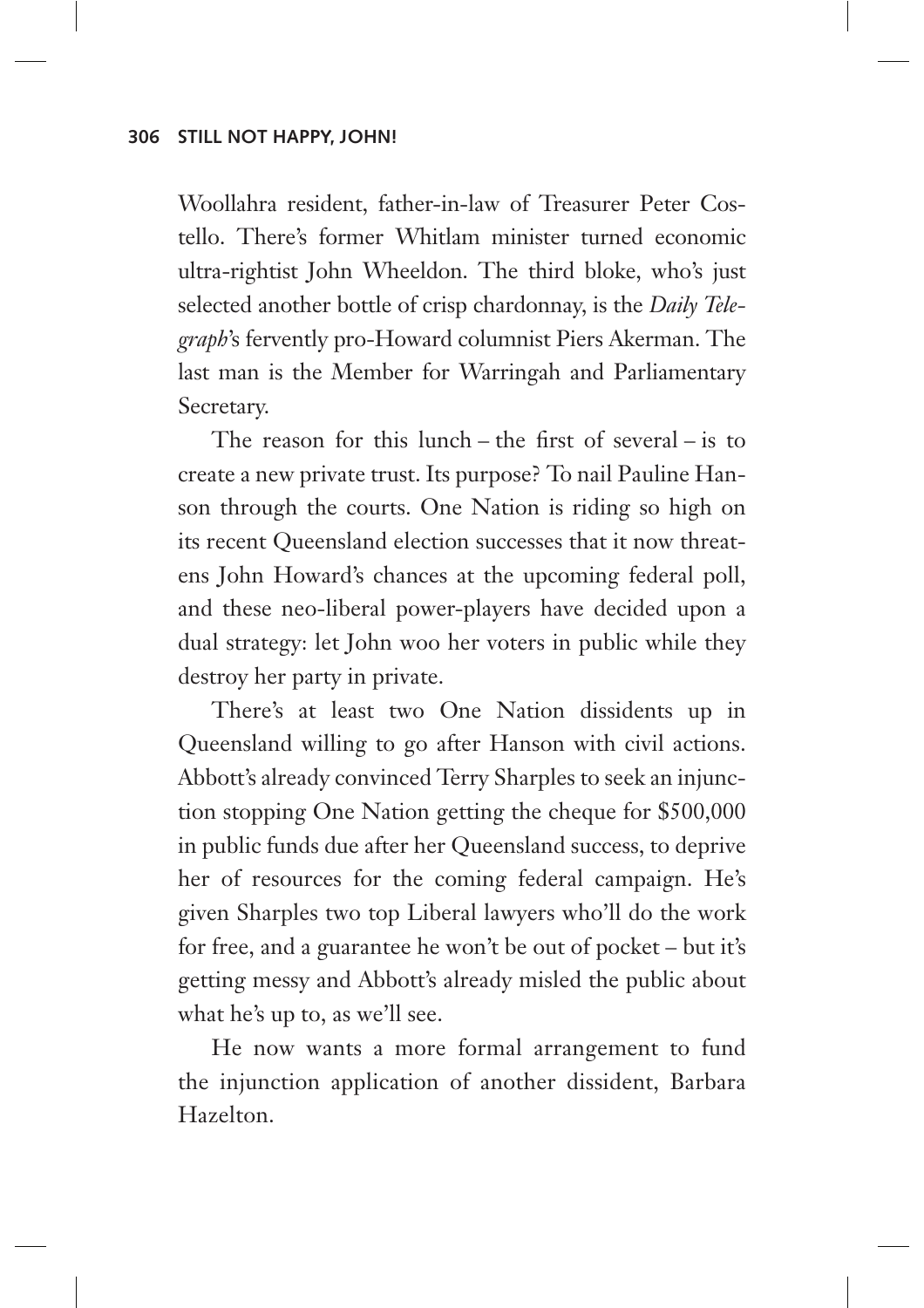Some top Liberals down in Melbourne – Jeff Kennett, and even Coleman's son-in-law Peter Costello – have been calling for the party to take on Hanson the honest political way: preference her party last while arguing the case against her policies out on the voting stump. Jeff even went north to eyeball her in a shopping mall during the Queensland election campaign. But John Howard isn't having any of that democratic nonsense. 'Speaking freely and openly' in public about 'certain subjects' with Hanson voters?

No one at this exclusive restaurant table today wants that.

Instead Howard has long been publicly empathising with Hanson's voters on the strictly social issues – land rights, refugees, family breakdown, law and order. And especially on the way our nation's cherished fair go is being destroyed by those damned elitists – the kind of moralising lefty hypocrites who chatter on endlessly about doing good for the battlers, while enjoying an excellent steak and a crisp chardonnay in some flash restaurant in some fashionable suburb.

The trust's money-men – there are twelve wealthy donors lined up, for the law is an expensive business – know that what they're about to fund is just business as usual from the three-headed Beast of Australian politics: Big Party, Big Money, Big Media.

The details will come together quickly, but there's an early snag: nobody can think of what to call this new trust. We imagine Piers – who, despite later claiming to crave 'greater transparency' in politics, will not write a word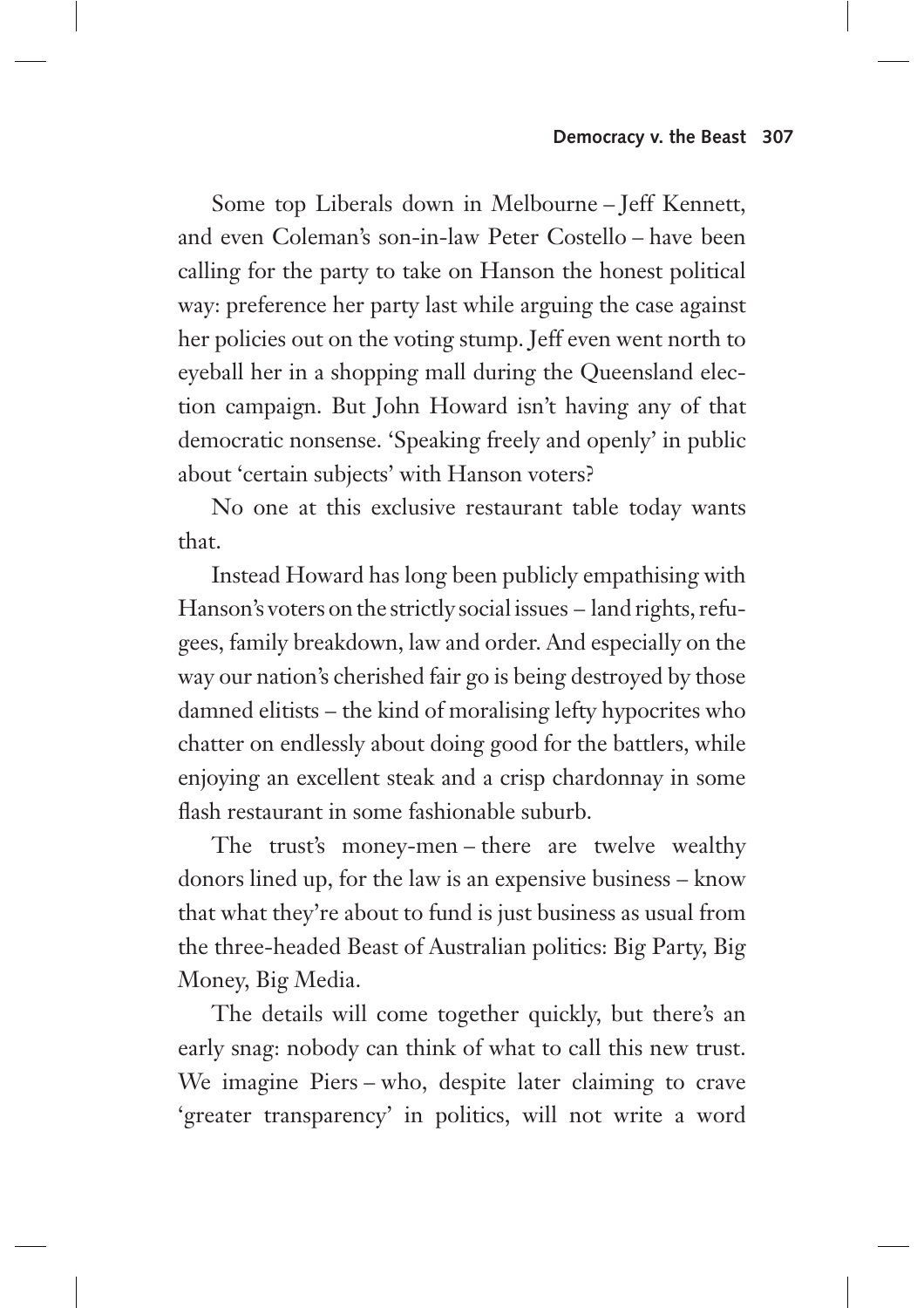about these lunches for five years – suggesting another bottle while they think on it some more.

Tony Abbott brightens. He's got it! Three heads turn his way and Tony grins his trademark grin. You're gunna love this, fellahs: let's call it 'Australians for . . .'

Their laughter hasn't stopped when the waiter arrives with the Moet five minutes later.

It's just a silly, made-up conspiracy theory, of course. Or is it? Let's have a look at what actually happened.

The whole process of political funding needs to be out in the open so that there can be no doubt in the public mind – Australians deserve to know who is giving money to political parties, and how much.

**Kim Beazley commends new laws requiring disclosure of political donations, 2 November 1983**

There are some things the public has no particular right to know.

**Tony Abbott explains why the laws don't apply to his trust, 5 September 2003**

## **13 October 1997**

Pauline Hanson applies to register in Queensland a political party she calls Pauline Hanson's One Nation. A major benefit of registration is that election costs are recoverable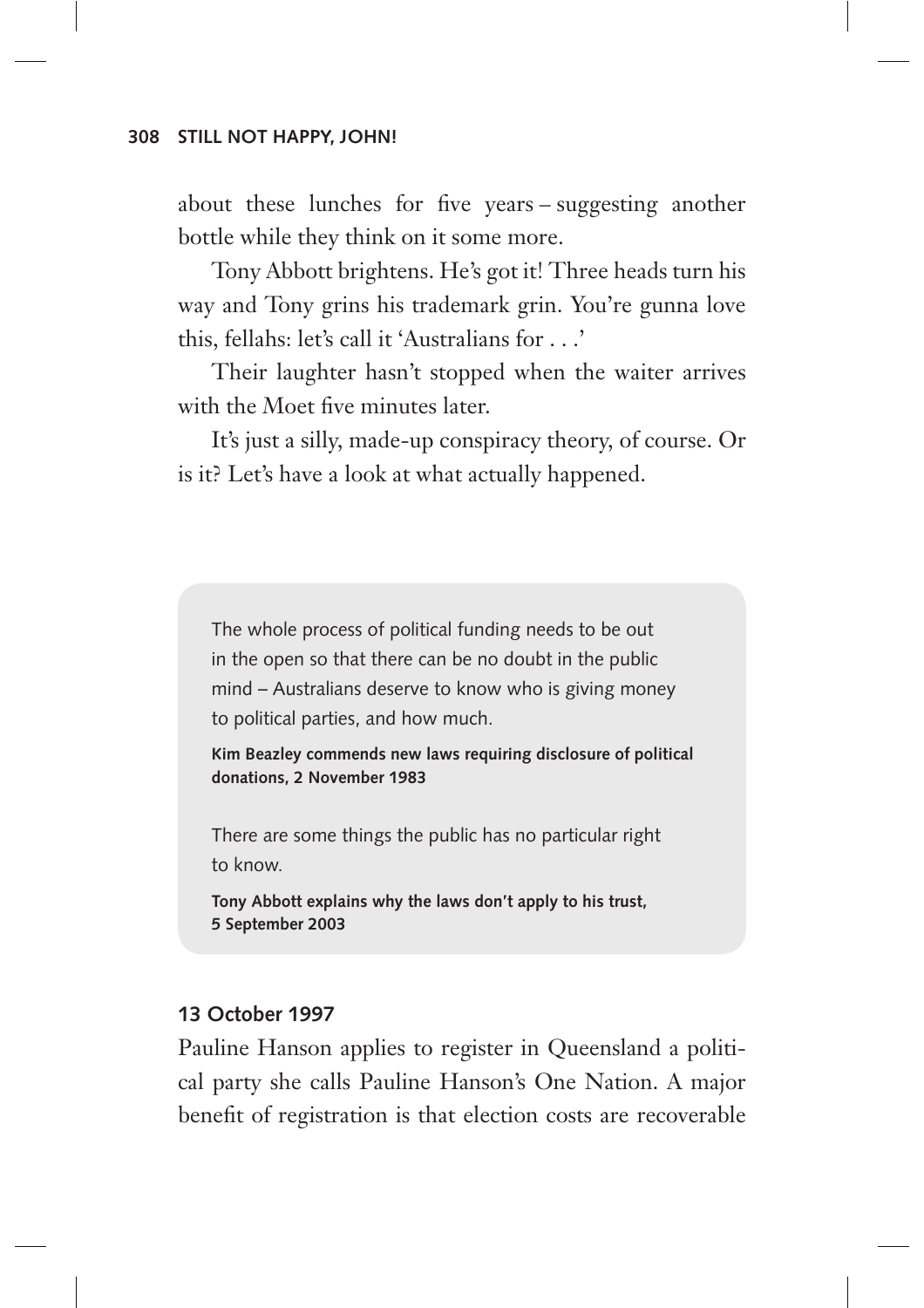from the public purse. To satisfy Queensland electoral law a party without a sitting MP in the state Parliament must have at least 500 members. She lodges more than 500 names and addresses and the constitution of a very unusually structured and centralised party.

# **4 December 1997**

The Queensland Electoral Commission, having confirmed the membership in the standard manner, accepts registration of Pauline Hanson's One Nation.

John Howard's party raises no objections.

# **10 May 1998**

On the *Sunday* program Peter Costello states that One Nation will be preferenced last in his Melbourne electorate at the next federal election.

## **12 May 1998**

John Howard argues in the party room against placing One Nation behind the ALP on Liberal how-to-vote cards at the federal election. He says he would prefer to work with One Nation than the Democrats in the Senate. Tony Abbott agrees, advocating the Voltaire approach: 'I disagree with what she says, but I'm happy to defend her right to say it.'

## **13 June 1998**

After the Coalition in Queensland gives its preferences to One Nation above Labor, Brisbane liberals desert the Liberal Party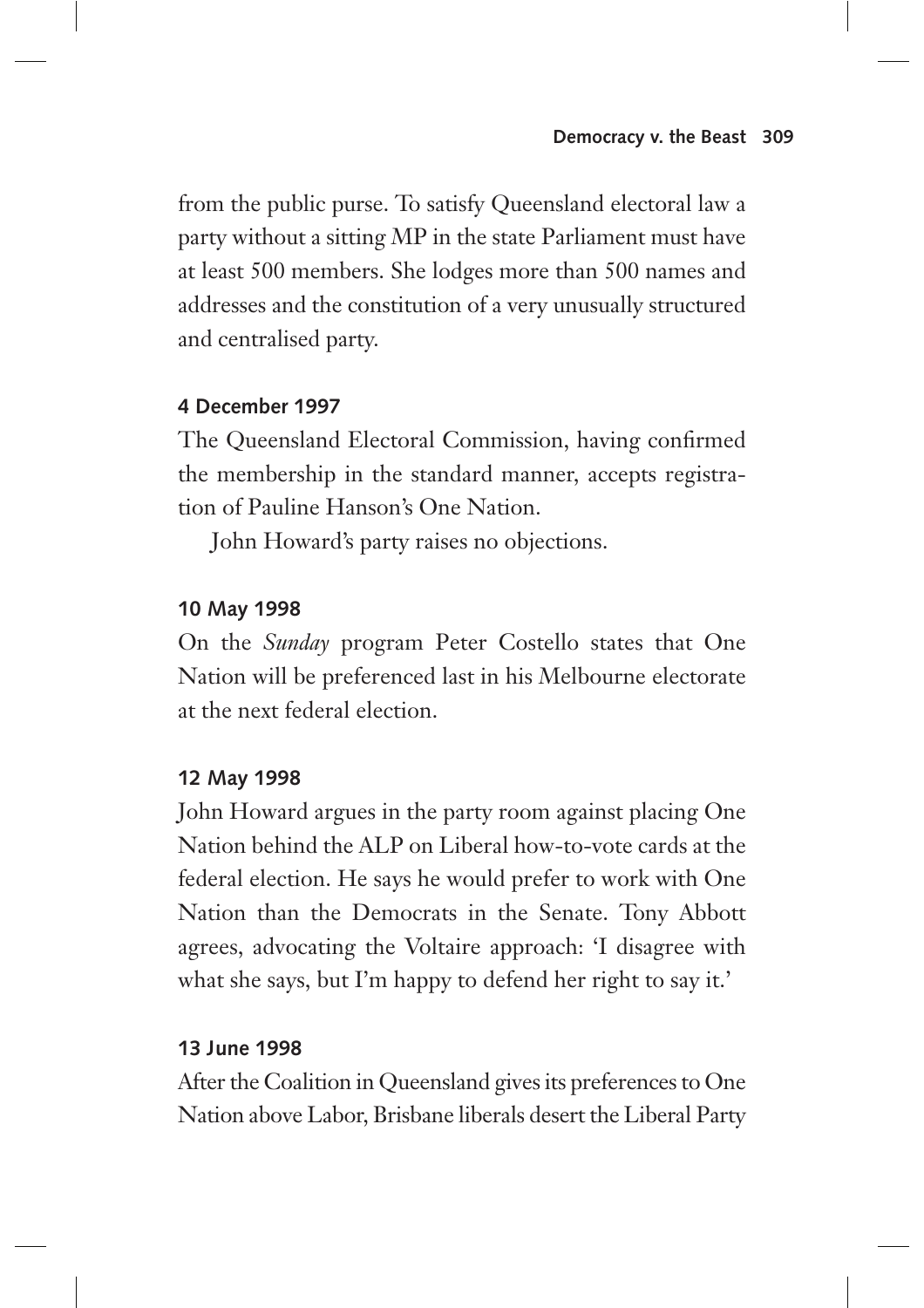for Labor, and One Nation decimates the Nationals' vote, gaining eleven seats. The ALP wins office in Queensland.

#### **Mid-June 1998**

Tony Abbott begins attacking the legality of One Nation's registration in Queensland. He tells the House of Representatives on 2 July, 'I am not a lawyer, but it seems to me that . . . One Nation, as registered in Queensland, does not have 500 members, it is not a validly registered political party, and it cannot receive any public funding.' He personally lobbies the Queensland electoral commissioner to investigate One Nation's legality. He travels around the country encouraging One Nation dissidents to take legal action.

## **7 July 1998**

Abbott meets One Nation dissident Terry Sharples in the Brisbane offices of establishment solicitors Minter Ellison to nut out the legal and financial support needed for Sharples to launch a Supreme Court injunction to stop One Nation getting \$500,000 in public funding due after its strong vote in Queensland before the impending federal election. Abbott brings with him two top lawyers with Liberal Party connections – one is Queensland Liberal Party President Paul Everingham – who will run the action for free.

Sharples later claims that Abbott tells him that any Liberal Party connection should be kept secret, but that he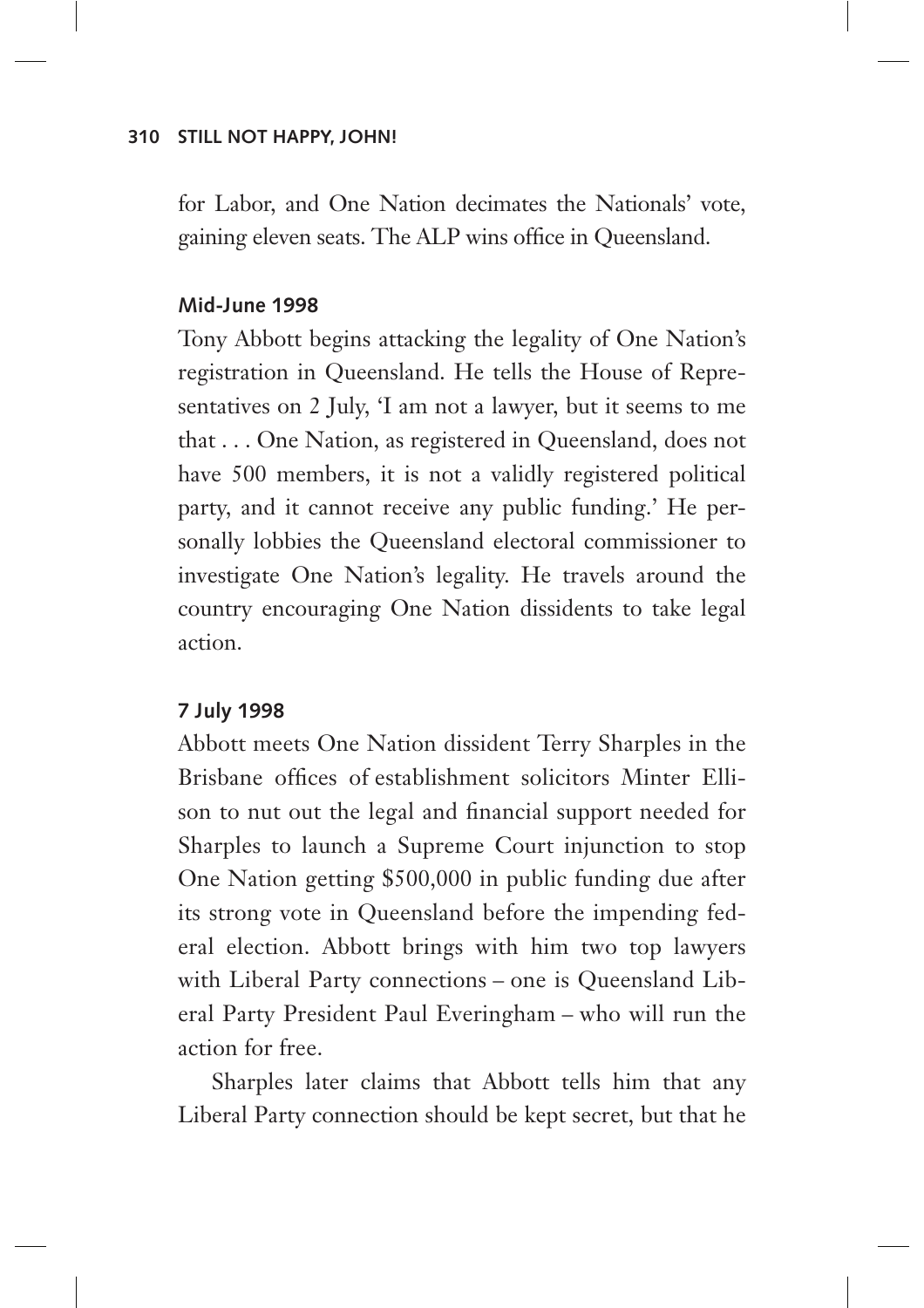will financially underwrite Sharples' intended civil action testing the legality of One Nation.

# **11 July 1998**

Abbott gives Sharples a signed and witnessed 'personal guarantee that you will not be further out-of-pocket as a result of this action'. Sharples issues his Supreme Court writ for an injunction. Abbott has obtained the financial backing of someone – who he still will not name – to stump up \$10,000 to meet that guarantee.

## **31 July 1998**

Tony Abbott and journalist Tony Jones have the following exchange in an interview for an ABC *Four Corners* broadcast on 10 August.

- jones: So there was never any question of party funds —
- ABBOTT: Absolutely not.
- jones: Or other funds from any other source —
- ABBOTT: Absolutely not.
- jones: being offered to Terry Sharples?
- ABBOTT: Absolutely not.

## **21 August 1998**

In the witness box during what will be an unsuccessful action for an injunction, Terry Sharples is cross-examined on his funding relationship with Abbott. Asked whether Abbott ever talked to him about 'providing an indemnity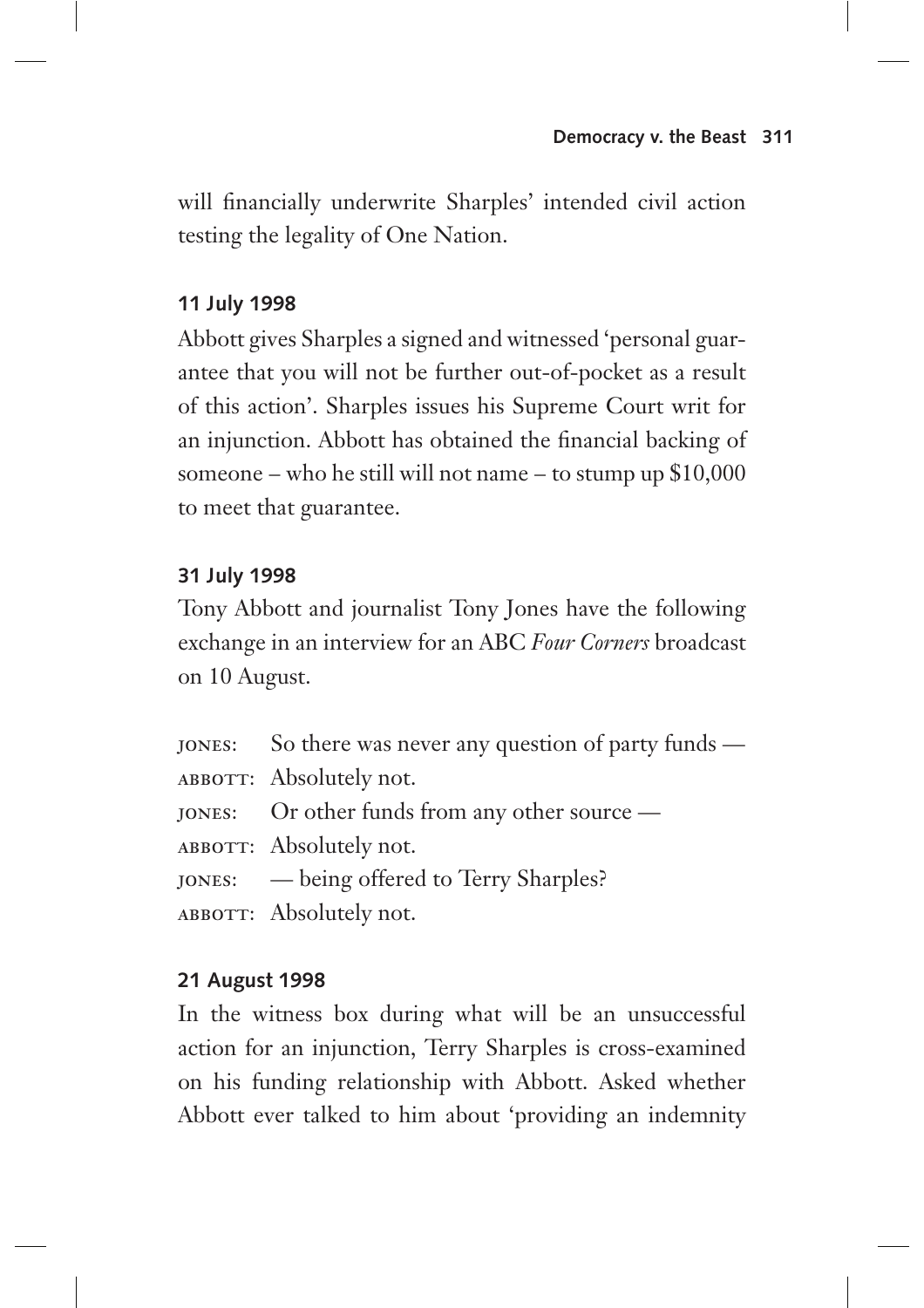for this action or any action you may bring', he replies 'No, he didn't.'

(Later, on 11 March 2000, in an interview with *Sydney Morning Herald* journalist Deborah Snow, Abbott will recount his reaction to Sharples after the August 1998 cross examination: 'Terry, this thing is out of control . . . you should just terminate this action and there'll be a costs order against you and I'll look after it.' )

## **Soon after 21 August 1998**

Abbott disassociates himself from Sharples' civil action.

## **24 August 1998**

Tony Abbott establishes the Australians for Honest Politics Trust. Its stated objective is 'to support actions to challenge the activities of a political party or association within Australia which is alleged to conduct its affairs in breach of the laws of Australia'. First cab off the rank is former secretary and estranged friend of Hanson, Barbara Hazelton, who duly issues a Supreme Court writ also seeking an injunction against payment of the \$500,000 before the federal election.

## **29 August 1998**

The *Sydney Morning Herald*'s Marian Wilkinson reports Abbott's Australians for Honest Politics Trust under the headline 'Lib MP Backs Trust to Attack Hanson'. Abbott denies any Liberal Party involvement in AHPT, and says he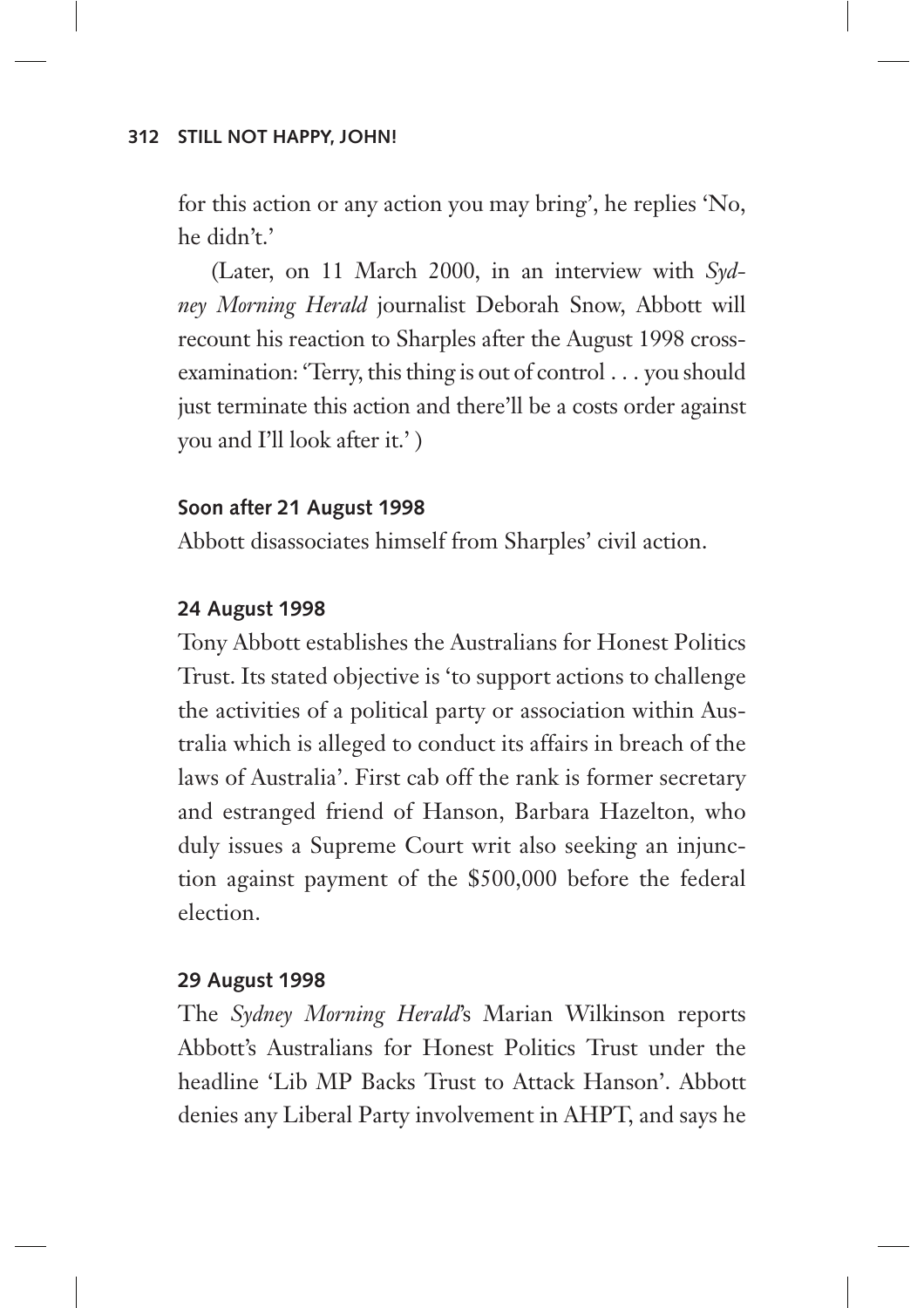I saw One Nation as a threat not so much to civilisation as to the Coalition. It had brought down the Borbidge government in Queensland and was defeating Coalition MPs and candidates all over the country . . . [Tony Abbott] deserves a medal.

**Peter Coleman reminisces in the Australian, 28 August 2003**

Peter Coleman and . . . John Wheeldon used to hold their irregular meetings over lunch at the Bistro Moncur in Woollahra . . . I know, because I joined the gathering for a few pleasant meals. Conspiratorial? Hardly . . . Those attempting to demonise Mr Abbott, however, would be better employed arguing for an overhaul of the nation's electoral laws to ensure that all political parties are forced to operate with greater transparency.

**Piers Akerman reminisces in the Daily Telegraph, 28 August 2003**

is acting 'as a citizen and a democrat, because One Nation is a fraud on the taxpayers and must be exposed'. Hanson's senior adviser, former Liberal David Oldfield, who'd worked for Abbott before defecting to Hanson, claims that AHPT 'is a clear example of big business money being used to stop Pauline Hanson's One Nation. It is the filth of the Liberal Party at its worst, and Abbott's involvement in such nefarious activity is appropriate and understandable.'

## **3 October 1998**

John Howard is returned to government with a reduced majority. One Nation polls 8.4 per cent of the national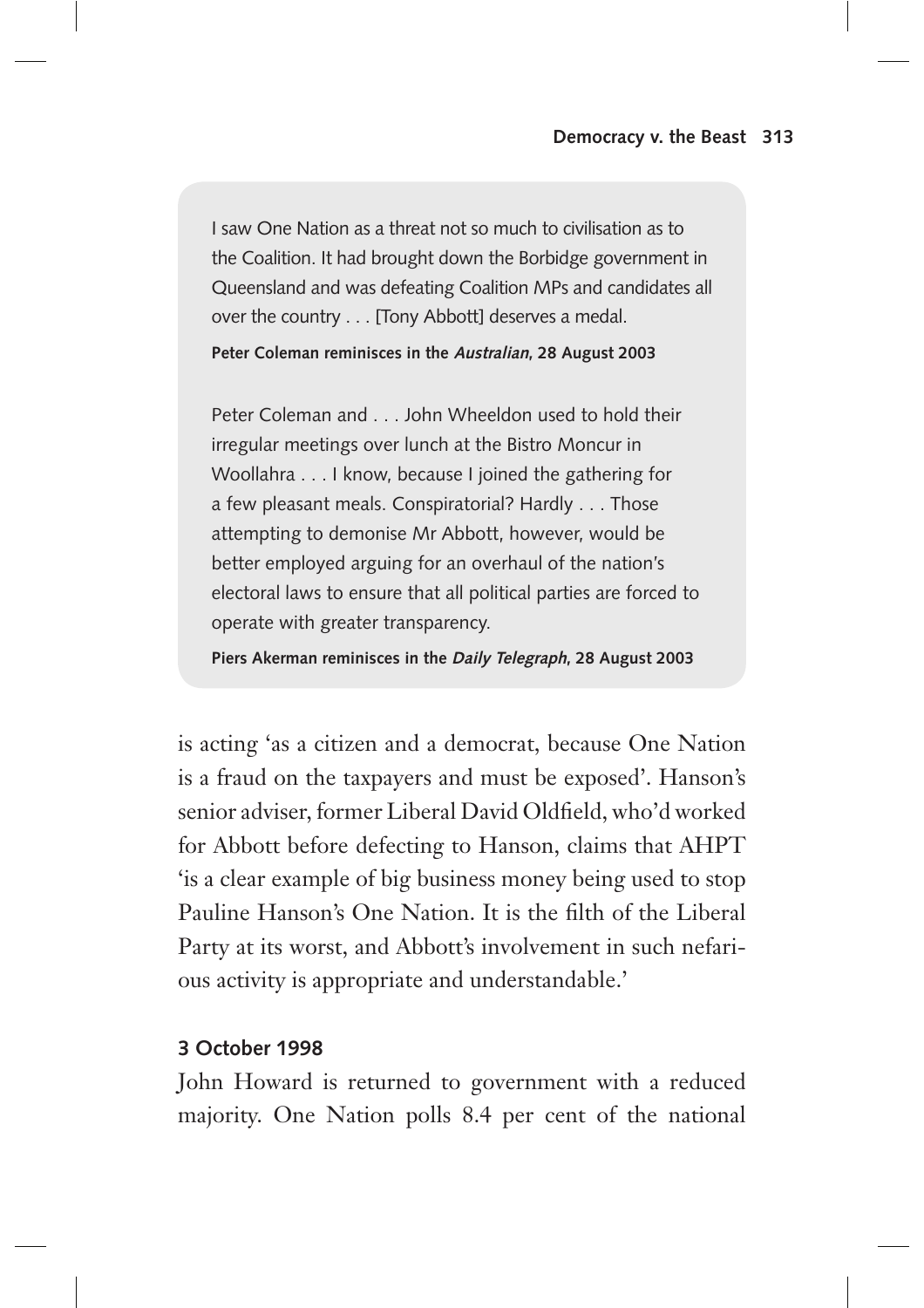vote, but only has one senator elected. The result earns One Nation about \$3 million in public reimbursement.

## **20 October 1998**

Tony Abbott's response to a request from the Australian Electoral Commission on 18 September 1998 to disclose the trust's donors is to say that he is not required by law to do so.

## **10 June 1999**

The AEC writes to Abbott accepting his assurances that the trust is not an 'associated entity' with the Liberal Party and therefore need not disclose its donors.

## **18 August 1999**

Justice Roslyn Atkinson of the Queensland Supreme Court finds for the plaintiff in the Sharples civil action. (Barbara Hazelton had dropped her action.) She rules that Electoral Commissioner Des O'Shea's decision to register Pauline Hanson's One Nation was 'induced by fraud or misrepresentation' because the people on the membership list were 'supporters', not 'members'. One Nation is ordered to repay the \$500,000 of public funds. A police investigation commences.

Although victorious, Sharples is considerably 'out of pocket as a result of this action'. He pursues Abbott to honour his indemnity pledge.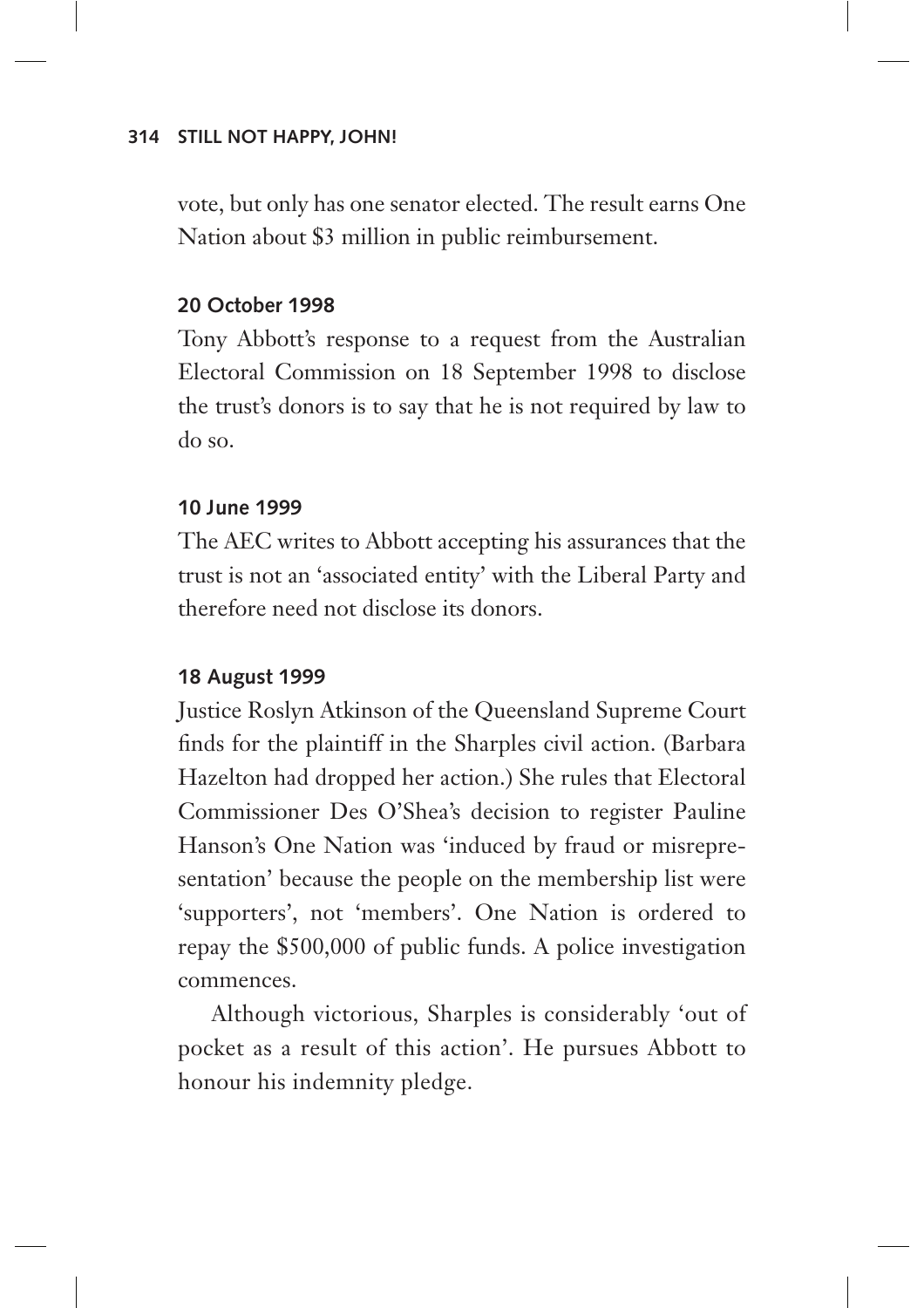## **Late 1999**

Abbott's lawyer writes to Sharples asking him to accept \$10,000 to call it quits, maintaining this is not 'an admission of liability'.

# **24 September 1999**

In Victoria Jeff Kennett's government suffers a stunning 4.5 per cent statewide swing against it, rising to 10–15 per cent in rural and regional seats, and is ousted. The backlash is attributed to voter anger after seven years of neo-liberal economic reform. Labor, which had made it its business to promise better services to regional voters, and Independents poll strongly in rural and regional seats. One Nation wins only 0.3 per cent of the primary vote.

# **January 2001**

After extensive fundraising drives, Pauline Hanson finishes reimbursing the \$500,000 owed by One Nation to the Queensland Electoral Commission under Justice Atkinson's judgement.

# **10 February 2001**

One Nation polls 10 per cent of the primary vote in the WA state election, and up to 30 per cent in some rural seats. Its decision not to preference sitting members is crucial in the ousting of Premier Richard Court's Coalition government.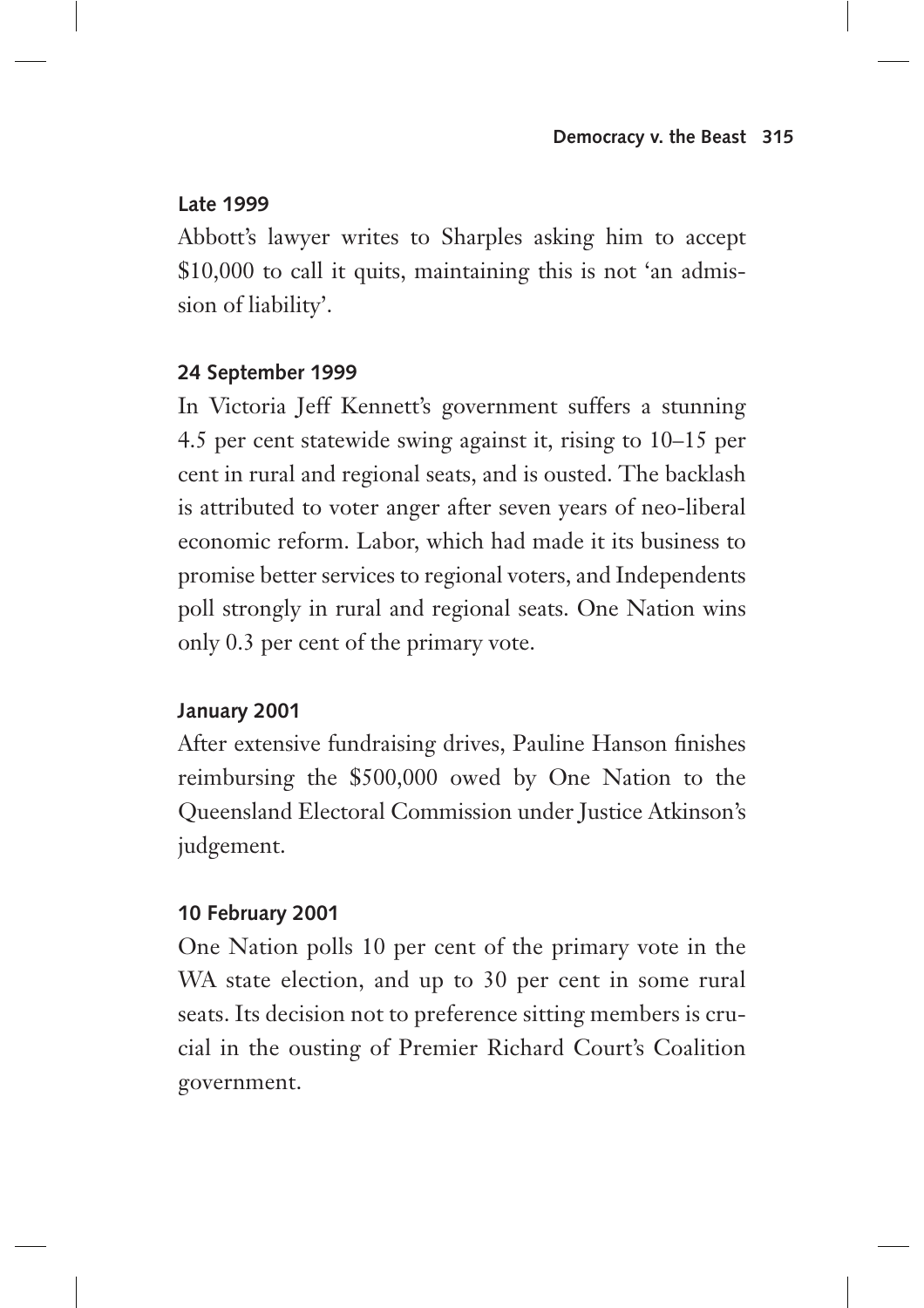## **17 February 2001**

One Nation polls 9 per cent in the Queensland state election in which the ALP is returned with a record majority and the Coalition Opposition is further devastated. Twentythree per cent of Queenslanders abandon the main parties, mostly fleeing the conservative side to vote for One Nation, the One-Nation-derived City Country Alliance or ex-One-Nation Independents.

## **27 May 2002**

Pauline Hanson is committed to stand trial on one count of fraudulently registering a political party, and two counts of fraudulently obtaining public funds.

## **22 March 2003**

Hanson is narrowly unsuccessful in her bid for an Upper House seat in the NSW election.

## **15 July 2003**

Hanson's trial commences before Judge Patsy Wolfe.

## **20 August 2003**

After nine hours' deliberation, a jury convicts Hanson on all charges. Judge Wolfe sentences her to three years' imprisonment, noting that the publicity surrounding the case has severely damaged any chance of her resurrecting her political career.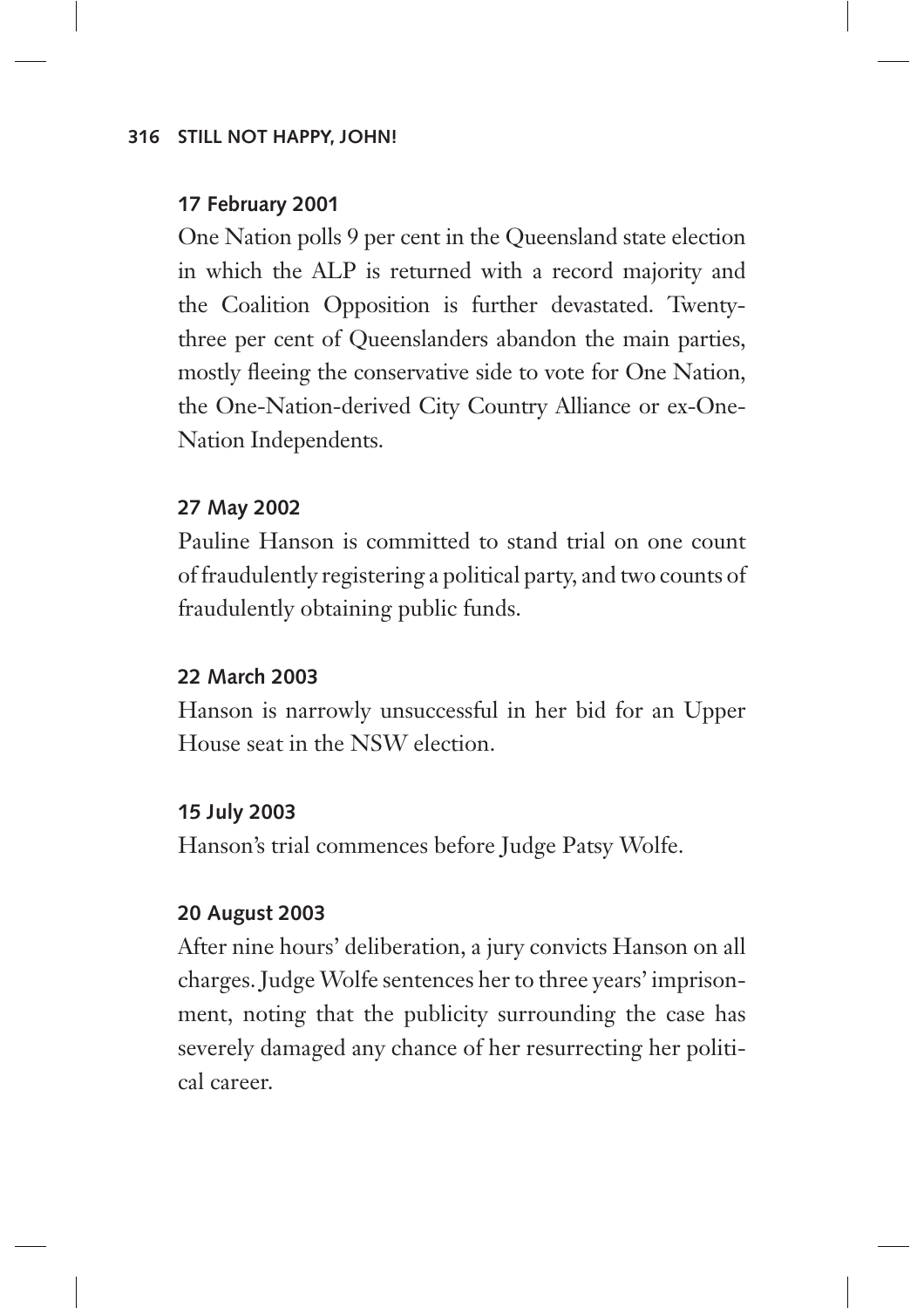## **22 August 2003**

John Howard tells Neil Mitchell on Melbourne talkback radio:

'Like many other Australians, on the face of it it does seem [to me] a very long unconditional sentence for what she is alleged to have done. And you're dealing here with a breach of a law which is not based on something which is naturally a crime . . . Can I talk generally about the issue of registering political parties? . . . I've always had some reservations about whether the requirement that you register political parties is justified as necessary . . .'

## **28 August 2003**

In an article for Sydney's *Daily Telegraph* Tony Abbott writes, 'I'm sorry that Pauline Hanson is in gaol. I believe that the sentence she received was too severe. But I'm not sorry for trying to expose the fact that One Nation was never a fair dinkum party. It was a company with three directors, not a party with 500 members.'

## **6 November 2003**

The Queensland Supreme Court upholds Hanson's appeal and orders her release. Chief Justice Paul de Jersey writes, 'The preponderance of available evidence points to the conclusion that the applicants for membership became members of the political party.'

Pauline Hanson's One Nation was a fair dinkum party in Queensland, after all.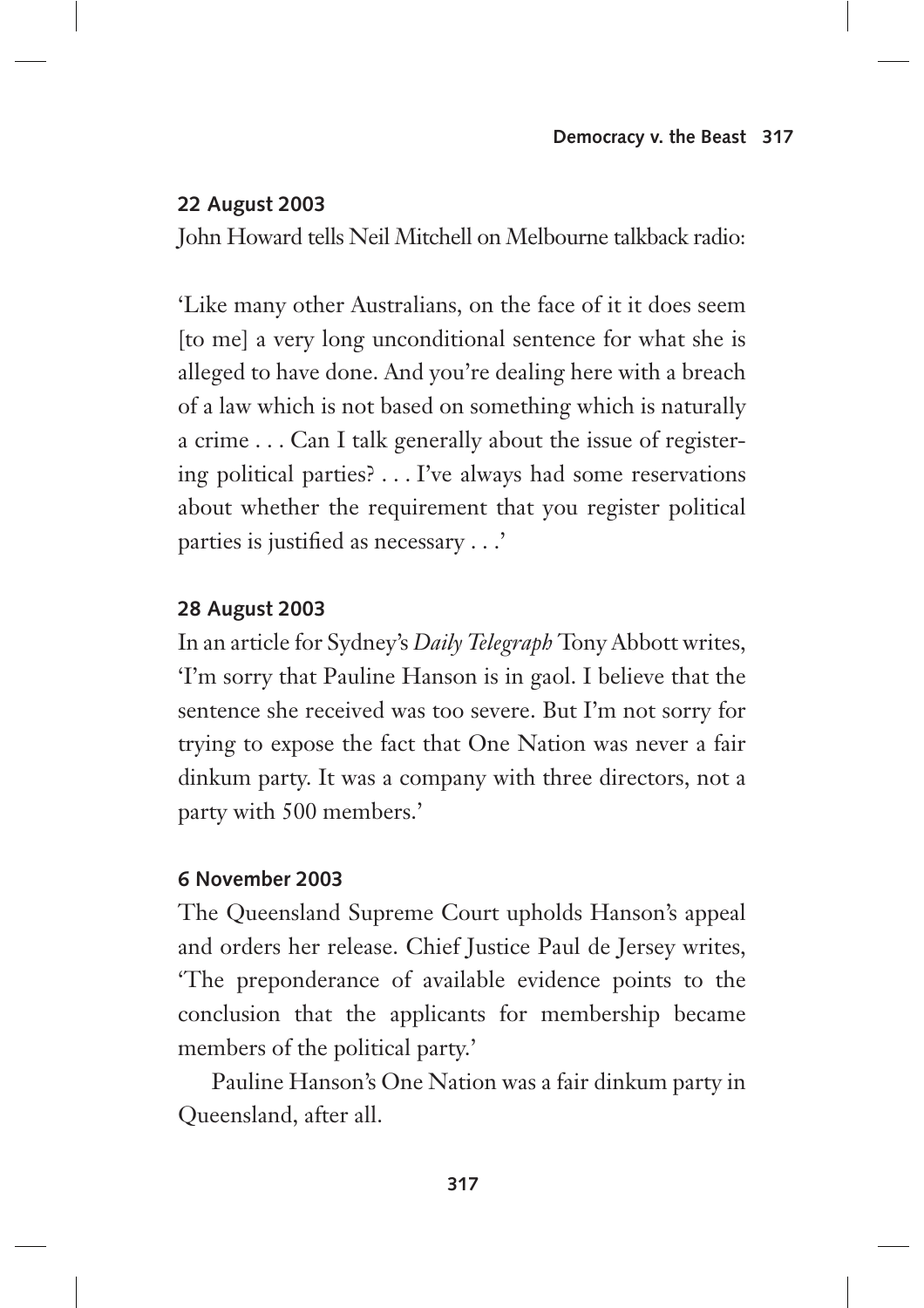## **7 November 2003**

Outside prison Hanson agrees with a Channel Seven reporter who suggests that the inmates with whom she has just shared eleven weeks have 'obviously touched you deeply':

'The whole thing has. I've learnt a lot from it. I was a person that had my opinion and, yes, I thought I knew everything – as a Member of Parliament to go and look through the prisons you know nothing, and these politicians and bureaucrats that make the legislation have no idea. And, yes, it's been a very daunting, distressing time. I could never explain what it's done to me, but in so many ways I've learnt so much from it . . .'

#### **15 January 2004**

Hanson announces that she is quitting politics:

'I'm sick and tired of seeing people elected to Parliament who haven't got the determination or the integrity, and who sell their souls to get their positions. I'm not feeling sorry for myself. I'm just really angry for the system we have, because I've seen the breakdown in many aspects of Australian life – education, the family unit, health, Australian ownership, even the Australian way of life.'

The Beast – Big Party, Big Money, Big Media – has finished off Pauline Hanson's political career. Tony Abbott is being called an underhand thug by some and a future prime minister by others. John Howard has already moved on.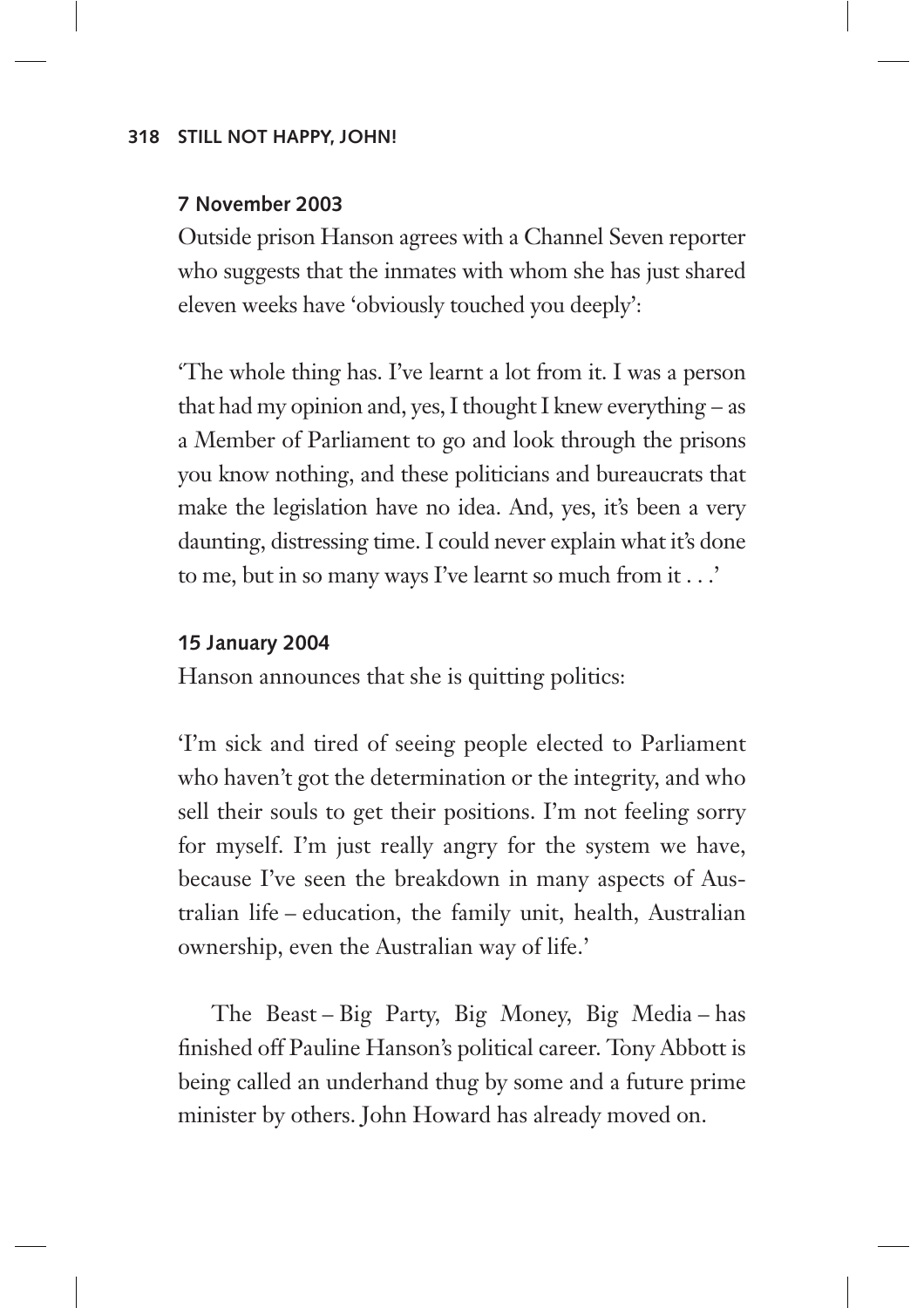# **Australians for Honest Politicians**

*There is no reason to believe that large parts of any population wish to reject learning or those who are learned. People want the best for society and themselves. The extent to which a populace falls back on superstition or violence can be traced to the ignorance in which their elites have managed to keep them, the ill-treatment they have suffered and the despair into which a combination of ignorance and suffering have driven them*

**John Ralston Saul**

Pauline Hanson's jailing pinched a dangerous democratic<br>nerve for our two Big Parties, and particularly for the nerve for our two Big Parties, and particularly for the Prime Minister.

It triggered a re-examination of some recent political history that Howard hoped would stay buried, exposing his government's covert strong-arm tactics *and* the lame performance of our primary democratic watchdog, the Australian Electoral Commission, to greatly unwanted scrutiny. It also gave us a chance to prise open the door on who really benefited from his regime – a door Howard desperately needed to stay closed to protect the myth that he governed 'for all of us'.

The nerve pinched was the fair go: Australian society's traditional defining, non-partisan value.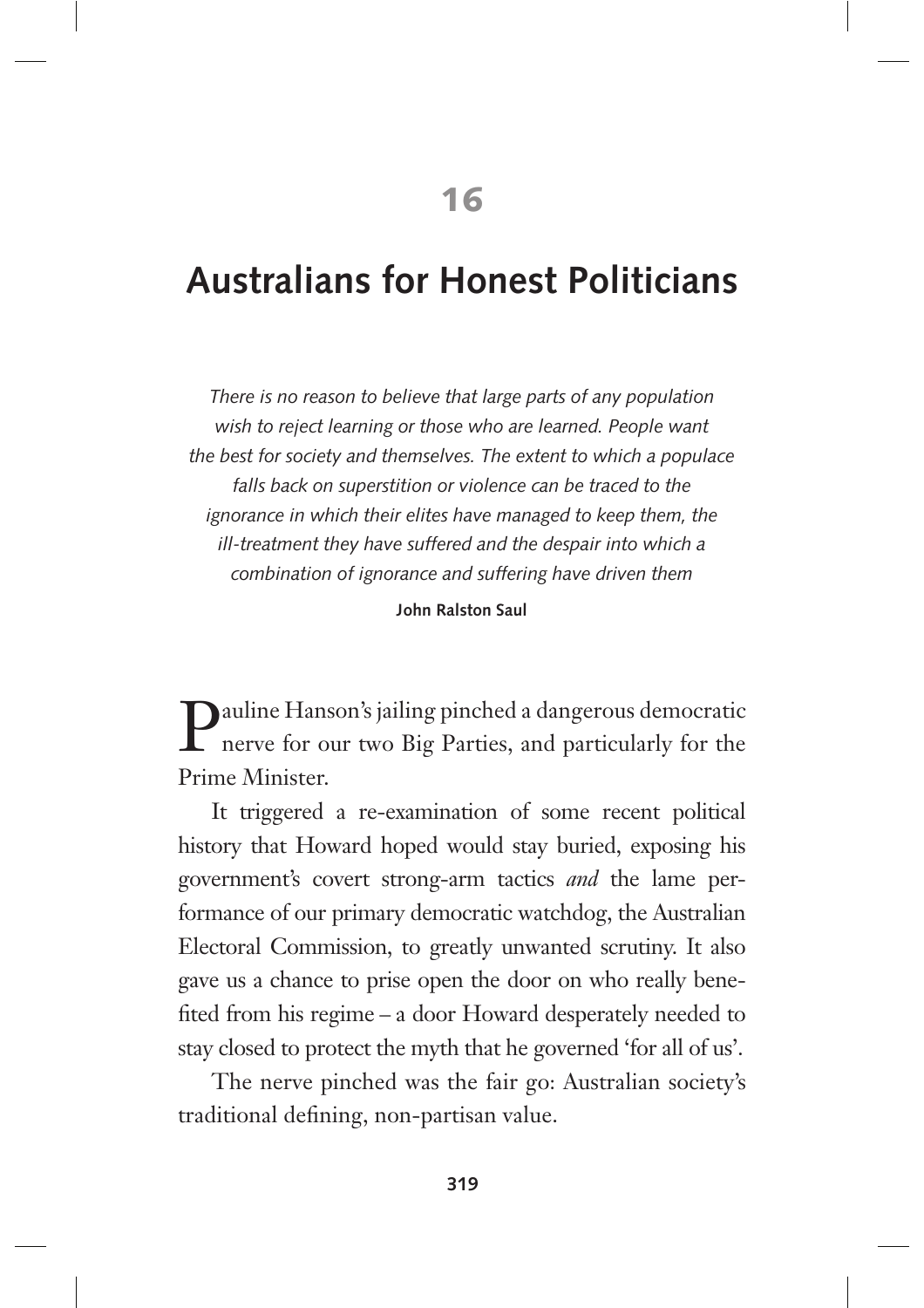Whatever the rights and wrongs of the process that led to Pauline Hanson's conviction, an overwhelming number of Australians – including many who hated her policies and surprised themselves with their response – felt her jailing symbolised something rotten in our democracy. The little person who'd had a go without big money or big corporate or big union connections was in jail. The politicians with the dough, education, experience and clout had got away with blue murder.

A Moir cartoon in the *Sydney Morning Herald* told the story: politicians holding a 'Too harsh' sign bayed 'We're very concerned about the precedent.'

Hanson was jailed – after an exhaustive, expensive pursuit – over a registration technicality: a ruling that paidup members of her Pauline Hanson Support Group were not members of her political party. It was a differentiation that would have been easily avoided with good legal advice. And as Bob Bottom wrote in the *Bulletin* on 12 November 2003: 'Even a cursory examination of other political parties . . . discloses different classes of members, who are all deemed to be part of the party. For example, the Liberal Party (Qld) specifies three classes of member: members, party supporters and corporate members.'

The Big Party politicians were rabbits in the spotlight. On the day Hanson was jailed, Howard had let Wilson Tuckey stay on his frontbench despite revelations that Tuckey had aggressively lobbied the South Australian government using ministerial letterhead to get his 45-year-old son – who he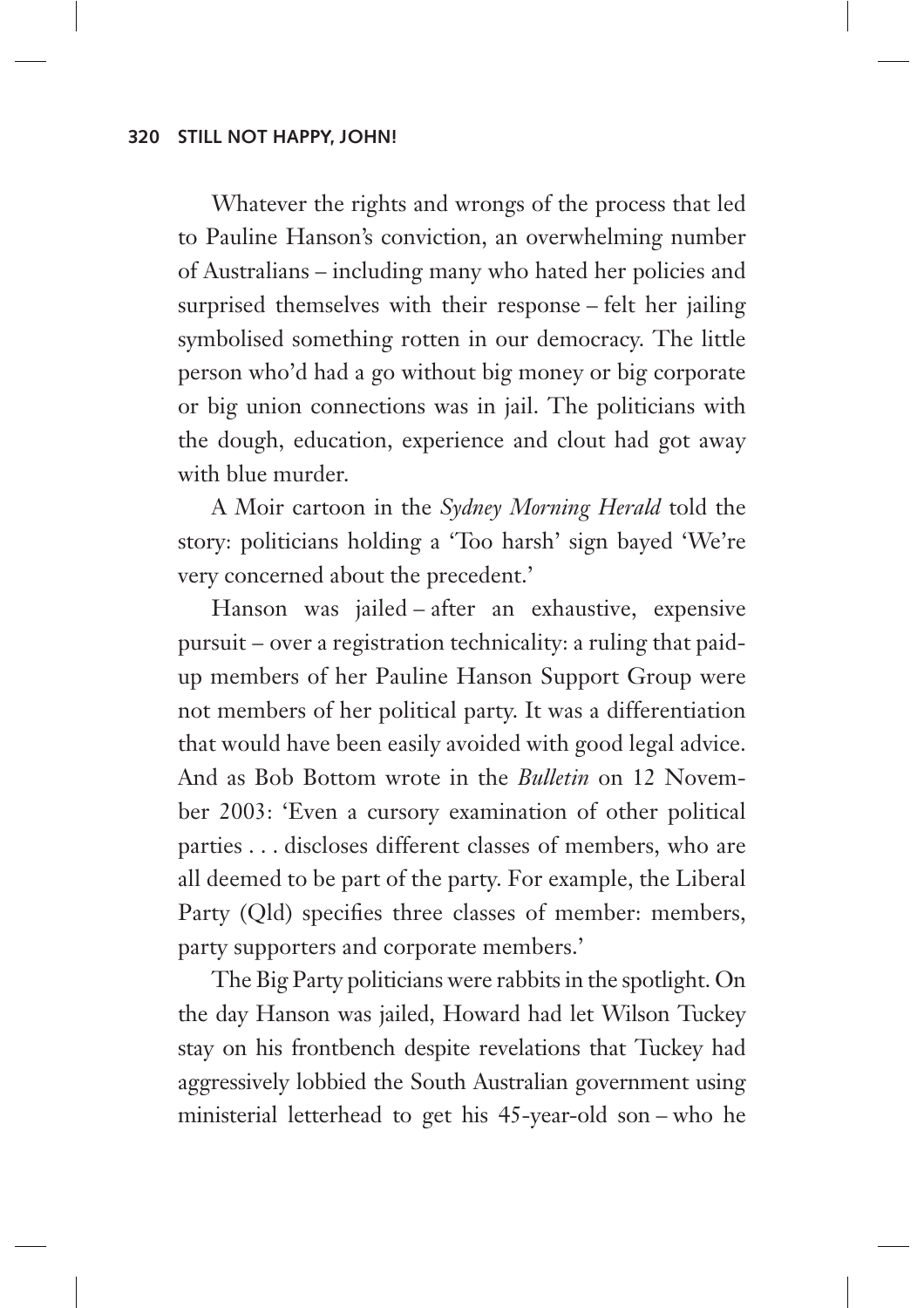falsely claimed was his constituent – off a traffic fine. Tuckey had then lied about the matter to Parliament. Penalty? Howard called him 'stupid'.

Pauline Hanson never used her position to try to help her children avoid Australia's laws. Judge Patsy Wolfe sent her to jail for three years because her crimes 'affect the confidence of people in the electoral process'.

Just days before, Howard himself had been caught redhanded misleading Parliament over a meeting with Dick Honan, ethanol near-monopolist and Big Party donor (2002–03: Liberal Party \$200,000, National Party \$110,000, ALP \$50,000). Our fervent 'free trade' PM had ignored Treasury and Finance Department advice and delivered mega-bucks to Honan through a taxpayer subsidy – in the process knowingly causing massive financial loss to two other Australian companies. Howard denied having the meeting to our Parliament. Penalty? Nothing.

Hanson never threw taxpayer money about in this way and then misled Parliament about it. Hanson went to jail as a public funds rorter.

In that same week, Labor announced that its new national assistant secretary would be Mike Kaiser, who had confessed to electoral fraud in 2000 but had never been charged.

Hanson's political career was over after she was charged with electoral fraud.

Australians laughed, bitterly. Whatever one thought of Hanson's policies, her rise was a *response* to disillusionment with the electoral process, not the *cause* of it.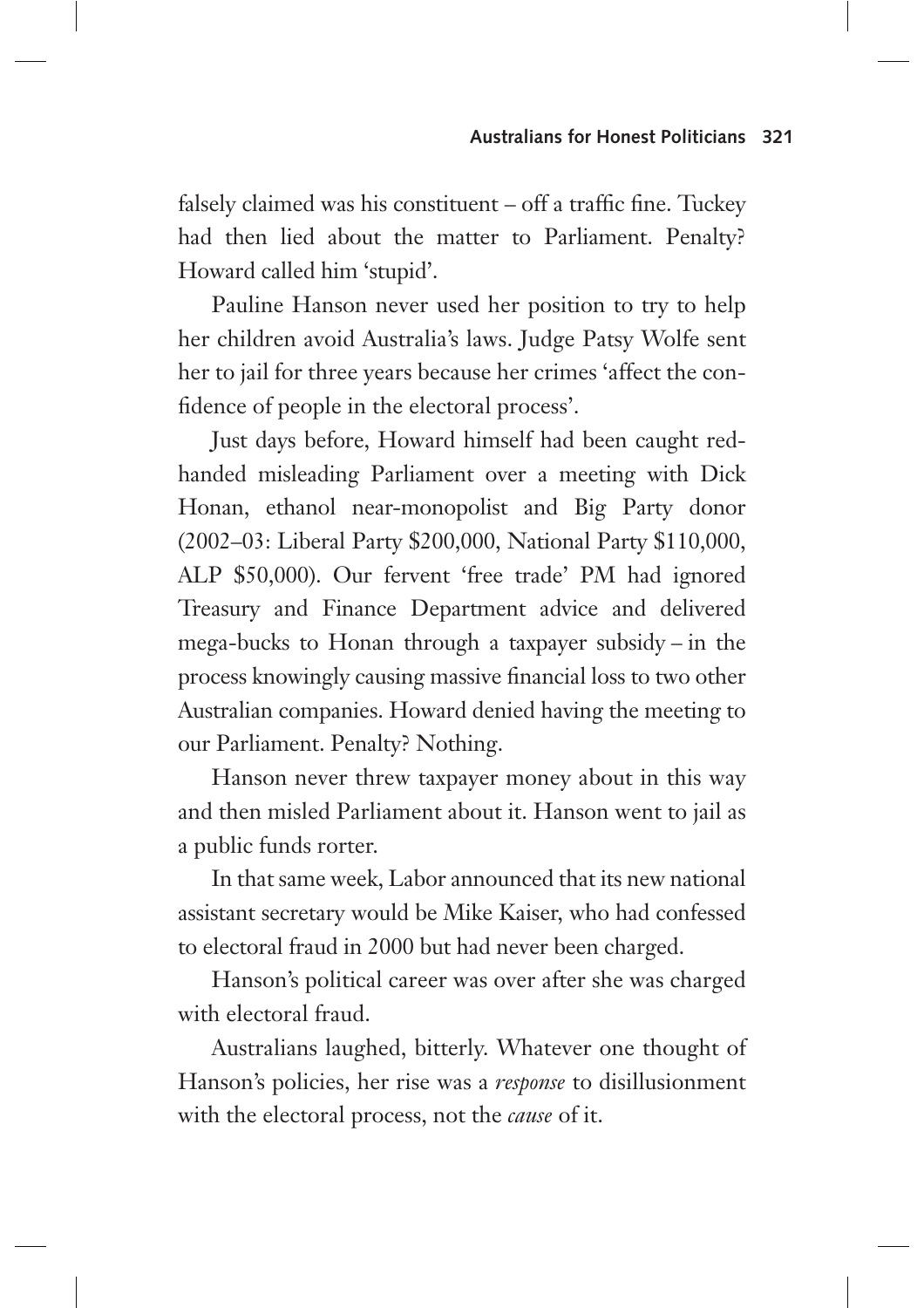The Big Party politicians who had started the ball rolling bolted for electoral cover as Hanson went down for three. Howard immediately opposed the length of her sentence, and suddenly declared that he did not even agree with the law under which his protégé had relentlessly pursued her in 1998. Abbott was 'surprised' by the conviction and 'shocked' by the sentence. Howard refused to answer all questions on whether he had approved Abbott's campaign in the courts. Abbott said, 'I don't know whether I specially discussed it with the PM, and when I might have done it.'

Again the cartoonists told the story: Leahy in Brisbane's *Courier-Mail* drew Howard as a crying crocodile, begging Abbott, standing atop Hanson with money bags in his hands, to 'Remember Tony, nobody told me anything, OK?'

The Libs' Bronwyn Bishop called Hanson a political prisoner and blamed Queensland Premier Peter Beattie. Labor's Craig Emerson blamed Abbott. NSW Premier Bob Carr thought the sentence was 'excessive', while Australian Conservation Foundation Chairman Peter Garrett said he thought 'Mr Abbott has actually done us a favour.' Conservatives and progressives alike groped for the 'right' response, while in Brisbane Beattie was unimpressed with everyone: 'I have never seen so many gutless wimps in my life, running around like scalded cats trying to position themselves for political gain.'

Some commentators called anyone who saw Abbott as less than a saint a hysterical conspiracist. Polls gauging public response to his behaviour suggested that if that were so, 70 per cent of Australians were loonies.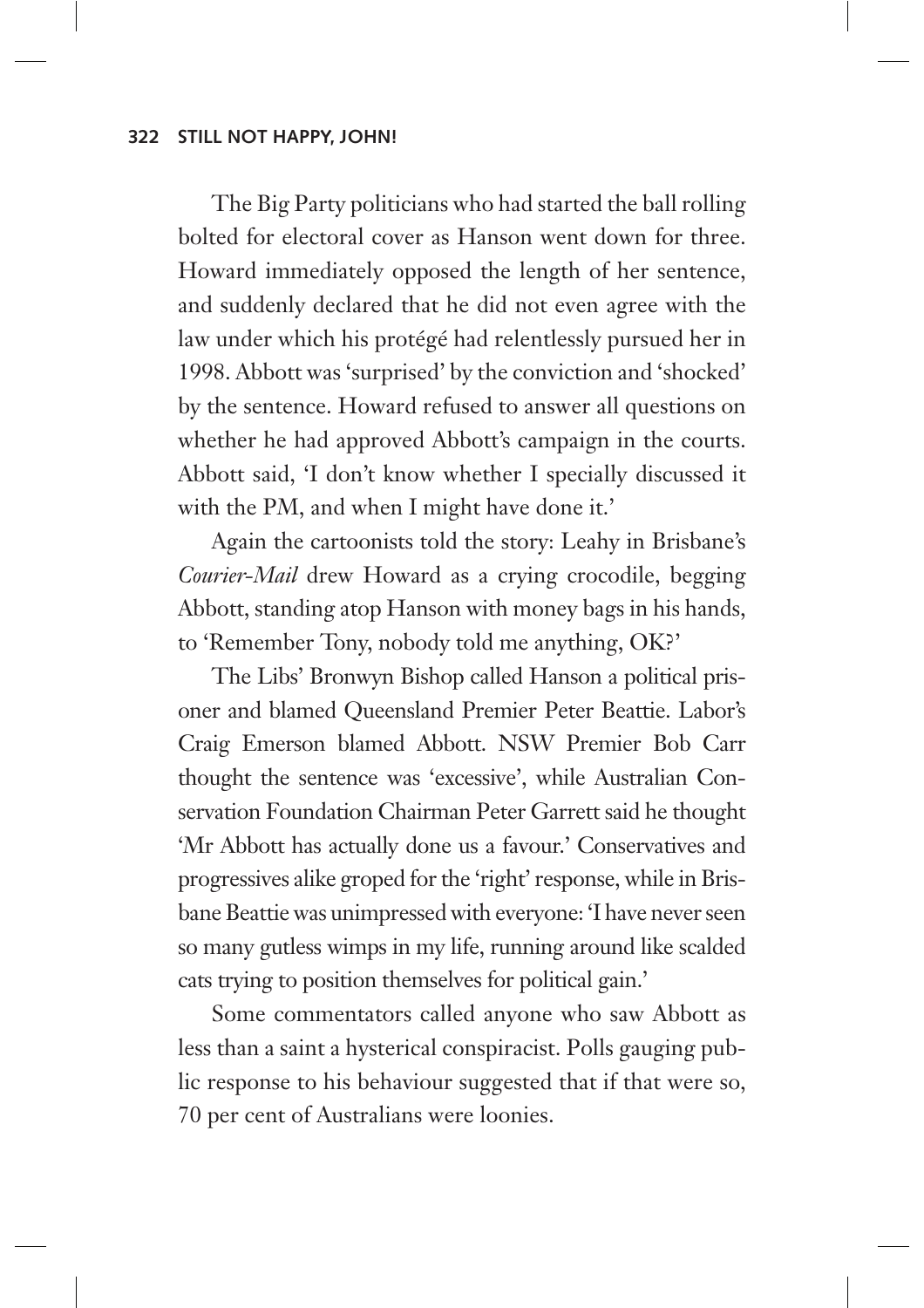Abbott is accused of 'shedding crocodile tears' over Hanson's jailing. Yet it's not inconsistent to lambast One Nation as an undemocratic shambles while sympathising with Hanson's tough three-year sentence . . .

**Matt Price, Australian, 28 August 2003**

Arsonists are part and parcel of Australian life today, and no less so in the political sphere. Mr Abbott has had opponents trying to light flames under him since he was elected to represent Warringah at a by-election in 1994.

#### **Piers Akerman, Daily Telegraph, 28 August 2003**

Hanson's love–hate biographer and journalist Margo Kingston [is] putting Abbott in the dock and fuelling One Nation sympathies.

#### **Dennis Shanahan, Australian, 29 August 2003**

Abbott told the *Herald* he was acting as 'a citizen and a democrat because One Nation is a fraud on taxpayers and must be exposed'. Abbott was right.

#### **Alan Ramsey, Sydney Morning Herald, 30 August 2003**

How should one judge Abbott? He made some blunders along the way, but his strategic judgment was correct and validated. From what is known of Hanson's demise, Abbott is more hero than villain.

**Paul Kelly, Australian, 30 August 2003**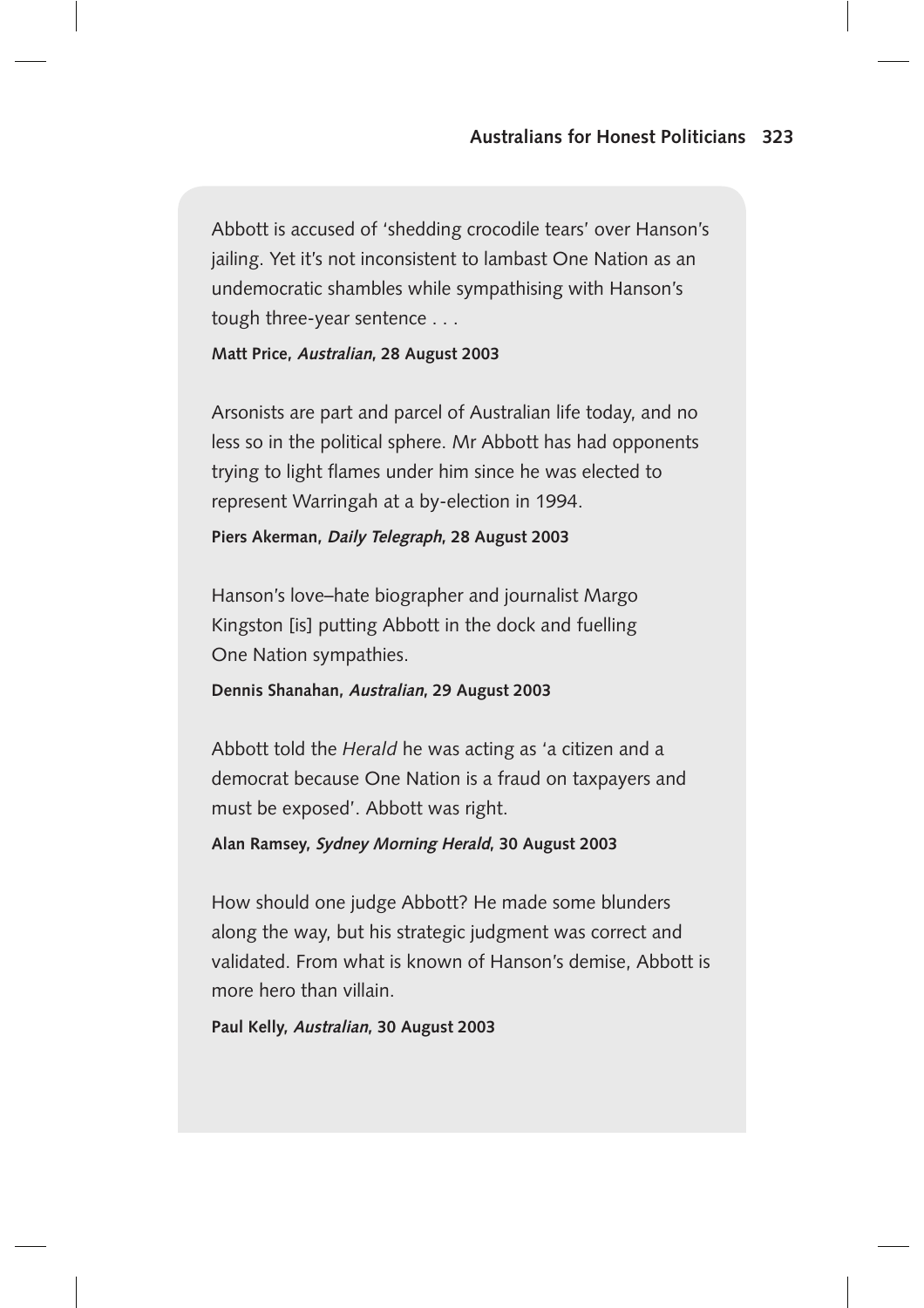The Workplace Relations Minister [Abbott] has been the most forthright player in this episode. He disagreed with Hanson and her policies and went after her. His methods were legal. His guiding principle, the maintenance of the integrity of the electoral system, sound.

**Glenn Milne, Australian, 1 September 2003**

In this unpleasant but enlightening episode, while he has been viciously attacked by almost every progressive with access to a word processor or a cartoonist's brush, Abbott has shown the kind of grit, determination, equanimity and, above all, concern for a purpose larger than himself, that marks out a future Prime Minister.

**Greg Sheridan, Australian, 4 September 2003**

It was true that Abbott's Australians for Honest Politics Trust had been briefly publicised back in 1998 in the broadsheet newspapers, but very few Australians knew about it. Dramatic shots of Pauline Hanson disappearing behind bars made people sit up, scratch their heads and say 'Hang on a minute.' They began asking questions and demanding answers.

Many more Australians now learnt what only *Sydney Morning Herald* readers who'd read a Deborah Snow profile in 2000 had known: that soon after writing his indemnity guarantee for Terry Sharples in the lead-up to the 1998 election, Abbott had lied to Tony Jones about it on *Four Corners*, and lied about it *again* to the *Herald* eighteen months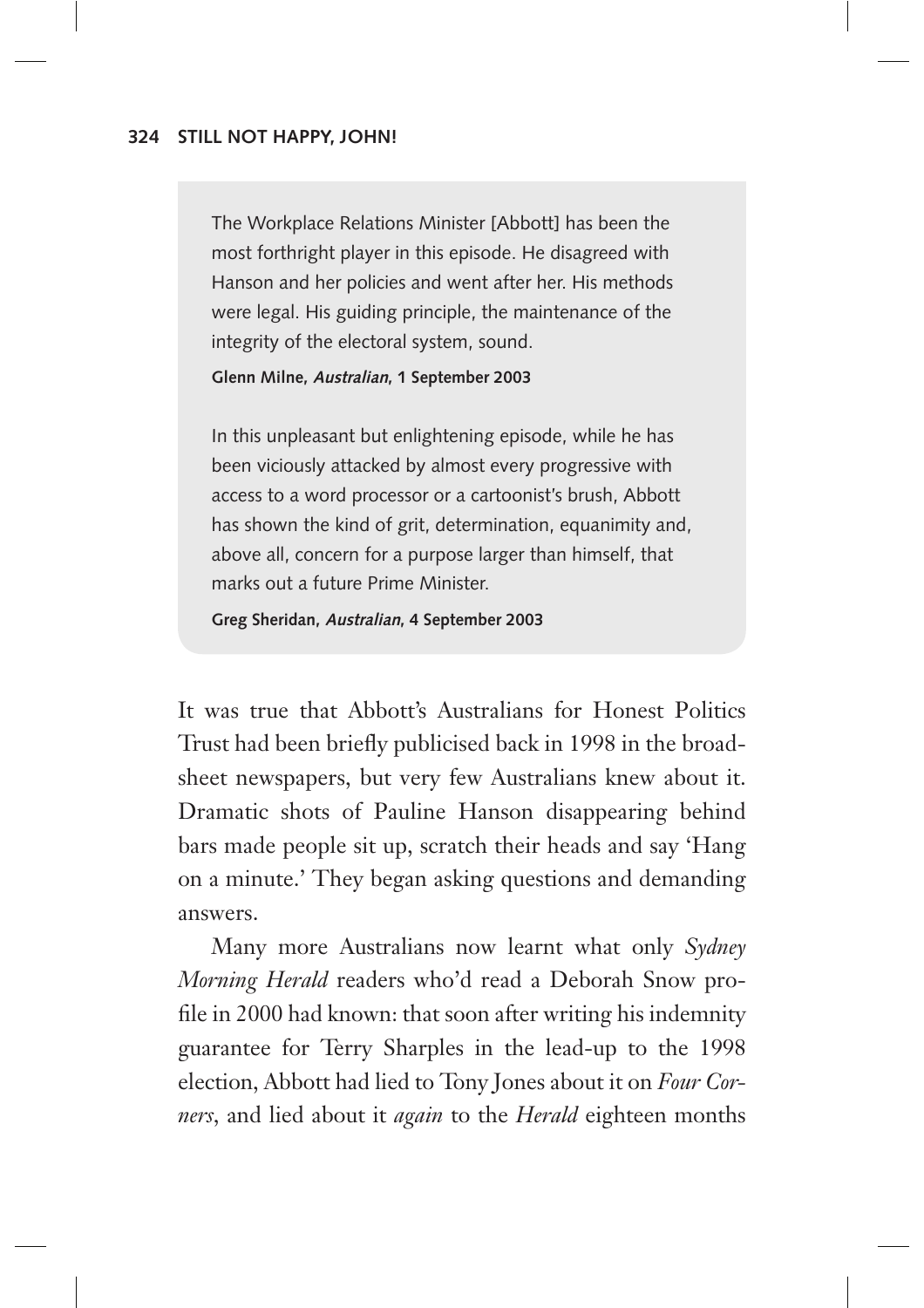later – until Snow produced the document with Abbott's signature that exposed his dishonesty:

'When the *Herald* first put to him Sharples' claim that he'd promised money at the outset to be paid into a solicitor's trust account, Abbott said: "No, it's not correct." But when shown his signed personal guarantee, Abbott recants: "I had secured the agreement of a donor to provide up to \$10,000, if necessary, to cover any costs award made against Sharples." Challenged about the conflict between this and his denial on *Four Corners* [10 August 1998], Abbott initially replies: "Misleading the ABC is not quite the same as misleading the Parliament as a political crime."

Suddenly the public were hopping mad, and on 27 August they cheered the journalist for once when the *7.30 Report*'s Kerry O'Brien forensically dismantled Abbott's attempts to use every semantic trick in the book to avoid acknowledging his deceit.

Abbott then expanded his list of Australians *not* to lie to in an interview with Paul Kelly for the *Australian*: 'I shouldn't have been flippant about the ABC, certainly not to the *Sydney Morning Herald*.'

Perhaps worst of all, for the first time we got to note the contempt he'd expressed to Deborah Snow in 2000 for the One Nation dissidents he'd so assiduously cultivated in 1998: 'Do priests want to mix with sinners? Do doctors want to mix with people with terrible diseases?' People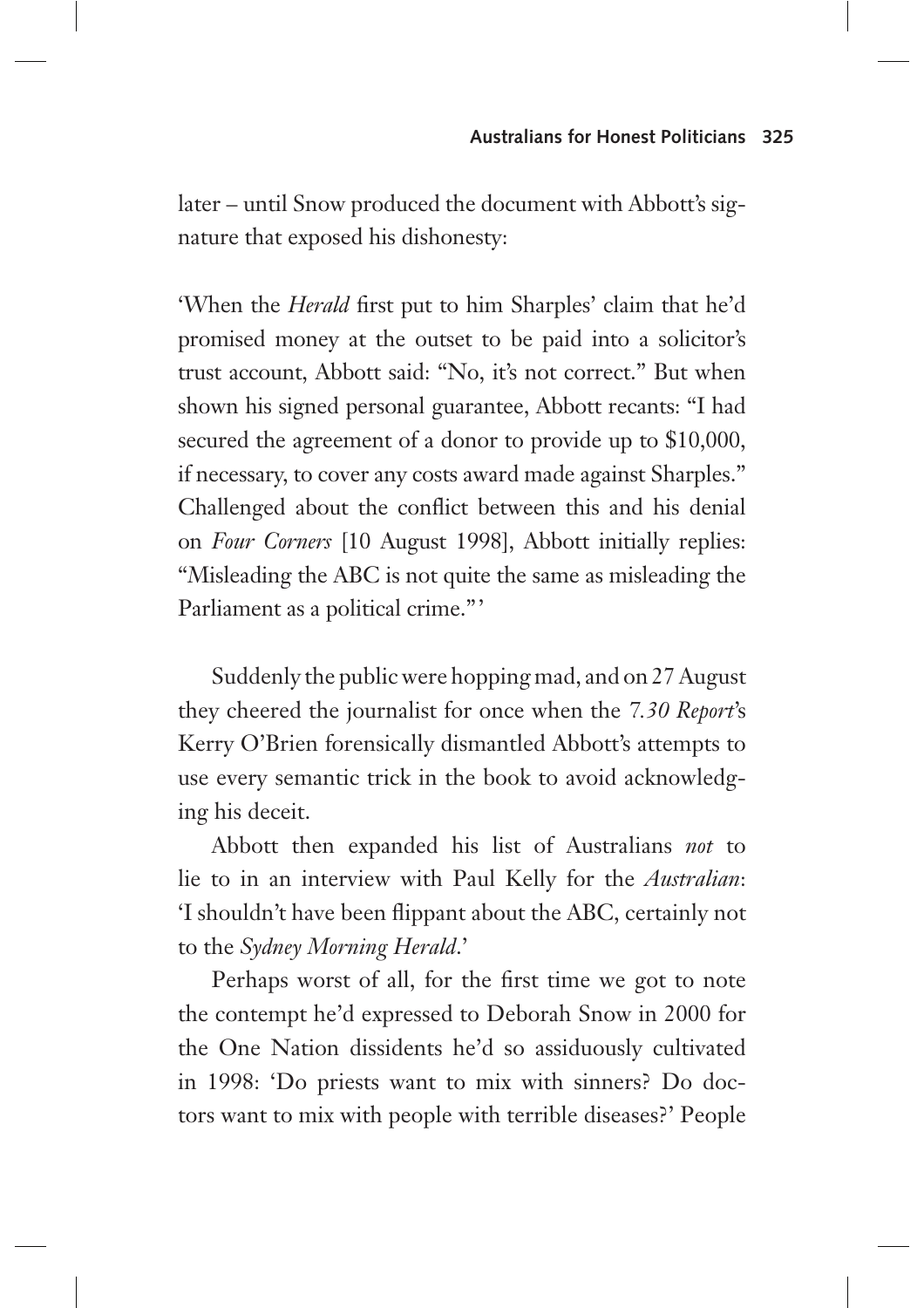such as Terry Sharples and Barbara Hazelton were a pox on our democracy that brave Saint Tony had held his nose and endured for Australia's sake. As the awkward truth about Abbott's behaviour began to crystallise in the national mind, John Howard washed his hands.

Should Abbott be sacked for misleading the public, Prime Minister?

'Abbott has answered for that, and you go and talk to Abbott.'

Did the public have the right to know the donors to the Sharples legal action and the Australians for Honest Politics Trust back in 1998?

Of course. It was relevant information to voters casting an informed choice. Had the methods, motivations and individuals behind both legal moves been widely known, many One Nation voters might have suspected the sincerity of Howard's oft-stated empathy with their views. Other people might have thought the AHPT was a legitimate tactic, given the danger One Nation posed to their values, although as the belated outpouring of sympathy for Hanson showed, many voters might not have liked the idea of a rich, well-connected party using the law – an expensive and complicated business – to destroy a fledgling competitor. Many might have reckoned that it wasn't quite playing by the democratic rules; that there were more honest ways to defeat One Nation.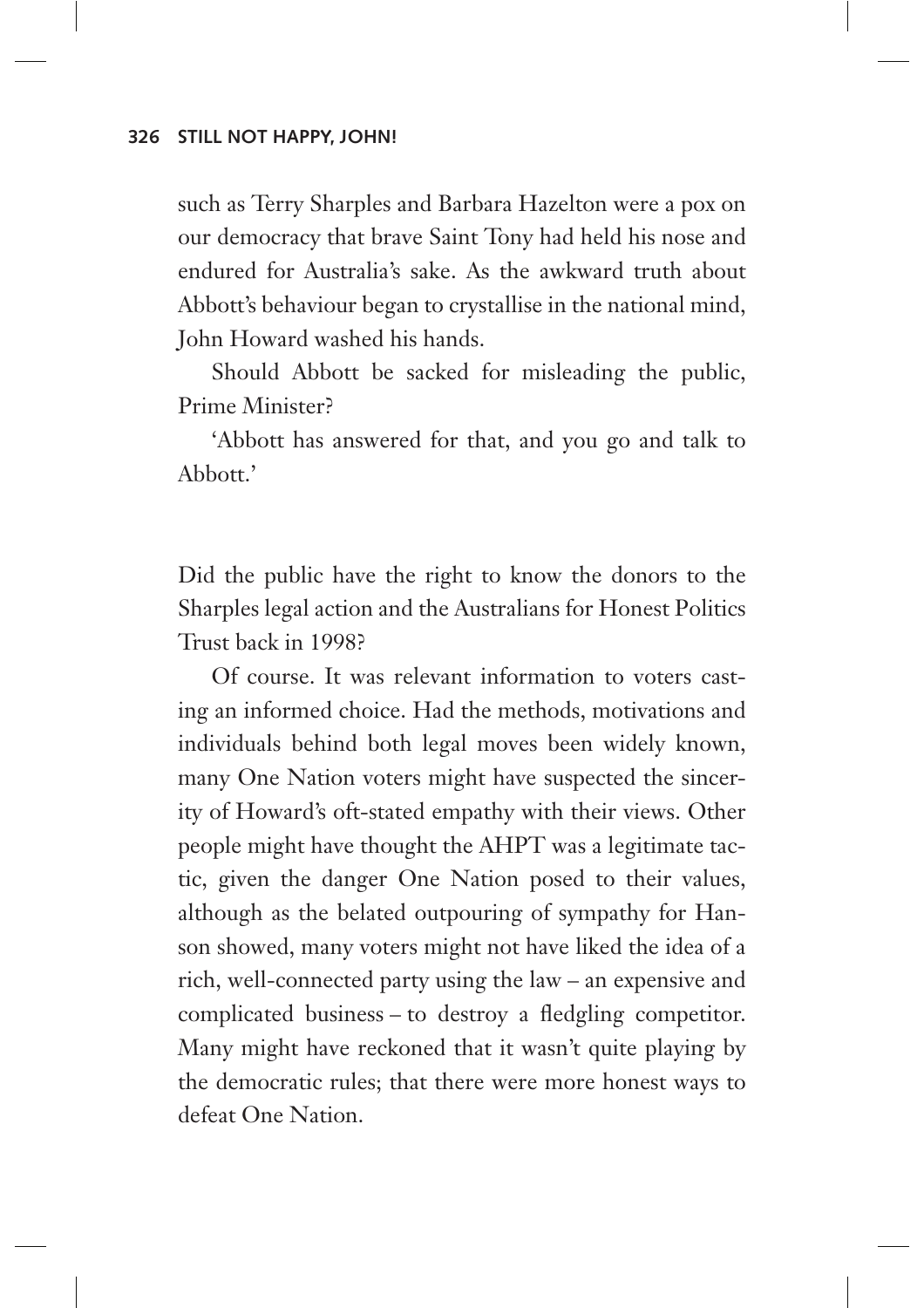When the scandal finally broke after Hanson's jailing, Peter Costello joined the Labor Party in espousing just that view while, unlike some colleagues, pointedly refusing to criticise Hanson's sentence out of respect for the legal process: 'I don't think that the way to resolve political disputes is through the courts. I think the way to solve it is at the ballot box. It is a point that I have always made in relation to One Nation; I was always prepared to argue why its policies were wrong, and let's determine that at the ballot box.'

Suddenly, with Hanson behind bars, democracy was beginning to look like a sick insider's joke: a quiet little 'Honest Politics' club formed over a few lunches in an exclusive Sydney restaurant, headed by the same man who had just lied to the Australian people over Sharples; Abbott whipping up a cool \$100,000 in less than three weeks from twelve anonymous donors whose identity he was determined to keep secret; Abbott courting One Nation dissidents in 1998; Abbott sneering at them in 2000; and now Abbott crying crocodile tears over the ultimate fruits of his own work.

There were deeper democratic questions, too.

When Abbott's AHPT had got that minuscule coverage in the broadsheets in August 1998 no reporter had thought to request its donors' identities, despite the implicit claim to transparency in its eye-catching name. That was disturbing in retrospect.

Why had no one checked with the Australian Electoral Commission about whether disclosure was required?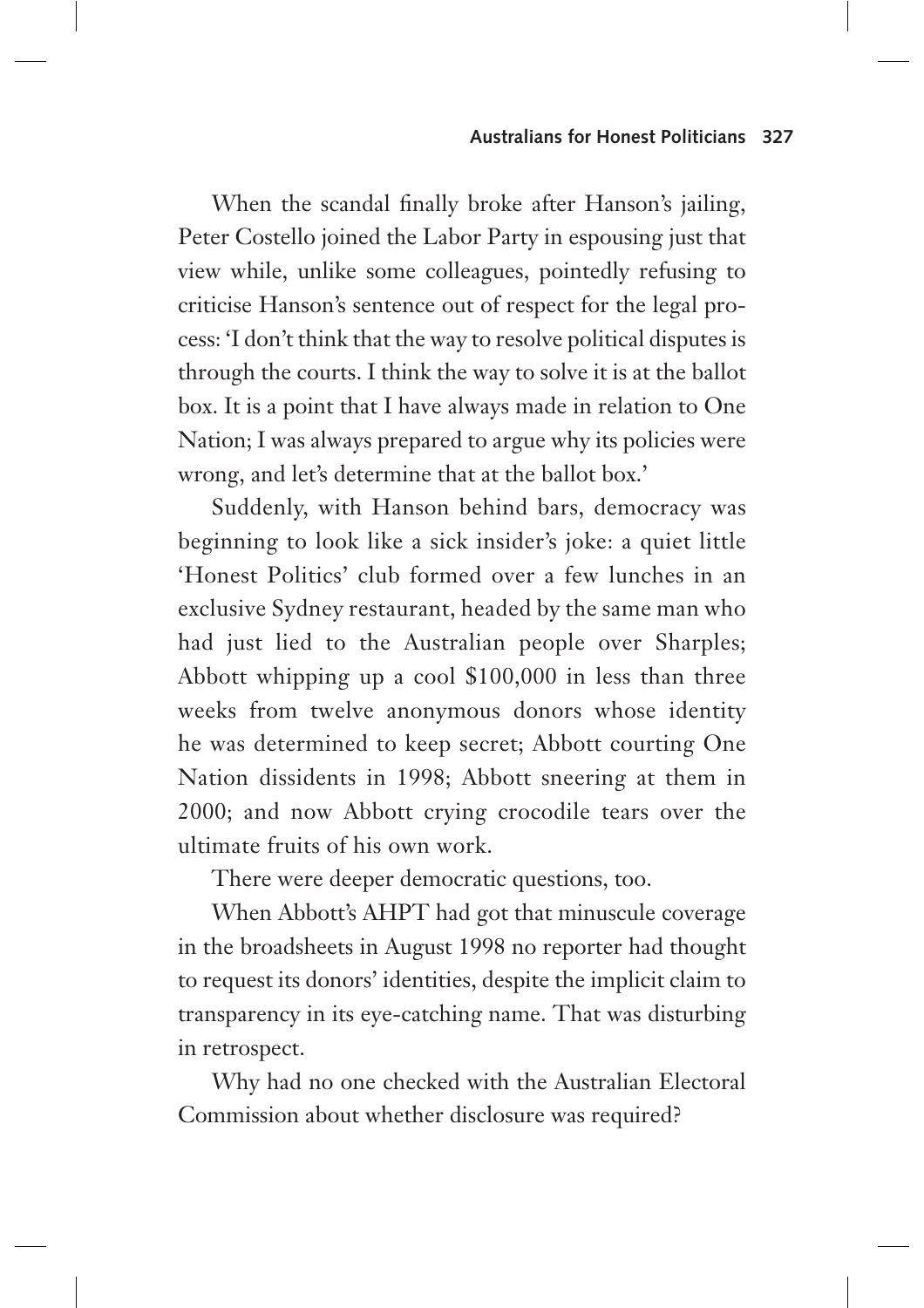Why had no one queried the ethics of a wealthy party using its muscle to harass through the courts a new democratic entrant without disclosing its financial backers?

The answer was simple, really. Back then most of us in the political mainstream *had* reckoned it was justified or at least not worth scrutinising – or something weak and undemocratic like that – especially given that many of us were making careers out of scrutinising every twist in the internal dramas of the One Nation story.

Abbott wasn't the only one who had demeaned our democracy with his AHPT. The least the media could do, I thought, was atone for *our* professional failure to scrutinise *everyone*'s Electoral Act dealings, regardless of our own biases. Besides, I'd harried Hanson for five weeks during that 1998 election race trying to make her accountable for what she said – so much so that she'd accused me of destroying her entire campaign. The least I could do was apply the same standards to Tony Abbott.

It was only fair.

The Australian Electoral Commission has two vital roles in our democracy: to manage the electoral rolls and conduct our elections, and to enforce our donor disclosure laws.

In a Webdiary piece during the Honest Politics Trust scandal, Australia's most experienced electoral law expert, Graeme Orr of Queensland's Griffith University, described the democratic purpose of the latter role: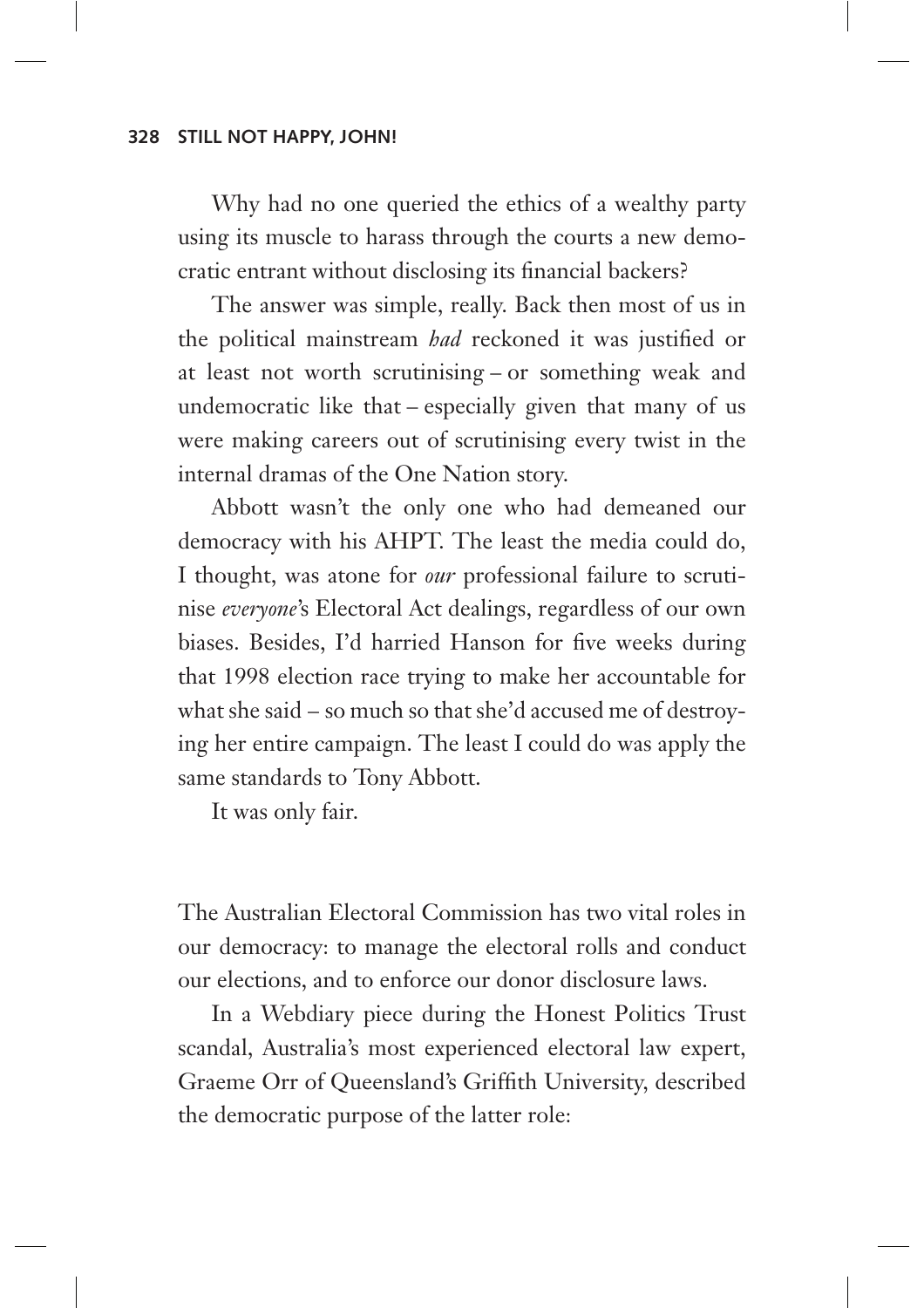'Disclosure laws are meant to provide two related types of transparency. One, to inform interested voters about "who supports who" (on the assumption that this in itself provides clues about the real intentions/ideologies of political actors); and two, to allow the media, in particular, to shine light on possible "quid pro quo" corruption of political actors.'

The AEC was converted from a government department to an independent statutory watchdog in 1983 when the Parliament gave it responsibility for upholding new laws requiring the disclosure of large donations to political parties. Before 1983 Big Media and Big Business financed political parties in secret. Compulsory disclosure was a trade-off for the introduction of public funding for election campaigns, under which all candidates polling more than 4 per cent of the votes in the seats they stood for would be paid a certain sum per vote.

The Labor government that introduced the public-funding laws argued they would reduce the parties' dependence on private funding, both directly through the compensating public subsidy and indirectly due to the scrutiny of donations. The two Big Parties would in future be able to count on a guaranteed base 'public income' to fund their campaigns, and so the private fundraising pressure, with all its associated 'temptations', would be eased.

Twenty years later it still sounds like a damned good argument. In a system such as ours there's always scope for wealthy businesses and individuals to use their economic power to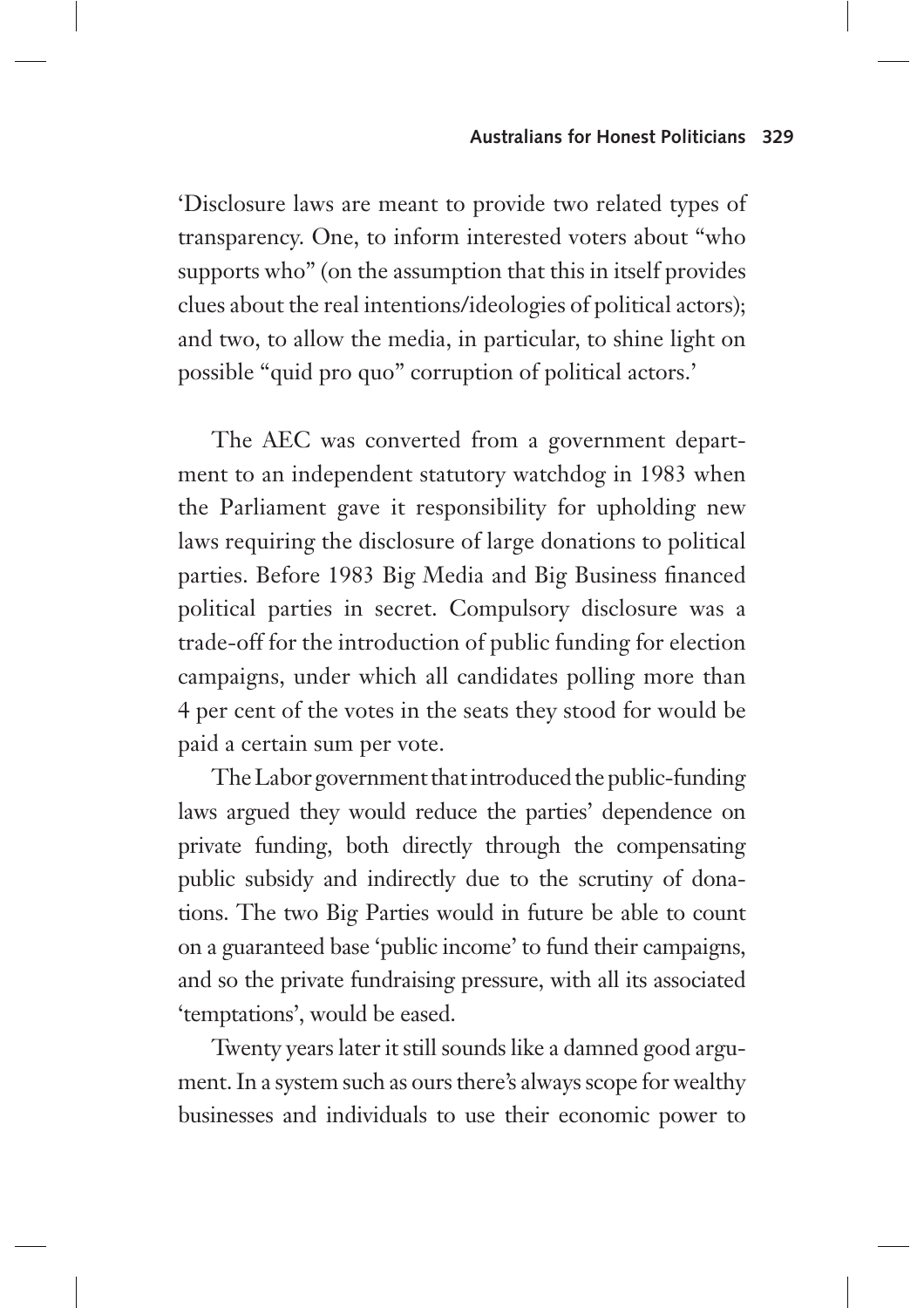gain disproportionate political influence, and thus subvert democracy's bedrock promise: that each citizen shares equally in political power. It's an insidious anti-democratic threat that can be hard to avoid.

The then special minister of state Kim Beazley, who stewarded the 1983 reforms, said the new laws would minimise that threat: 'There is no greater duty upon the representatives of the people in a democratic society than the duty to ensure that they serve all members of that society equally. This duty requires government which is free of corruption and undue influence.'

As it turned out, our politicians, as usual, just wanted to eat *our* public cake *and* gobble every other private one they could get their hands on.

Since 1983 the Big Parties have used taxpayer money to secure their financial bases while massively *increasing*  the corporate donations they collect. After the 1984 election 60 per cent of the Big Parties' revenue came from the new, vote-based public subsidy. After the 2001 election – by which time Labor and Liberal were together 'earning' around \$38 million in taxpayer reimbursement – this had fallen to *20 per cent.*

Far from spurning private dough since 1983, the Big Parties have gone berserk: a rich voter can now buy superior access to political heavyweights – framers of policy, national executives, ministers, prime ministers – in all kinds of ways. Special lunches and dinners, expensive 'forums', one-on-one meetings and inside briefings – parties even get Big Money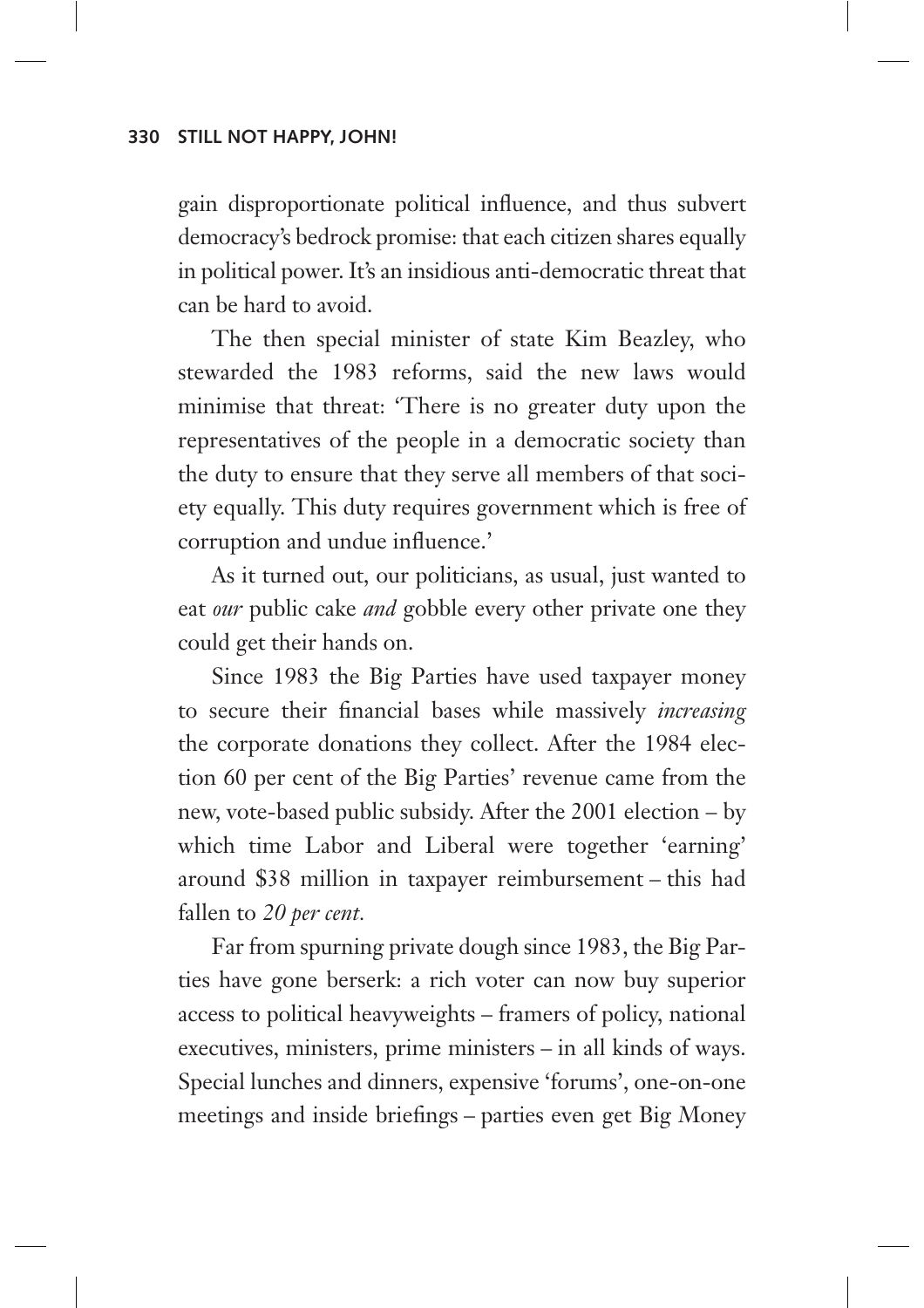#### **Australians for Honest Politicians 331**

to *sponsor* their annual national conferences. La Trobe University's Joo-Cheong Tham, a leading electoral law expert, argues that we citizens should be under no illusion about these arrangements: 'Such sale clearly involves undue influence of politicians, because access to and influence on political power are secured through the payment of money.'

The stranglehold that large corporations now have on our government-forming parties – the Big Money, Big Party nexus – is tightening, and it isn't confined to the conservative side. Since 1999–2000 corporate donations have outstripped those from both wealthy individuals *and* big unions, with results that would almost be funny if they weren't so sad. A conservation group in Byron Bay recently called for donations to help it campaign against a major development – not to fund a demo or knock up some flyers, but with a view to offering money to NSW Premier Bob Carr to listen to its point of view, just as the developer, Becton, had done!

At the ALP's 2004 national conference in Sydney – Mark Latham the headline speaker – a cool  $$11,000$  would have bought you a 'Platinum Table of 9' complete with its own 'senior Labor representative', *plus* a 'full-page advertisement in the evening's program'. All this while you and I pay these people every time we vote for them.

The AEC, as an *independent* statutory authority equipped with strong investigative powers, was supposedly going to allow Australians to keep a close eye on such excesses. It was to be answerable only to an *independent* board and overseen by a part-time chairman selected from a shortlist of three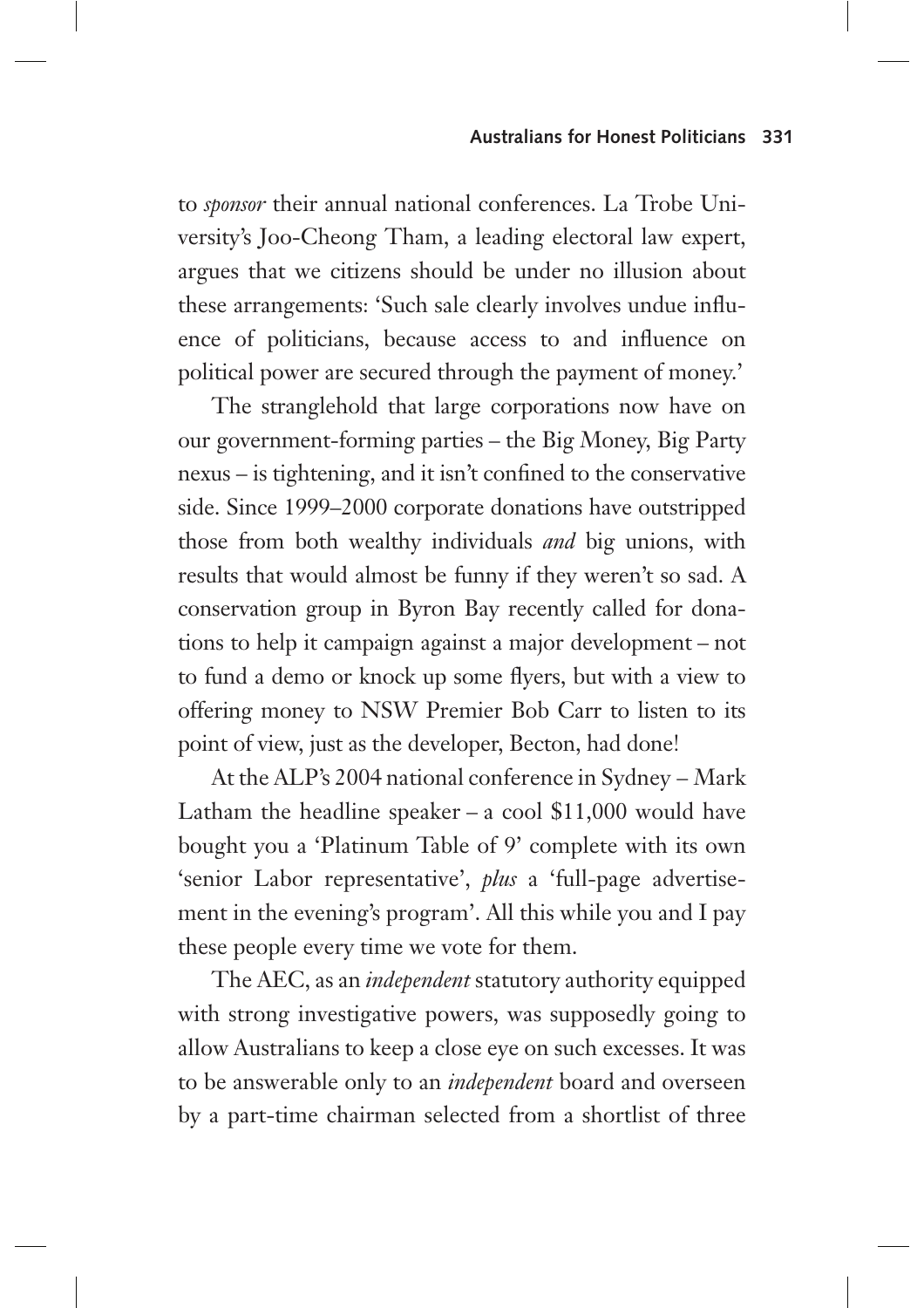judges *independently* recommended by the judiciary. Those 1983 disclosure laws were meant to be as unambiguous as the AEC's democratic duty: to inform us, the Australian people, about who gives how much money, or donations in kind, to whom and when – and to remain impartial and apolitical while doing so.

In practice the major parties have treated these reforms with contempt. Just how much – and the depth of disdain shown by our politicians for the AEC's role as a public watchdog – would become clear during the controversy over the Australians for Honest Politics Trust. As Kathy Mitchell, head of the AEC Funding and Disclosure branch, would tell Senate Estimates in February 2004, 'It has become apparent to the AEC that what people expect the legislation should achieve is not what it is achieving.' Asked to explain why investigating a funding mechanism such as Abbott's was taking so long, she lamented that 'When you open one door, you potentially find several more doors to be opened after that . . .'

Disclosure laws cover donations to political parties and any 'associated entity':

# **'Commonwealth Electoral Act (1918) – Section 287 – Interpretation**

(1) In this Part, unless the contrary intention appears: *associated entity* means an entity that: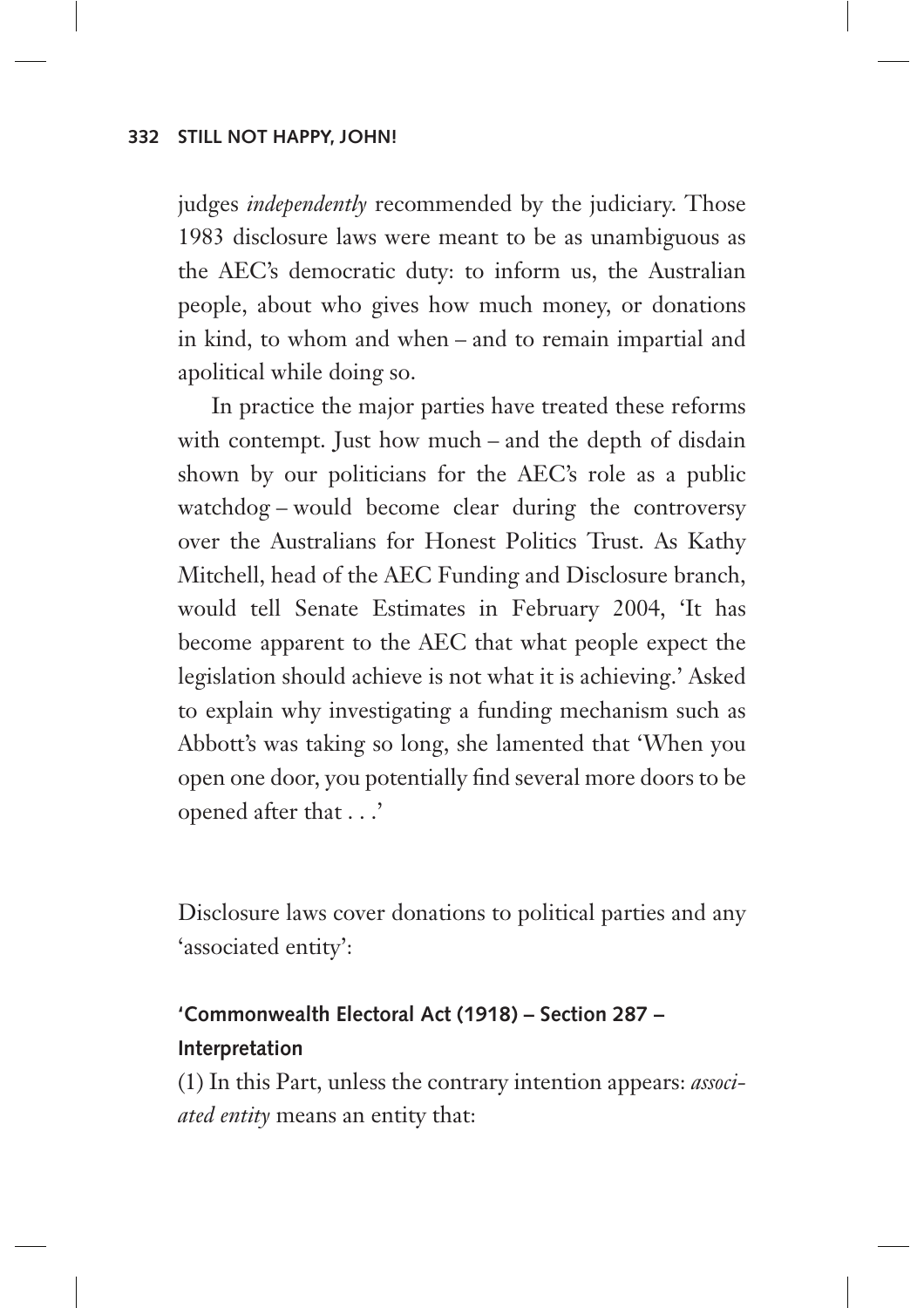(a) is controlled by one or more registered political parties; or

(b) operates wholly or to a significant extent for the benefit of one or more registered political parties.'

Here's where the citizen's game of cat-and-mouse begins. Or cat-and-Beast.

Where did Tony Abbott's AHPT fit in?

We learnt of Abbott's fellow trustee Peter Coleman's motivation for setting it up when he wrote in the *Australian*  on 28 August 2003 that 'I saw One Nation as a threat not so much to civilization as to the Coalition.' John Howard had already made the reason for the trust even clearer in a doorstop exchange with a reporter on 27 August.

- howard: . . . but the important thing is that [Abbott's trust] was disclosed in the media in August of 1998, and he made no secret of it.
- REPORTER: Are you happy with ministers of your Government being involved in destabilising other parties like that?
- HOWARD: Well it's the job of the Liberal Party to politically attack other parties, there's nothing wrong with that.

So here we have the parliamentary leader of one 'registered political party' describing an entity's attacks on an opposing 'registered political party', in the lead-up to an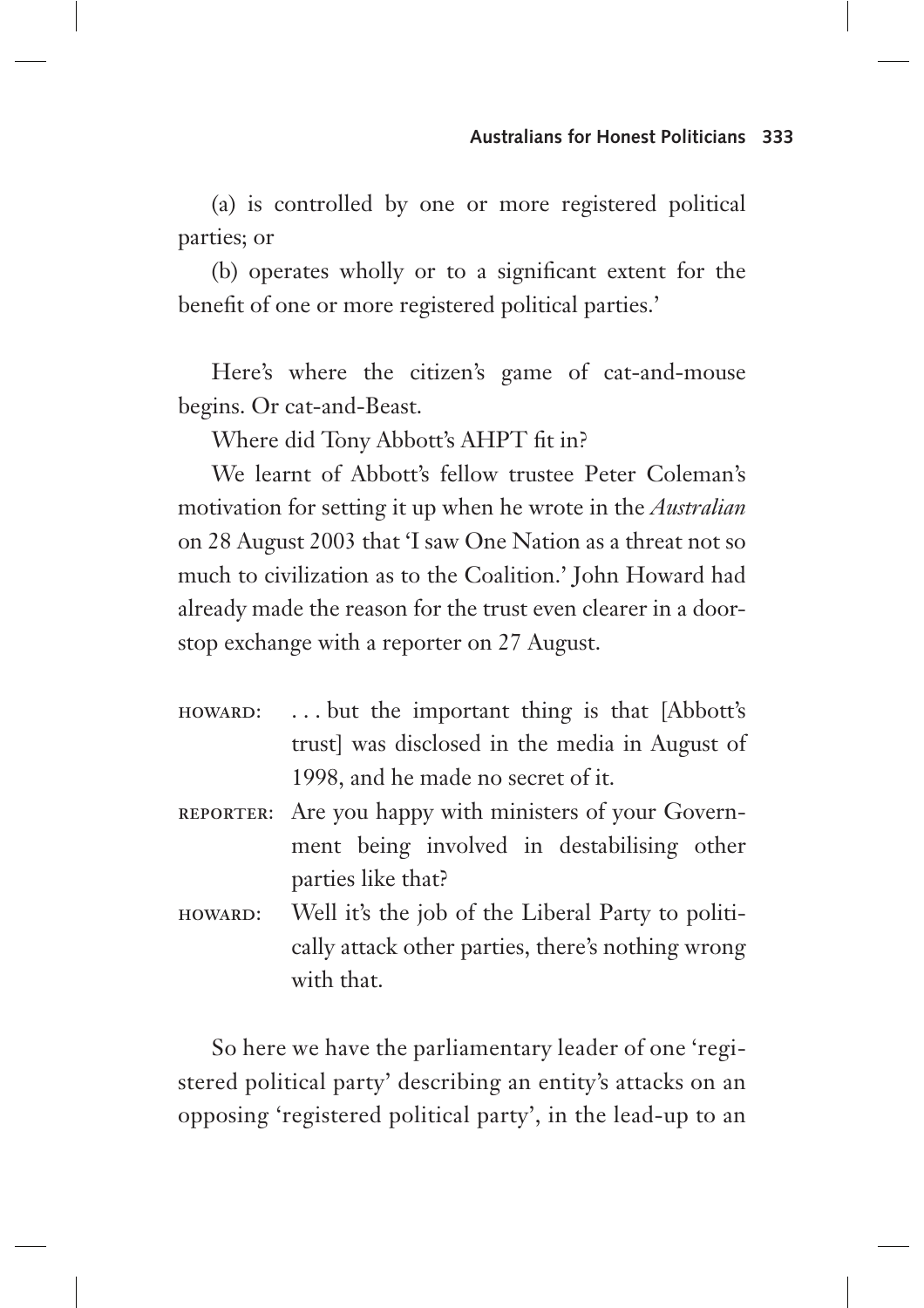election, as the Liberal Party doing its political job. This is a public admission by Australia's senior Liberal that the AHPT *was* an 'associated entity' operating 'wholly or to a significant extent for the benefit of' his own party.

So Australian voters could be told the identity of the trust's donors, right? Wrong.

On 27 August 2003 Abbott, through the *Sydney Morning Herald*'s Mike Seccombe, told the Australian people something else they'd been kept in the dark about. The AEC *had* asked him, in a letter dated 18 September 1998, to disclose his donors. He released the reply he had written on 20 October 1998 – but not the trust deed enclosed with it – and the AEC's response, to the *Australian Financial Review*. (The AEC had refused to release the correspondence to the media.) In the reply Abbott had advised the AEC that 'Before seeking donations to the Trust I spoke with one of Australia's leading electoral lawyers who assured me that the Trust would not be covered by disclosure provisions.'

When the AEC eventually wrote back – on 10 June 1999 – it accepted Abbott's word: 'On the basis of the information provided, I am of the opinion that the Trust does not constitute an associated entity at this time, and accordingly is not required to lodge a disclosure return.'

Once that was out Mike Seccombe contacted experts in electoral law, who expressed surprise that the AEC had backed down, said the AHPT looked like an 'associated entity' of the Liberal Party, and urged the AEC to release any legal advice to the contrary. Please explain!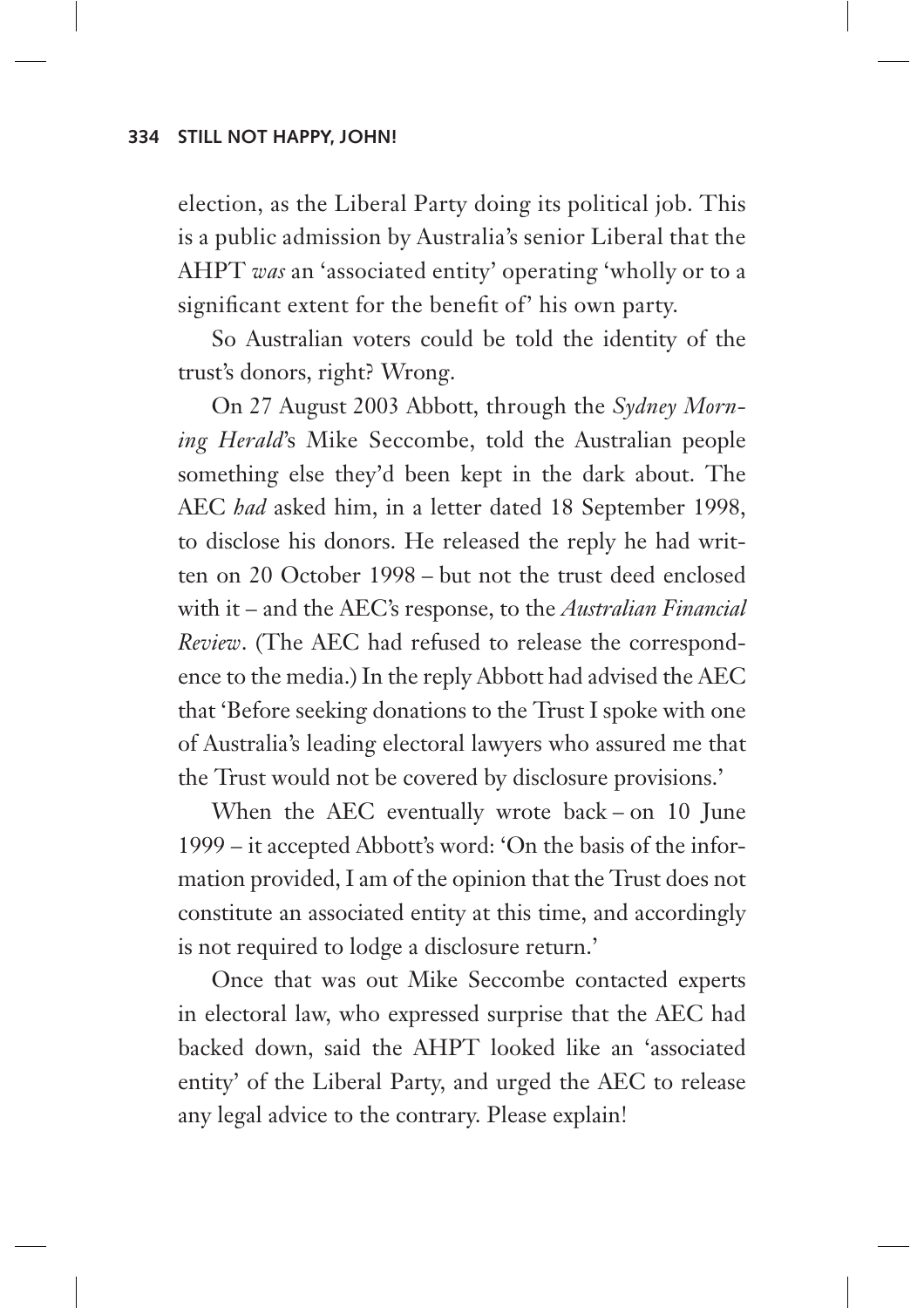And anyway why would Abbott want to keep secret the donors who'd helped him act 'as a citizen and a democrat' to expose 'a fraud on taxpayers'? And why wouldn't those donors be glad to out themselves if, as Abbott now claimed, they were acting in the public interest 'for all of us', not just the Liberal Party?

For the same reason Howard hadn't wanted the public to know about the donors he'd invited to the Bush barbecue perhaps?

Would the outing of Abbott's money-men be the people's first glimpse of how business really gets done in John Howard's Australia?

Would it embarrass Howard's rich mates?

Were media or National Party figures involved?

Were any of Saint Tony's twelve faceless donors linked to the PM's office?

Two were quickly exposed. *The Age*'s political editor, Michael Gordon, outed millionaire businessman Trevor Kennedy, the former Packer executive, who'd kicked in \$10,000. Once a Labor man, he was later strongly pushed by the Liberals to become the ABC's managing director when Jonathan Shier got the sack. Kennedy's motivation? He said he was proud to donate because Hanson 'was not only a great menace to this country, but a crook as well'.

Soon after his remarks Kennedy resigned his many directorships amid revelations of Swiss-account tax-dodging and the exposure of his long-denied involvement in Offset Alpine, a controversial company under investigation by the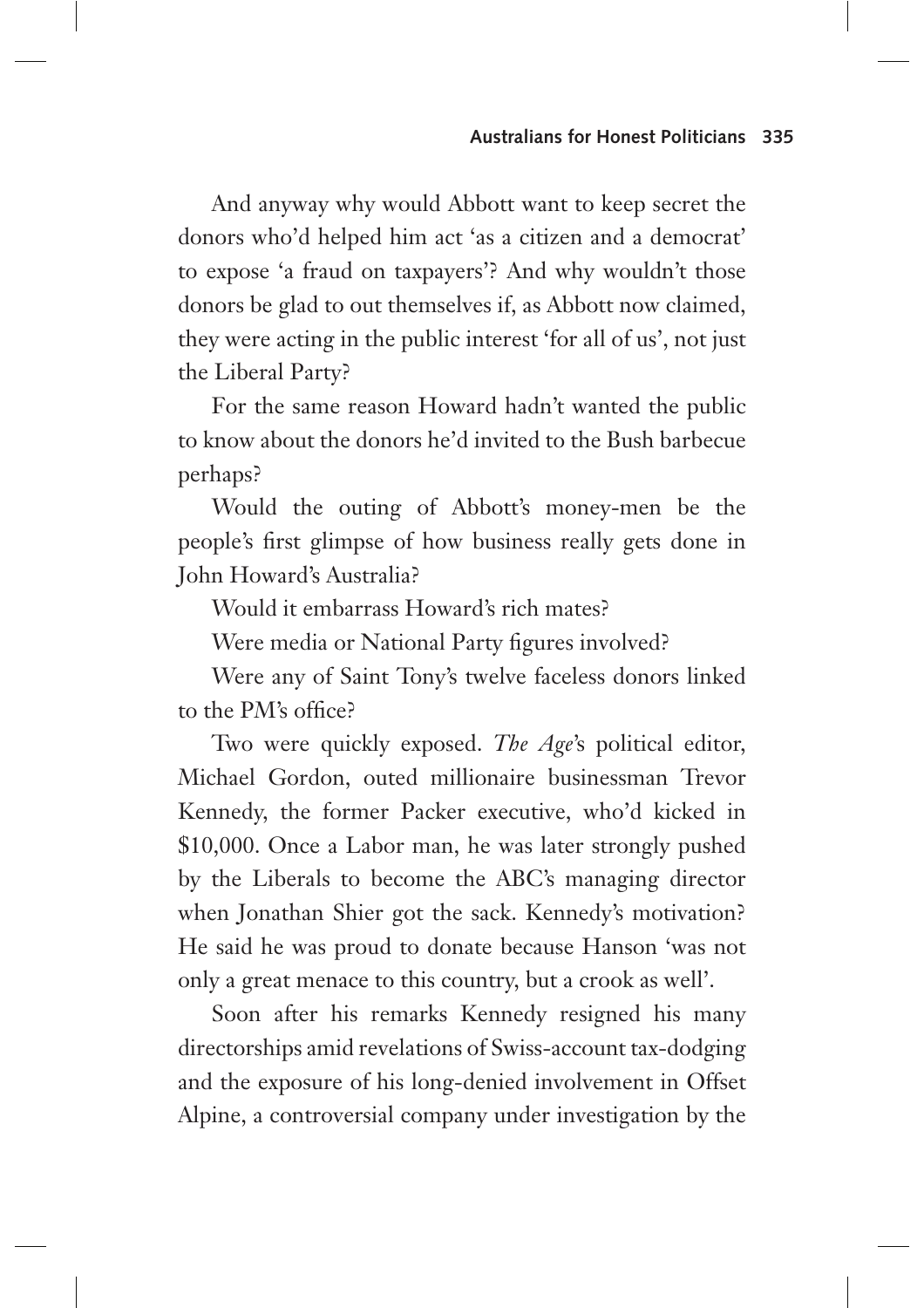corporate regulator the Australian Securities and Investments Commission. As I write, Kennedy's crack legal team has just lost the first round of their legal fight to exclude certain documents from being used as evidence.

Terry Sharples outed another trust donor: Western Australian construction magnate, major Liberal Party donor and board member of Melbourne's neo-liberal Institute of Public Affairs, Harold Clough. Clough is generous to neoliberal causes, and the IPA is appreciative enough to hold an annual chat in his name. At the 2002 Harold Clough Lecture Gary Johns spoke on 'Corporate Social Responsibility: Democracy or an Assault on Stakeholders?' The latter, of course.

Worth about \$120 million in the early 1990s, Clough had helped finance a legal persecution of the WA Democrats by businessman John Samuel, who'd been expelled from that party after trying to seize control of his branch. The long, expensive legal action had nearly destroyed the WA Democrats.

Funnily enough it turned out that Samuel had since shifted his 'support' from the WA Democrats to WA One Nation – and had promptly begun legally attacking them, too. (Abbott admitted that the same John Samuel had been a 'close collaborator' in stumping up the cash to fund Sharples.)

On 5 September 2003 WA Democrat Senator Andrew Murray sent details of the Clough–Samuel Democrats party hijack attempt to the AEC. 'This is why you need disclosure and transparency – that's why people need to drive the connections hard,' Murray said.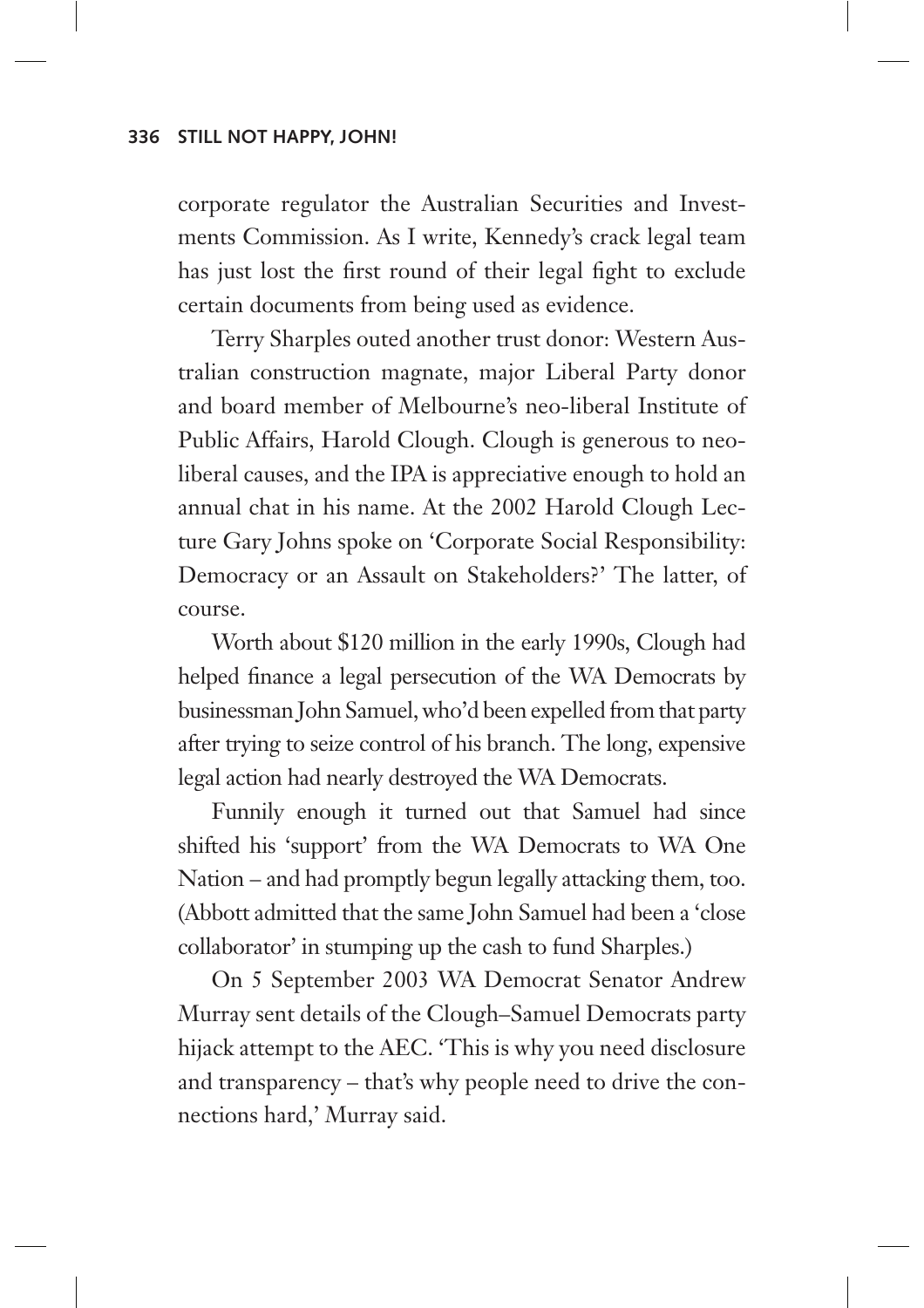An ugly pattern was beginning to emerge. Destroying the competition through the legal system was starting to look like no mere one-off tactic aimed at One Nation, but part of a systematic 'anti-competition' campaign by Liberal power-players to stop new parties gaining a foothold in the political 'marketplace'. It was beginning to seem as if John Howard the free marketeer was after a 'democratic monopoly' – squeezing out 'consumers' of 'minor brand' parties by using Big Money and our courts behind the scenes.

Who were the ten remaining mystery donors? Why was Tony Abbott so determined to keep their identities a secret from the people? And where was a public servant with the strength of Professor Allan Fels, our former competition watchdog and people's champion, to tell him to do the right thing?

In his letter to the AEC Abbott had said the Australians for Honest Politics Trust sought to 'preserve and strengthen the integrity of the electoral process'.

OK, Tony, I thought. Let's see whether *you* have been, and would continue to be, the recipient of favoured treatment under Australia's electoral laws.

First I checked out the AEC's track record.

Way back in May 2002 Labor Senator John Faulkner had asked the AEC's officers in Senate Estimates whether the Liberal lawyers' donation of services to Sharples for his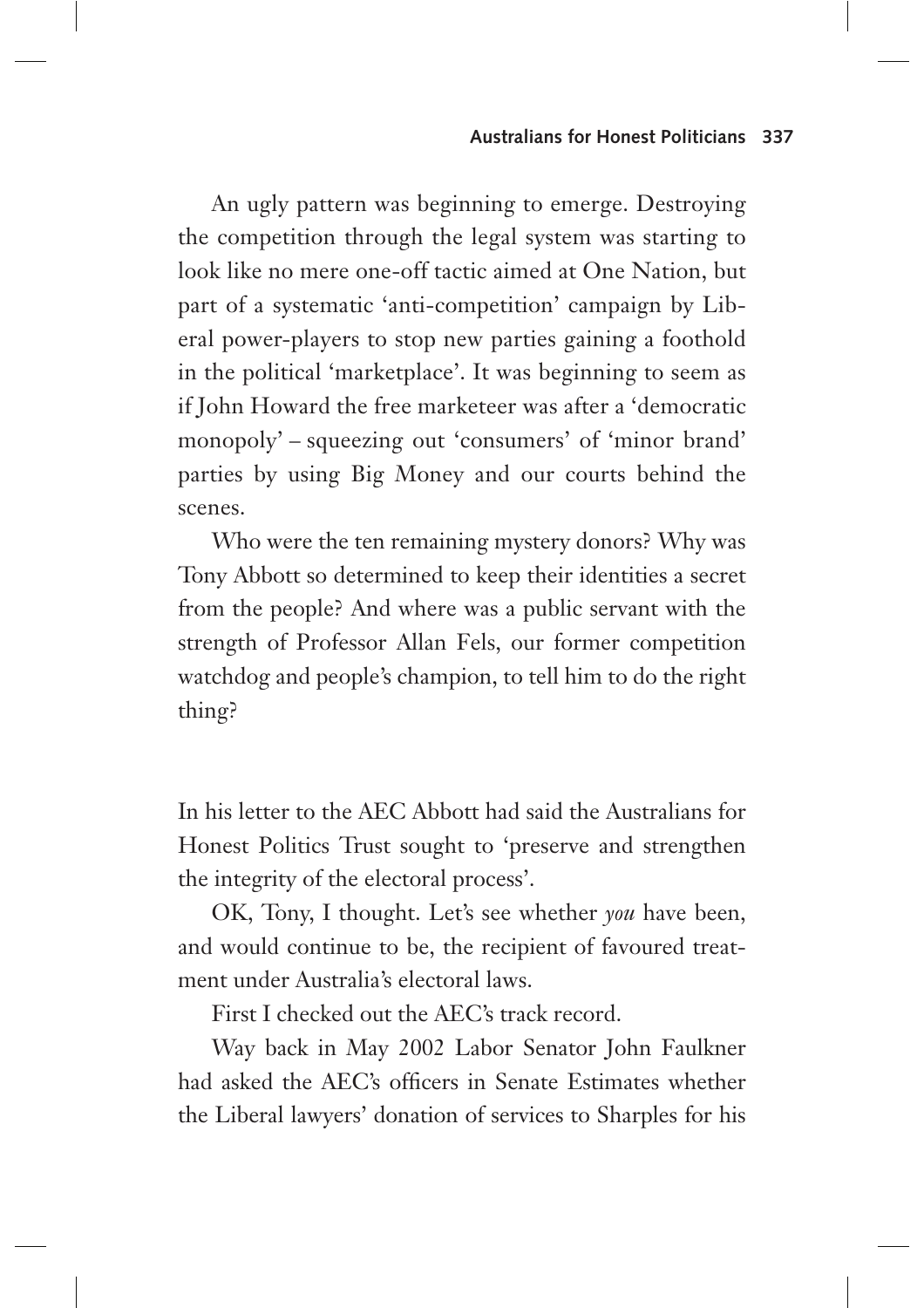Supreme Court case and Abbott's indemnity should have been disclosed to the Australian people. The AEC replied that it would seek legal advice and advise further 'as soon as possible'. Fifteen months later it was yet to do so, and when Faulkner gave it a nudge after Hanson's jailing, the AEC promised to get back to him! In a 28 August 2003 brief to the Special Minister of State, Eric Abetz, obtained under FoI laws, the AEC claimed it had not replied to Faulkner 'as its inquiries to date have been inconclusive'. (It would become apparent that *no* fresh inquiries had been undertaken after receiving the legal advice.)

Not a bunch of movers and shakers, then.

On Monday, 1 September 2003, I questioned AEC Director of Communications Brien Hallett, who'd been handling Abbott queries for several days.

'On what basis did the AEC decide not to require disclosure of the donors to the Honest Politics Trust?'

He said he didn't know.

'Did it consider the trust deed before making the decision?'

He said he didn't know.

'Did it receive a copy of Abbott's legal advice?'

He said he didn't know.

'Did the AEC take its own advice before making the decision?'

He said he didn't know.

'Would the AEC release its correspondence with Abbott?' No.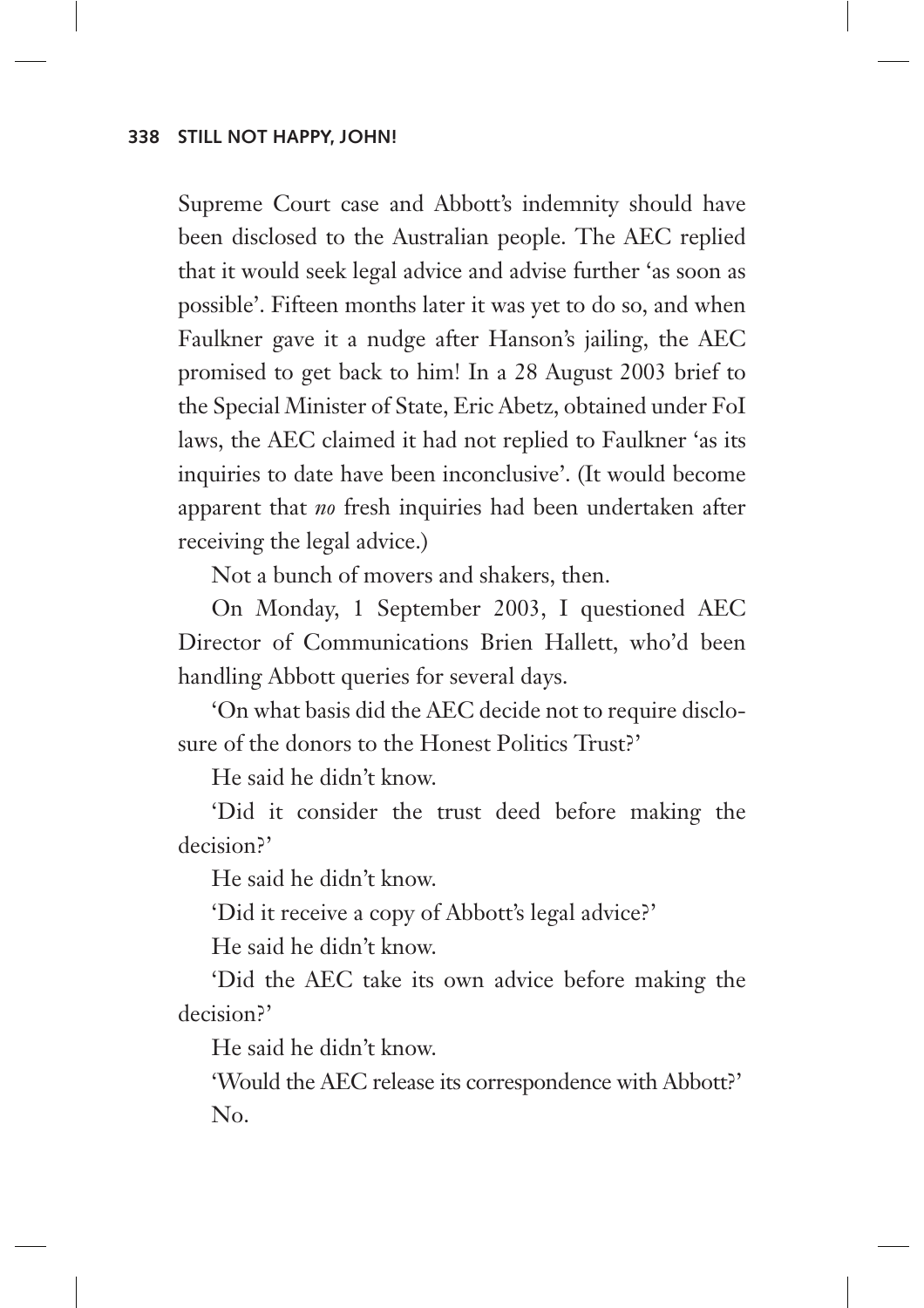'Why not?' That wasn't 'usual practice'. 'When did the AEC receive its legal advice?' He said he didn't know. 'Would the Commission release that advice?' No. 'Why not?' It was 'privileged'.

When I pointed out that legal privilege belongs to the client, and that the AEC could therefore freely release its legal advice, the Director of Communications again refused to do so, saying he would get back to me later that day. He didn't.

Hallett was behaving exactly like a political mediaminder whose boss had something to hide; if he really didn't know those answers it meant he deliberately hadn't been briefed. Politicians play that game with their mouthpieces when their aim is to kill an issue. For an independent statutory body whose explicit duty was to the *voters*, not ministers or government, this was untenable. The AEC's job was to keep our democracy clean, and to be seen to be doing so.

It was supposed to be on *our* side.

I decided to report the story on Webdiary transparently, declaring questions I had asked and answers I had got so that readers could see the games being played for themselves. I also decided to supply all the information they needed to participate directly in my attempt to get the truth. So I published the AEC's charter, which – on orders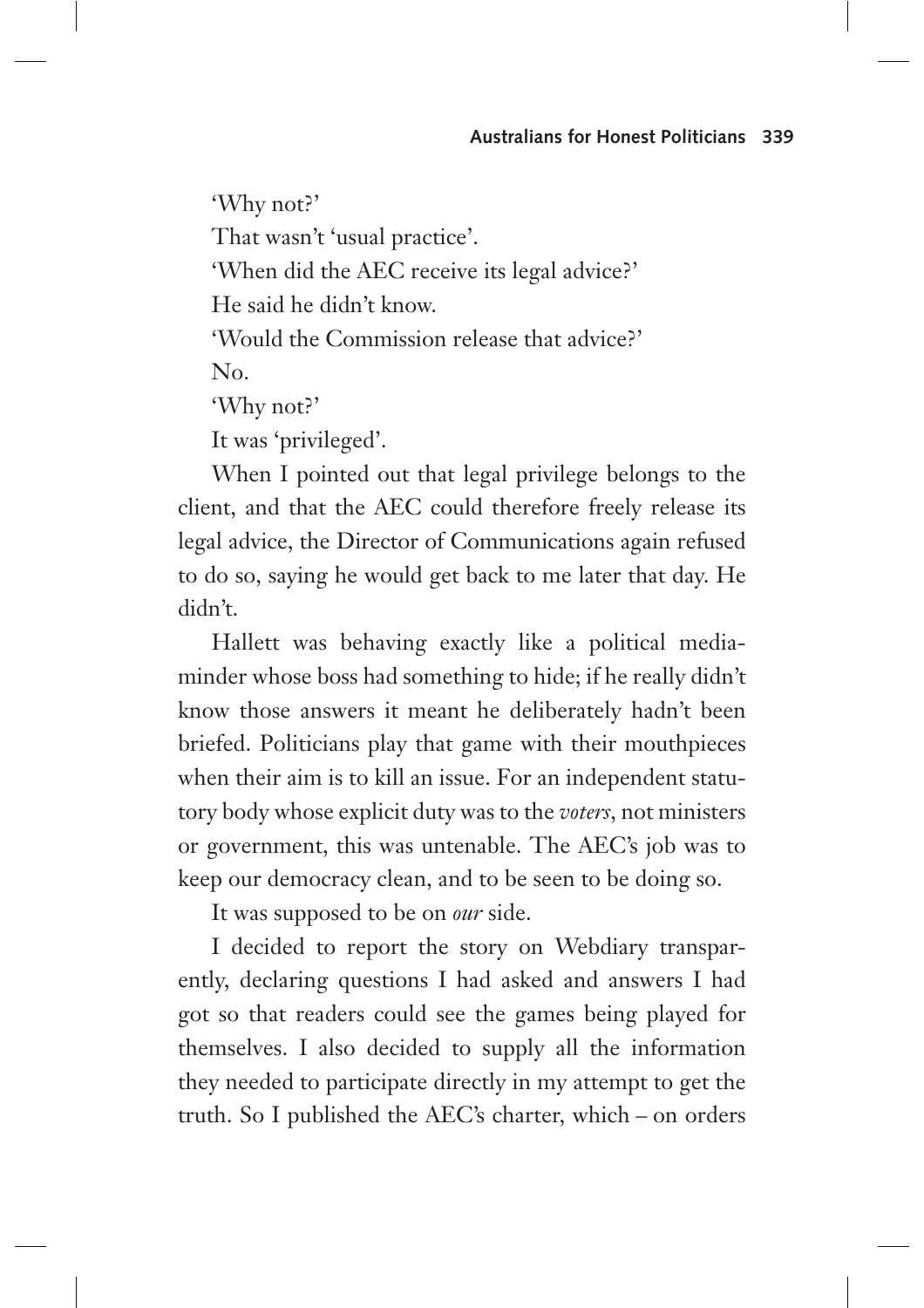from John Howard's Department of Finance – it now calls its 'corporate goals':

'**Our Purpose:** The AEC's purpose is to help our primary customer, the eligible voter, have a say in who will represent him or her in the government of Australia.

**Our Values:** Independence and neutrality, integrity and accuracy, mutual respect, respect for the law, service, transparency.

**What We Want to be Known for:** The AEC wants to be recognised by its customers and stakeholders for providing leadership and expertise in electoral management.'

I added: 'If you are a voter, and thus the AEC's "primary customer", you may wish to communicate with your service provider on this matter. Ph (02) 6271 4411, National 13 23 26, Fax (02) 6271 4558.'

It was the first day of spring, and Pauline Hanson's twelfth in prison.

The next day began with a ring from a reader to report the results of his call to the AEC. By day's end I realised that the Australian people's democratic right to know who financed our political parties was a polite fiction. I also knew that many Australians were angry, engaged and trying hard to make it a reality.

Jim Mangleton said he worked in a real-estate agency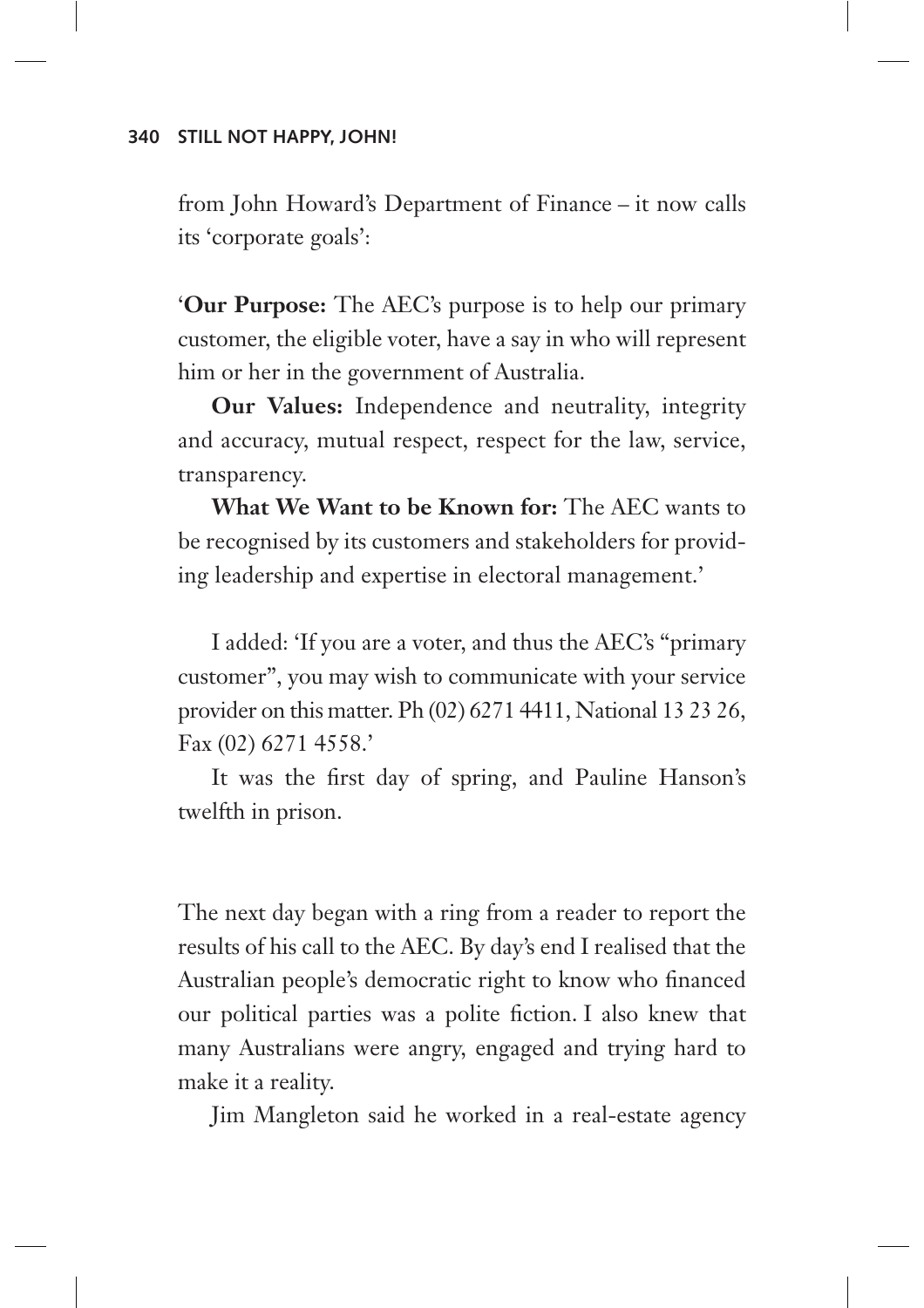on the NSW North Coast. First thing that morning he'd rung the national AEC hotline to ask about the AHPT and was put through to Michael Avery, his local returning officer.

'He told me he didn't know what I was talking about!' Jim complained. 'He said he didn't have time to sit around looking at the newspapers.'

I rang Michael Avery, who agreed that he'd had an unusual start to his day: voters didn't usually 'ask for information on such matters', he said. '[Jim] rang first thing this morning, and said he'd read your article and wanted to know what was going on with Tony Abbott. I didn't even know what he was talking about . . . I told him funding and disclosure was a national matter . . . and gave him the expert's contact number.'

I complimented Michael for doing what he could for Jim.

'We try to help all our clients,' he replied. 'It doesn't matter what walk of life they're from, or who they preference.'

At least AEC people on the ground believed voters were more than 'customers'.

And their bosses? Brien Hallett rang later that day, after issuing a bland press release by AEC Electoral Commissioner Andy Becker stressing the AEC's statutory independence, its political neutrality, its earnest intention to address the 'complex issue' in a 'measured and deliberate' way, blah blah blah. Yet again Hallett stonewalled. He was playing political spinner and I copped the requisite 'prepared line': 'We made a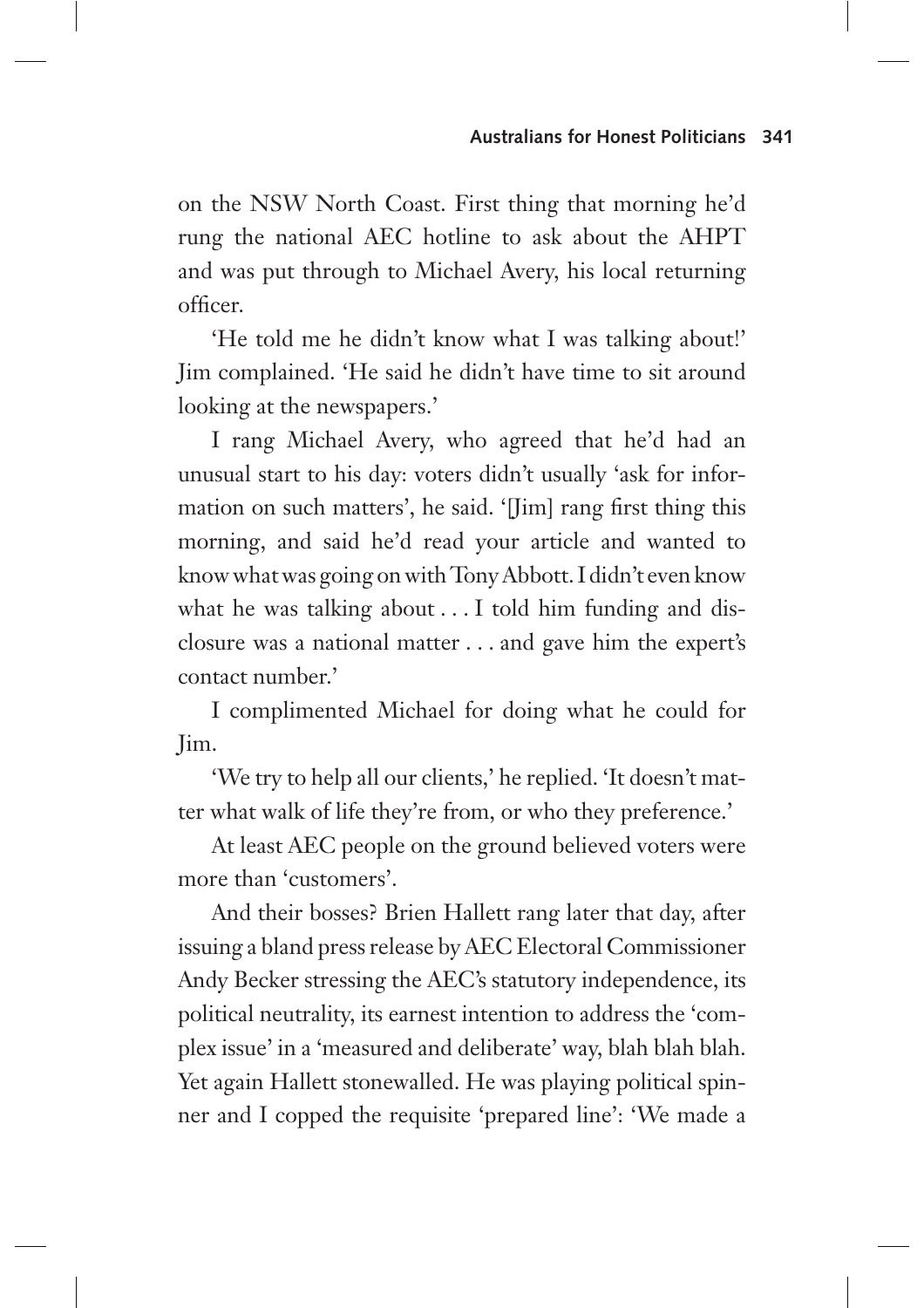decision in 1998 and are monitoring it, and if new information comes to hand it might change but we do not yet have enough information to form an opinion.'

Here we go again.

- margo: So on what basis did the Commission make that 1998 decision?
- HALLETT: Correspondence with Mr Abbott.
- margo: Did that correspondence include his legal advice?
- HALLETT: I'm not going into the details. We don't give running commentary on the specifics.
- margo: What was the basis of the AEC's 1998 decision not to order disclosure of donors?
- hallett: The evidence before us at the time.

margo: What was that evidence?

hallett: Correspondence . . . among other things.

- margo: Did the AEC read the Honest Politics Trust deed Abbott says he sent?
- HALLETT: I can't tell you.
- margo: But Abbott has already told us he sent it to the AEC!
- HALLETT: We don't normally comment on such things.
- margo: Did the AEC get its own legal advice to check if Abbott's claim that he need not disclose his donors was correct?
- HALLETT: I'm not going to comment.
- margo: Why not?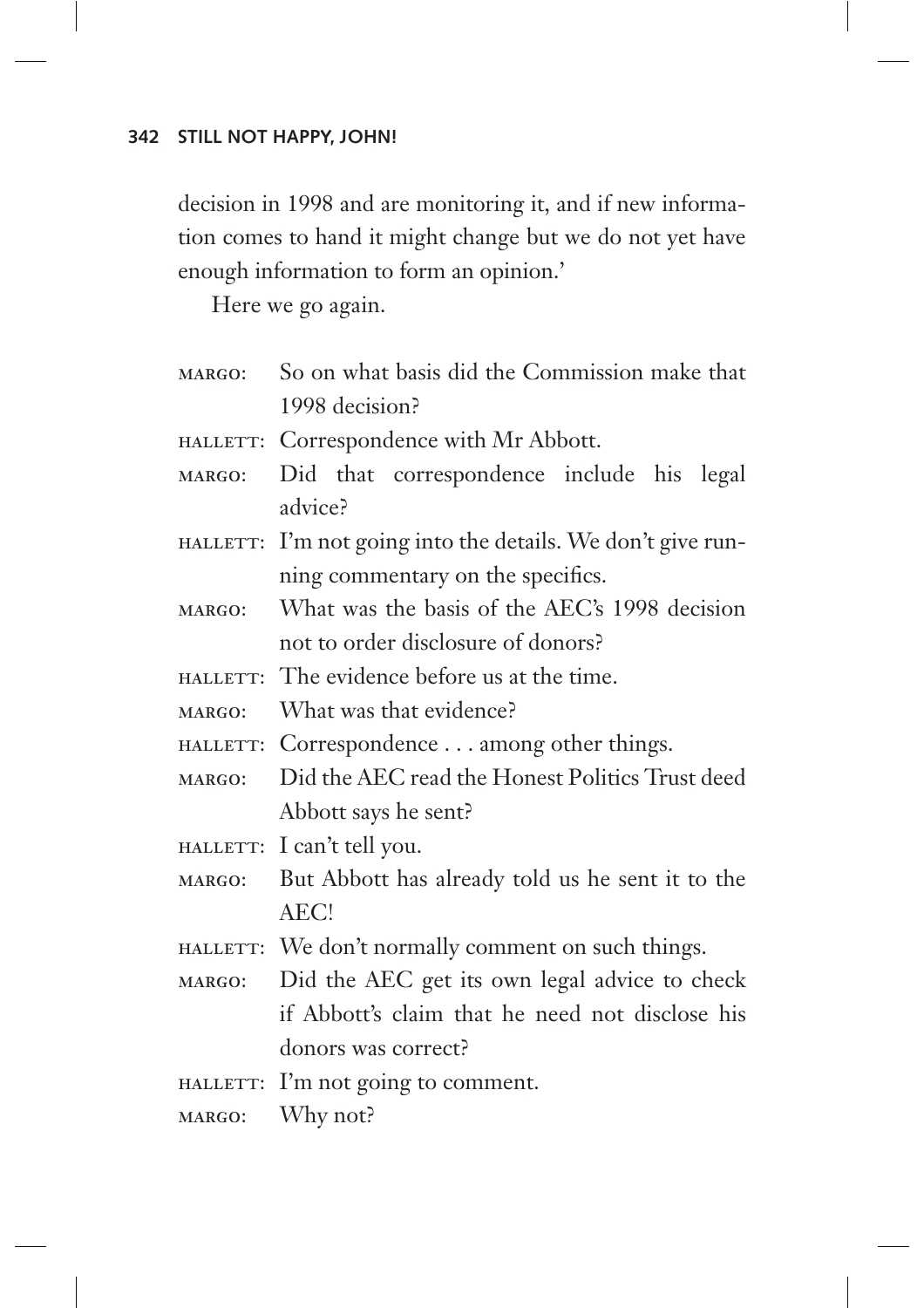HALLETT: We don't give a running commentary on individual decisions on matters to do with disclosure.

margo: Why not?

hallett: It's between us and the individual concerned.

I was gobsmacked. So the Australian people the AEC was supposed to be serving didn't have the right to a full report from *their* statutory body!

- margo: How does that sit with the AEC's duty to its 'primary customers'?
- HALLETT: It's between us and the individuals or groups concerned.
- margo: What is the Commission doing now that its decision is being strongly questioned by independent legal experts?
- HALLETT: We're monitoring the situation.
- margo: Are you investigating, or reading the [news] clips?
- HALLETT: We're aware of Abbott's statement last week, and comments made by him and others. If someone brings a complaint, we'll consider it.

I couldn't believe it. In response to serious questions about whether the AEC had done the job, it didn't even see fit to investigate and was relying on the media to do it. And if we asked questions the AEC's spin doctors would stonewall anyway.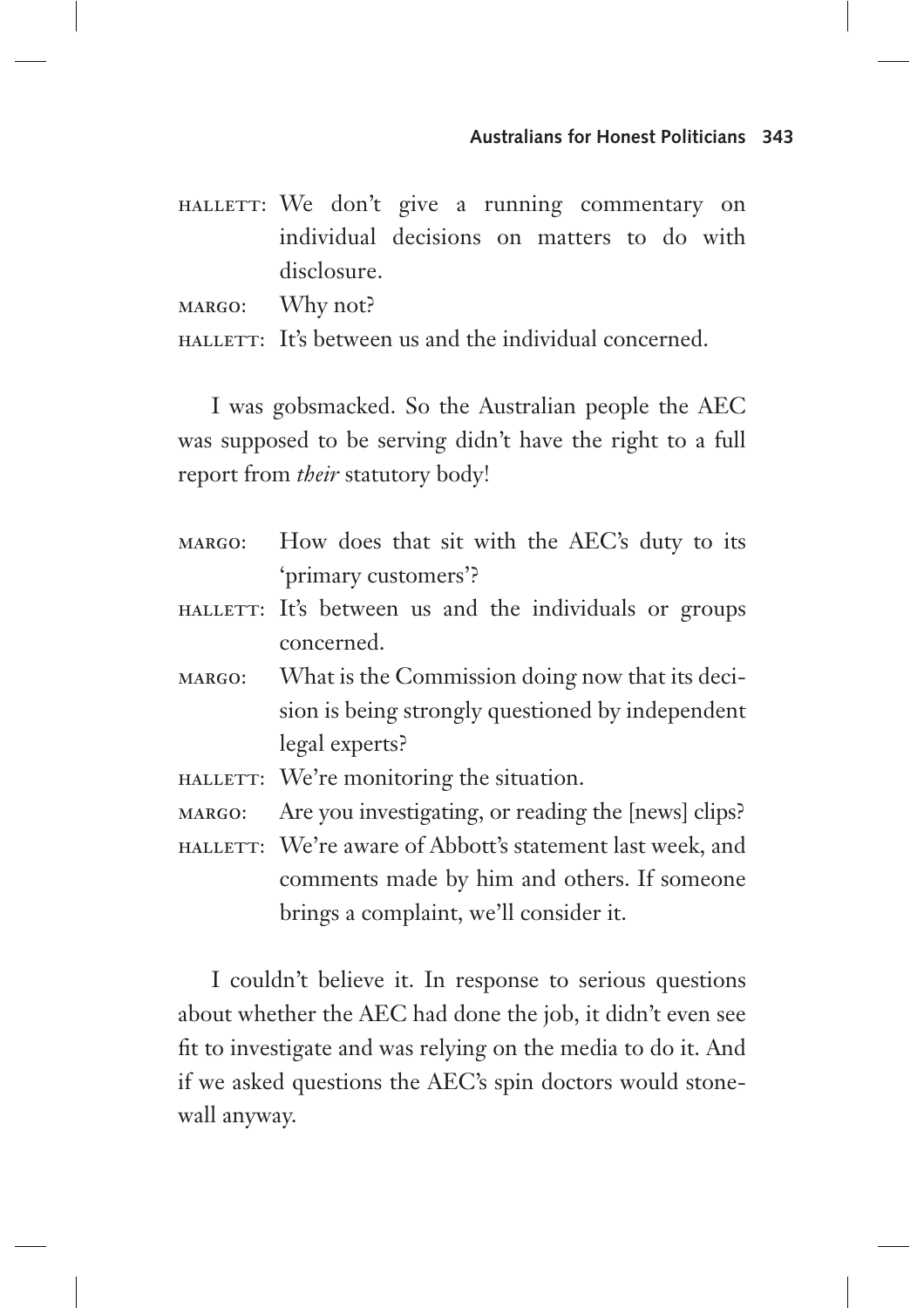- margo: You're saying you don't investigate, but you're supposed to be the people's representative here. Surely you must investigate this for yourselves, on their behalf? Why won't you release the legal advice you've got now so people can judge for themselves?
- HALLETT: We don't give out our legal advice. That's standard practice.
- margo: Why?
- HALLETT: We don't.
- margo: Why?
- HALLETT: We see this as part of our duty to implement the Commonwealth Electoral Act.
- margo: So why don't you give the people the legal advice, if that's your duty – to implement this Act on behalf of voters?
- HALLETT: Because it's standard practice.
- margo: But the AEC's credibility is on the line its own press release showed that. Why won't the AEC let the people know what's going on if there's nothing to hide?
- hallett: These are matters between individuals or groups under disclosure obligations and the AEC.

Got it by now? The AEC was not administering the Electoral Act in accordance with its own stated goals, much less its civic duty. There was nothing in electoral law that obliged it to be at all secretive, yet it chose to impose confidentiality – to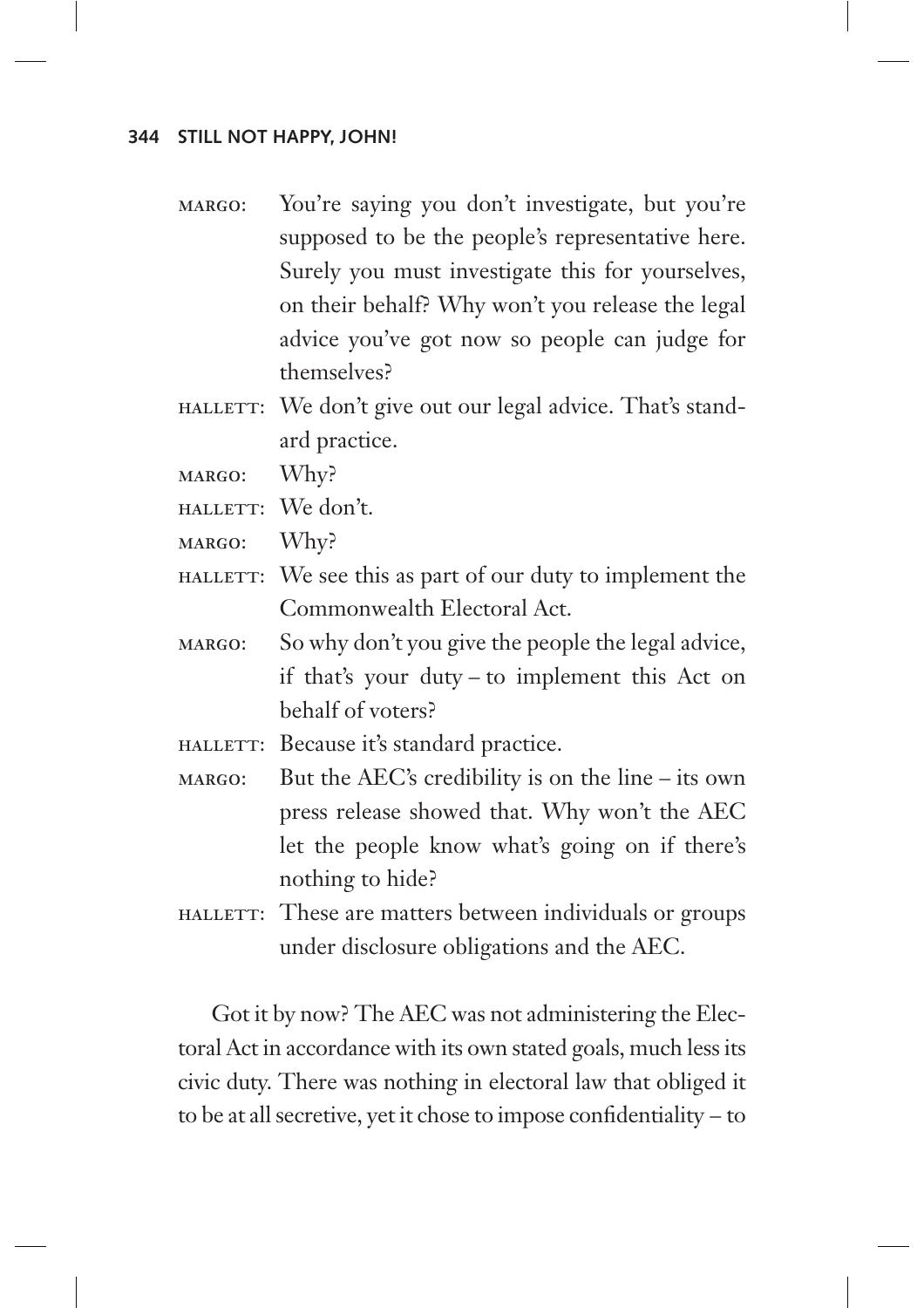suit the politicians. It was playing the game of those who wished to avoid scrutiny and could well be breaking the law! The AEC had become part of the Big Party closed shop. Part of the Beast.

I wondered aloud if the part-time Chairman of the AEC, Justice Trevor Morling QC, would approve, and asked for his phone number. Hallett said he'd get back to me.

By now most reporters who'd taken an interest had moved on. That's the spinner's main aim. First defence: the stonewall. Second defence: meaningless verbiage from the boss. Then more stonewall. These tactics usually kill the story.

Unfortunately for the AEC, Australians were taking matters into their own democratic hands.

Webdiarist Michael Hessenthaler wrote to the AEC:

# 'Dear AEC,

I am a customer of the AEC because I am an enrolled voter. Could you please advise me on the status of your "further inquiries" in relation to the topical issue of Tony Abbott and your original decision that he did not have to comply with disclosure requirements pertaining to the Australians for Honest Politics Trust. When do you envisage that you will, in accordance with your stated Corporate Goals, be transparent about the outcome of your inquiries?'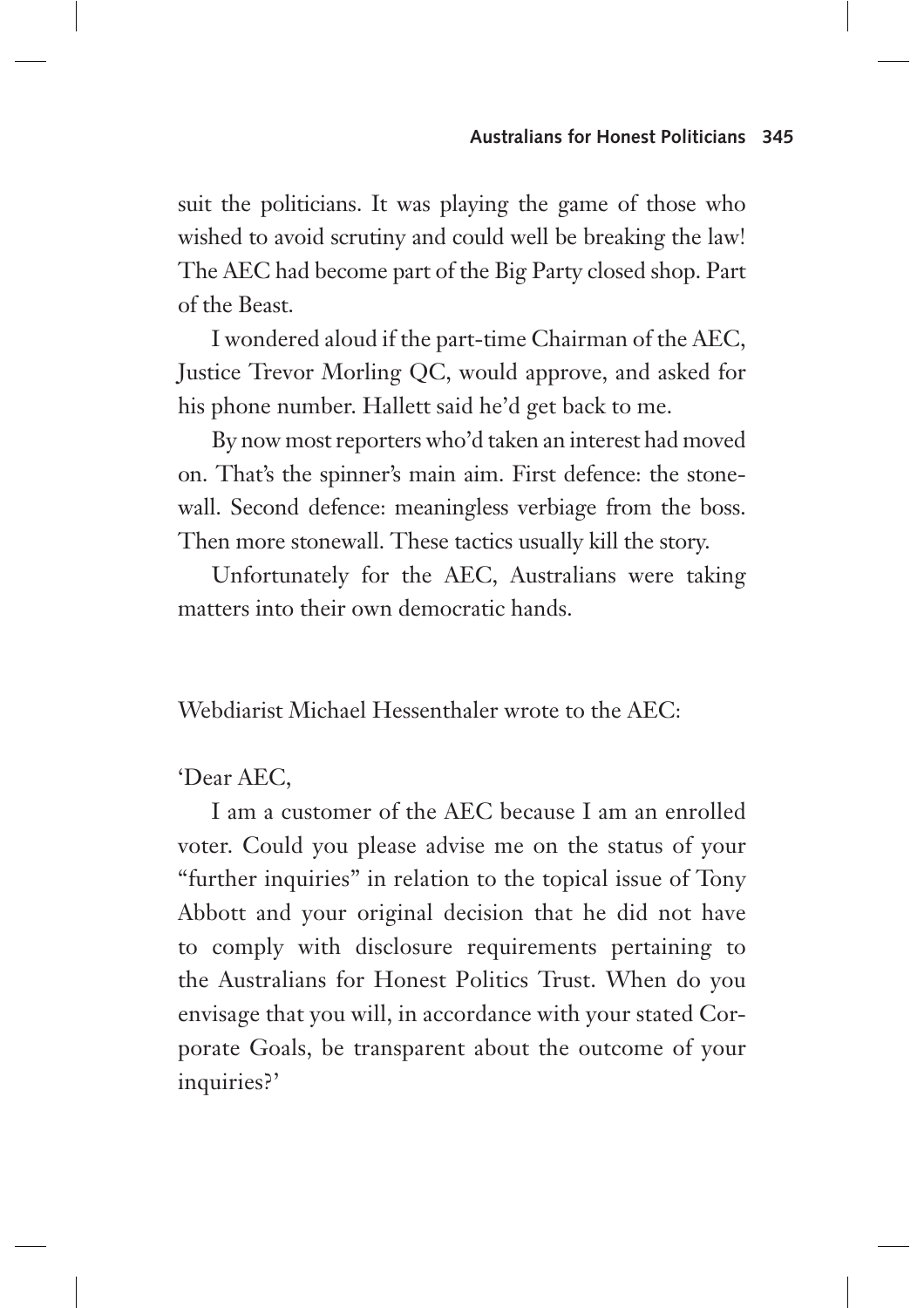Webdiarist Brendan Mooney called Brien Hallett to find out what the disclosure laws demanded, and advised us where to look further on the internet: 'I am very interested in this matter as many other Australians are. We would like to see the AEC come clean and adhere to its own guidelines, which it clearly hasn't done to date. We would like to see who the donors to the Honest Politics slush fund were.'

Joo-Cheong Tham wrote a legal opinion for Webdiary that said the donors must be disclosed by law and agreed to answer Webdiarists' legal questions. In a piercing aside, he warned that 'If political litigation becomes the norm, it will then become another way of insulating the major political parties against less well-off competitors.'

Several other Webdiary 'primary customers' emailed, phoned and wrote to the AEC. The most detailed contribution was by Sue McDonald, of Sydney's suburban belt, who on 3 September sent AEC Chairman Trevor Morling a list of questions about Abbott's trust and a statement of her reasons for believing the donors should be made public. Weeks later, after the AEC wrote a pro-forma reply on Morling's behalf, Sue submitted her 'deluxe case', a comprehensive compilation of cross-referenced press statements, written evidence, AEC aims and electoral law citations. It was an amazing submission, and I emailed Sue asking if she was a lawyer or an activist.

No. She was an ordinary Australian citizen who was finally fed up: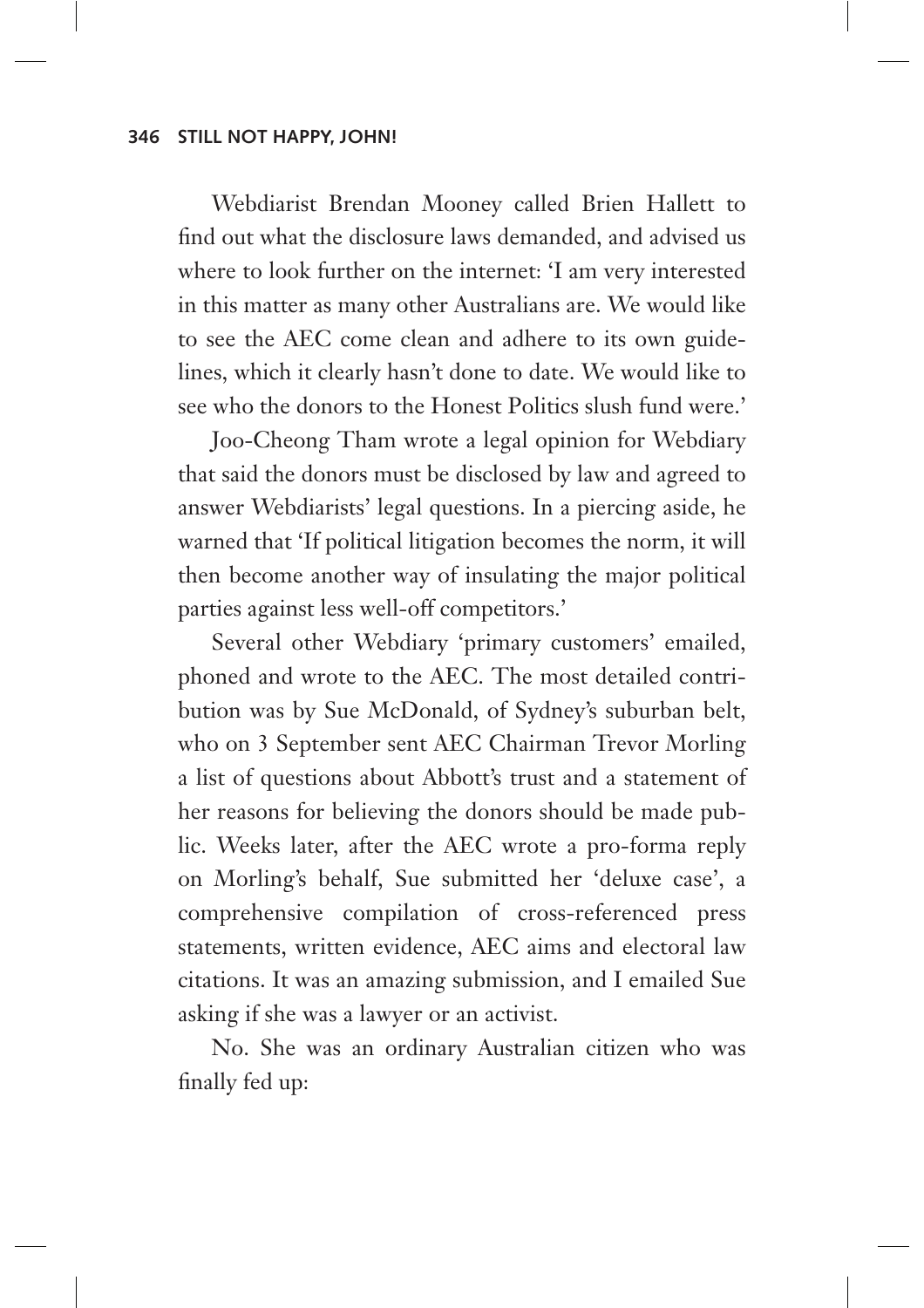#### **Australians for Honest Politicians 347**

'I entered adulthood as a typical member of the SAP (Suburban Apathy Party), with my social conscience taking me as far as being on my child's school Tuckshop roster. Despite this early detachment and lack of commitment to either the Right or the Left, I am now finding it more and more difficult to adhere to my natural inclination for disinterestedness. I do not like being taken for a fool, nor do I like injustice, intolerance or racism, or being fobbed off. My grandmother always told me to go to the top of the tree, and she also believed in over-explaining and asking questions until she arrived at the truth.'

# Sue McDonald – Australian CITIZEN!

The breakthrough came on 3 September 2003 courtesy of a tip-off from a concerned insider. The bloke who'd decided to let Abbott off the hook was named Brad Edgman, I was told, the head of the AEC's Funding and Disclosure branch at the time. I gave him a call.

Brad Edgman does not have legal qualifications. Despite the complexity of disclosure law – due to the Big Parties' use of disclosure avoidance schemes – he'd neither asked for a copy of Abbott's legal advice nor sought his own in 1998–99. He said he'd read Abbott's letter, looked at the trust deed and was 'of the opinion that the Trust does not constitute an associated entity'. Can you imagine the ACCC asking a company questions about price fixing, then closing the file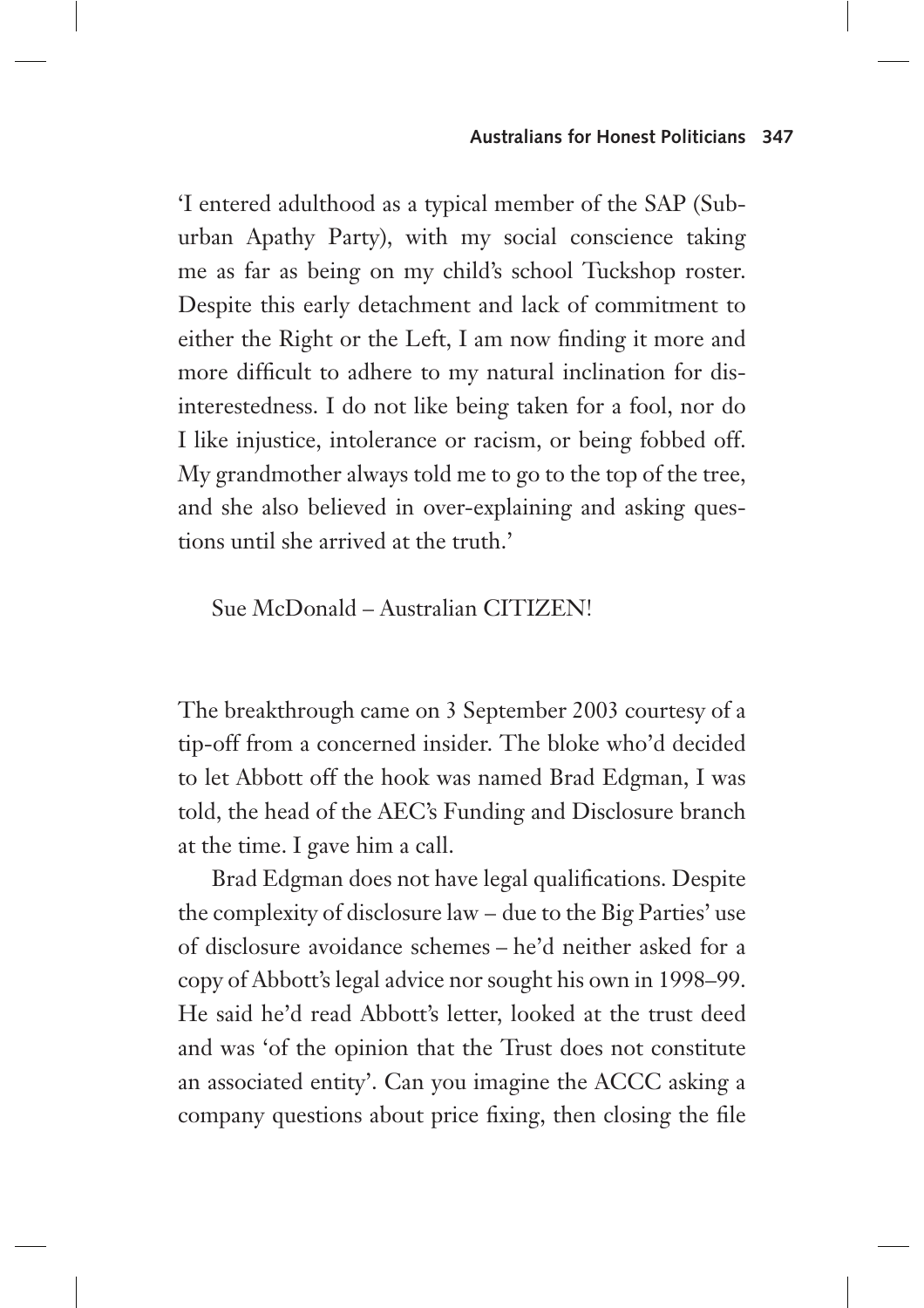on the basis that the company *says* its lawyers *say* its activities are legal? The Tax Office doing the same when it queried your deductions? How convenient for Tony Abbott.

And would Pauline Hanson – or any other nonestablishment politician – have got the same treatment? My AEC sources said *no way.* 

Public pressure was having an effect. The day after I published the Edgman story – Hanson's second week in jail completed – I interviewed AEC Chairman Trevor Morling. He began, 'I'm a non-executive chairman. I don't work in the Commission, and can't possibly know the day-to-day operations.' (AEC Electoral Commissioner Andy Becker is effectively the managing director, with oversight by a board comprising the Chairman, Becker and another non-executive person.) Morling said he had 'arranged to have sent to me today all our records'. Why? 'Because of the level of public concern.'

He said the AEC had sought new, urgent advice from the Australian Government Solicitor that very day, adding that after Faulkner's 2002 query about Sharples' legal services the AEC had also sought advice from the AGS and the Director of Public Prosecutions. He was reading the first AGS advice as we spoke and described it as 'inconclusive'.

Morling said, 'I wish it had been referred to me then', and seemed nonplussed that the Commission had not investigated further. 'I may refer this to a senior counsel for an opinion,' he added.

Trevor Morling has now retired as chairman, and since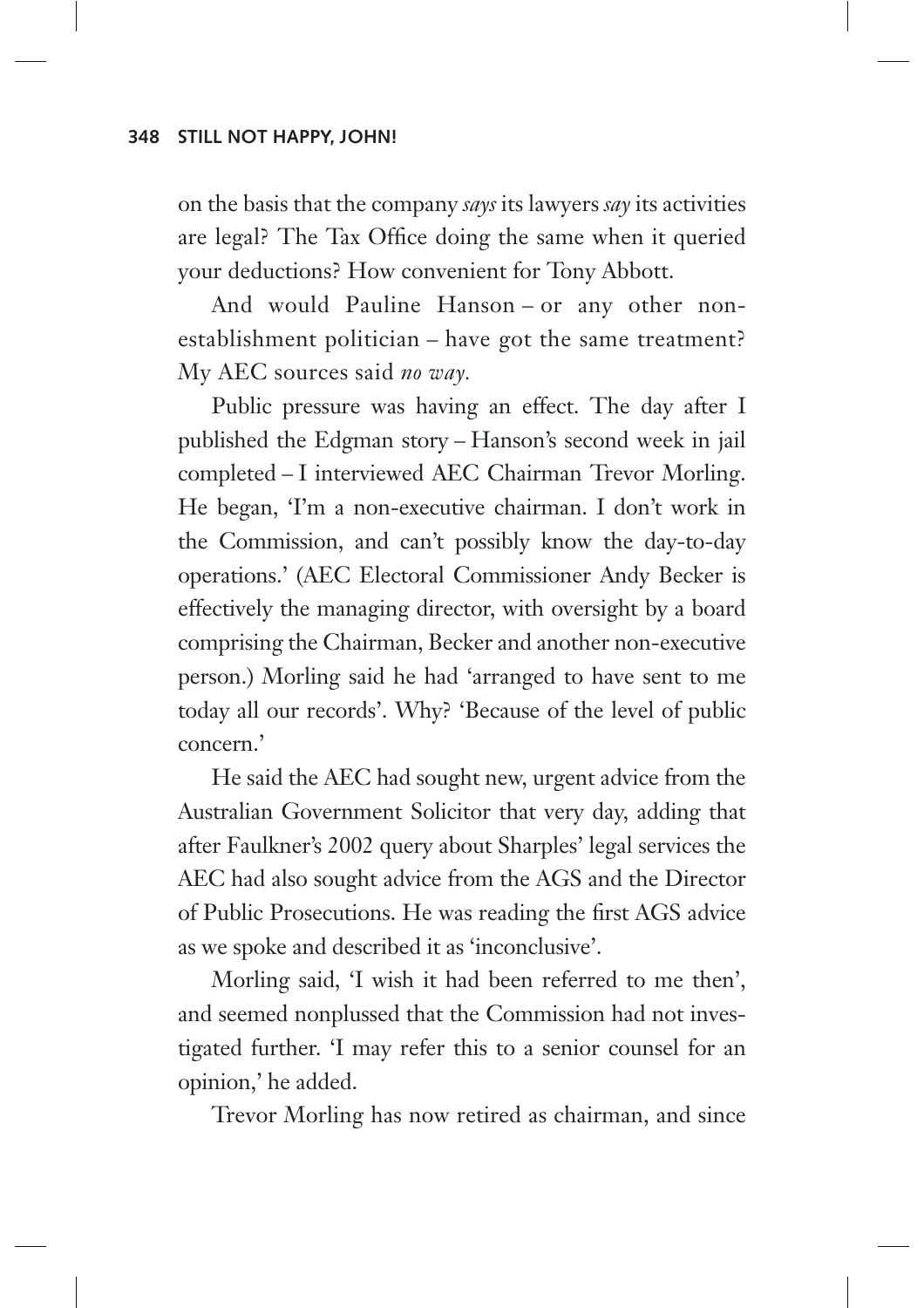that conversation the AEC has strenuously denied that he *did* intervene in the case, but neither the AEC nor Morling has complained to my editor for reporting to the contrary. Documents since extracted under a Freedom of Information request also show that Morling refused to sign a draft AEC letter denying that he had criticised the Commission or intervened in the AHPT case. Morling returned another call some time later, leaving a message saying that since he'd left the job it was now inappropriate for him to make further comment.

While still in office, however, Morling had told me that the AEC 'must stay outside politics – you'd be surprised at the ways we have to fend off politicians and political parties trying to get what they want implemented. That applies whatever government is in power – I've been in the job for fourteen years.'

Brien Hallett suddenly became more expansive. Of the AEC's failure to provide the Senate with the legal advice relating to Sharples' case, he said, 'It was an oversight. It's regrettable.' (Sound familiar?)

So would the AEC now investigate Abbott's trust? 'I'm not in possession of all the facts yet. Steps are being taken, and I believe a discussion is being held today with the AGS.'

Hmm, I thought. Tony Abbott reckons he's an honourable man. Why not ask him to disclose his donors directly to take the pressure off the AEC and restore people's trust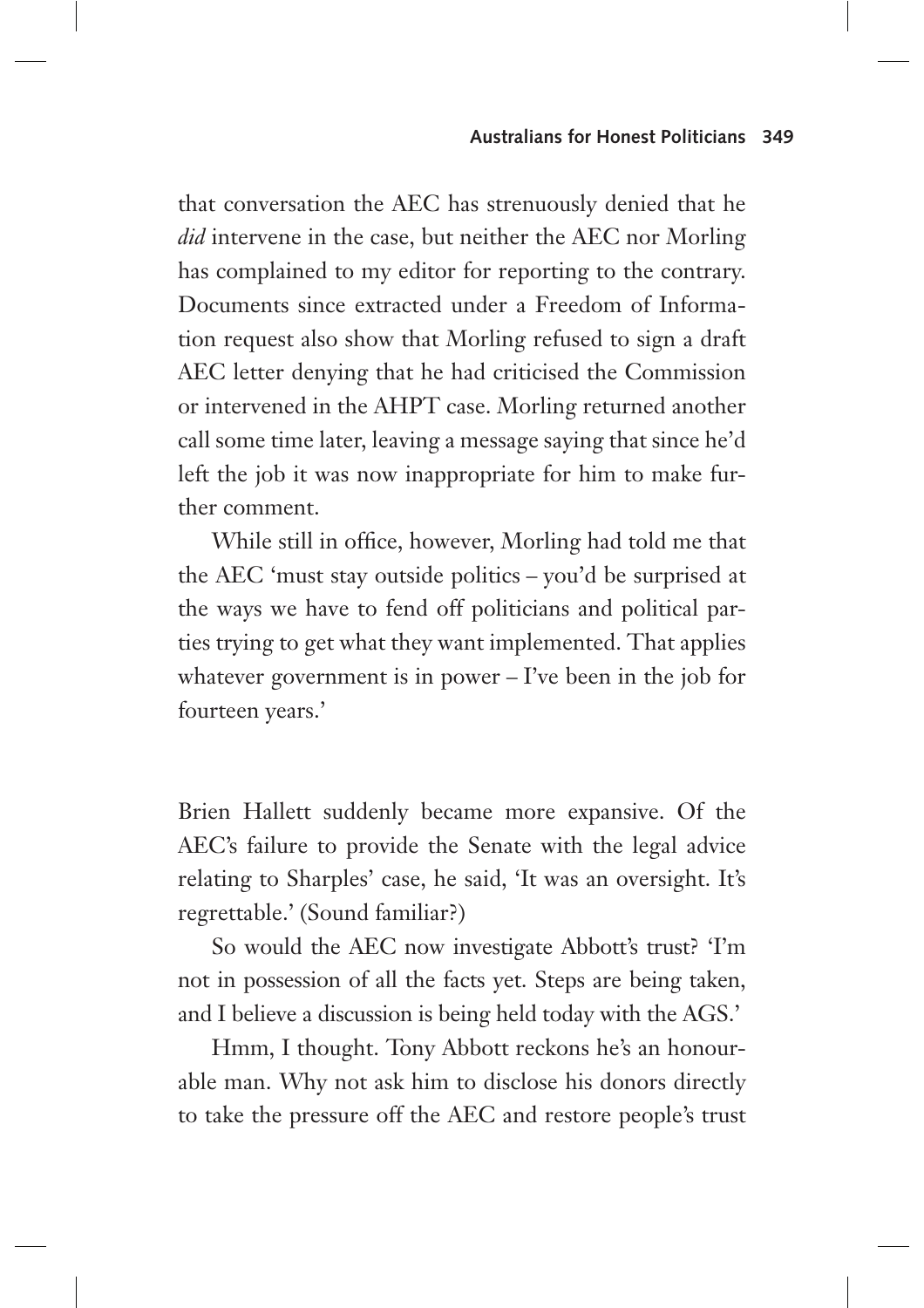in the democratic process? I lodged some questions with his spokesman the next day.

Abbott left a return message: 'Margo, it's Tony Abbott here, the object of your derision and ridicule. I'm returning the call that you put in to Andrew Simpson yesterday.'

We spoke late on Friday, 5 September. Hanson was spending her third week in jail.

- margo: Had you given intending donors to the AHPT a guarantee of confidentiality?
- ABBOTT: No. I did not tell them that their names would be publicised.
- margo: Why didn't the public have the right to know the identity of the donors?
- ABBOTT: There are some things the public has no particular right to know.
- margo: Such as?

He asked whether I had publicly disclosed my salary. 'Yes,' I replied.

He asked whether I had criticised Fairfax in public.

'Yes,' I replied. I asked him again what things the public had no right to know.

Abbott: 'Where do you start? I don't propose to nominate a list. I don't propose to enumerate them. Short of the AEC changing its mind, they are not entitled to know who those donors were unless the donors choose to volunteer that information.'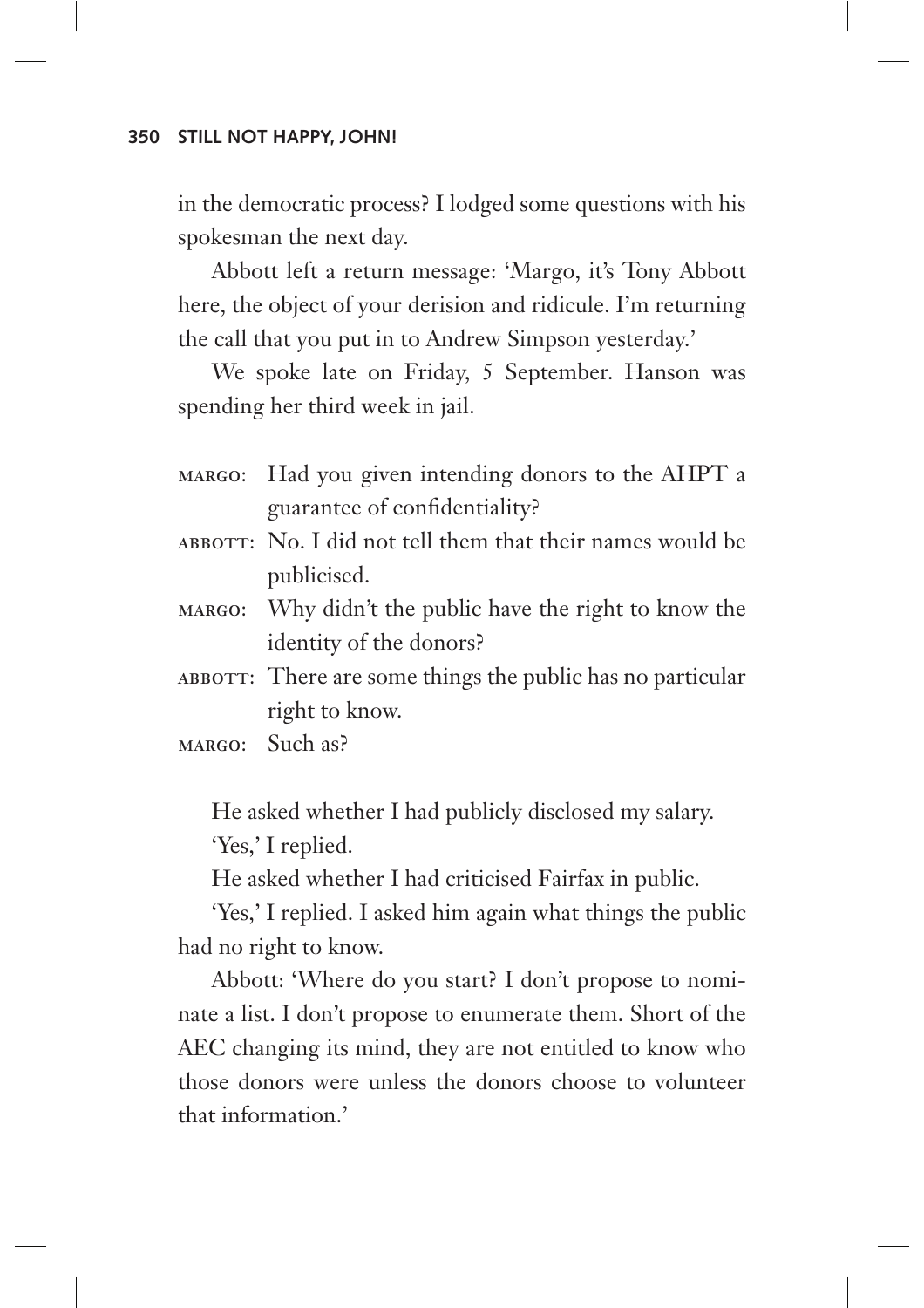He said the donors had done 'a good thing' for Australia. So why did he design the trust to ensure that donors would remain secret?

Abbott: 'I didn't design the trust so that donors weren't required to disclose. I set up the trust to support legal action.'

So why did he take legal advice on secrecy before soliciting the donations?

Abbott: 'I didn't take legal advice on disclosure till after I got the AEC's letter. I sought legal advice and got oral advice from a senior lawyer.'

Who was his lawyer?

Abbott refused to answer.

Why?

He had not advised the lawyer that 'by the way, in five years' time I'm going to dob you in to Margo Kingston'.

'I just believe private conversations should be private,' Abbott said.

Then why did he reveal the content of this private conversation in his letter to the AEC and why had he now released the letter to the media?

Tony Abbott did what certain politicians do when they're cornered – attack the questioner.

ABBOTT: I think your problem is, Margo, that you support One Nation. That's your problem.

margo: Why would you think that?

ABBOTT: You're Pauline Hanson's best friend. You're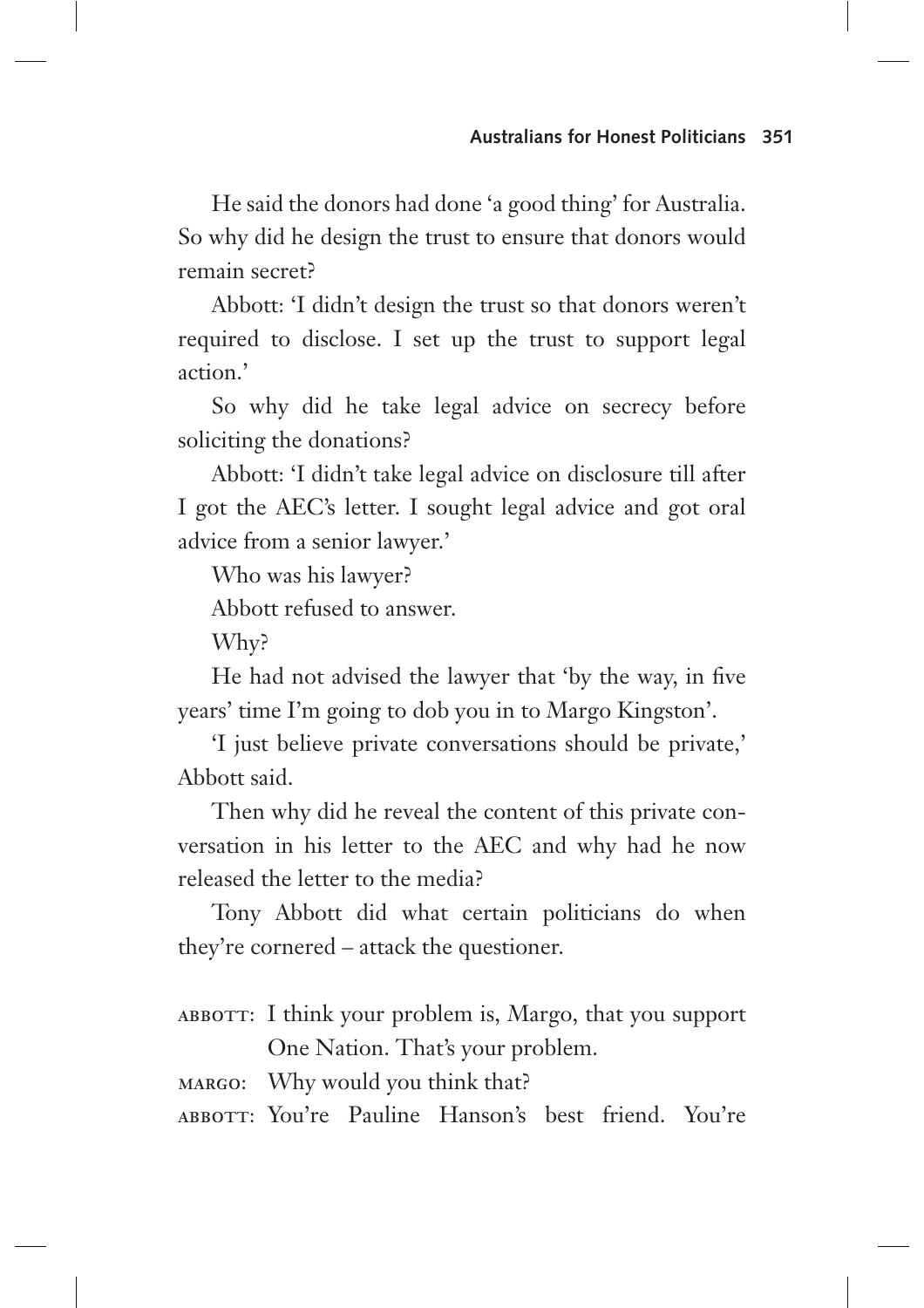delighted at the prospect of Hanson coming back. You'd be delighted.

- margo: Did your lawyer see the Honest Politics Trust deed before giving advice?
- ABBOTT: I'm not going to disclose that.

margo: Why?

He said he'd given me enough time and hung up.

It took a while for it to sink in. Over the weekend I read his 1998 letter to the AEC again, not quite believing what I was reading. But there it was in black and white: 'Before seeking donations to the Trust I spoke with one of Australia's leading electoral lawyers who assured me that the Trust would not be covered by disclosure provisions.'

If what he'd just told me on the phone were true, then had he lied to the AEC in writing? If he had that was a very different matter, as Pauline Hanson now knew, from lying to the ABC, the *Sydney Morning Herald* or, in Howard's government, to our Parliament. Hanson was in jail. Abbott was a Cabinet minister. A future prime minister, some reckoned.

I read it again.

On 20 October 1998 Abbott told the AEC in writing he had sought legal advice on donor secrecy *before* collecting donations. On 5 September 2003 he told me he got his legal advice *after* the donors had paid up, in response to the AEC's letter of demand.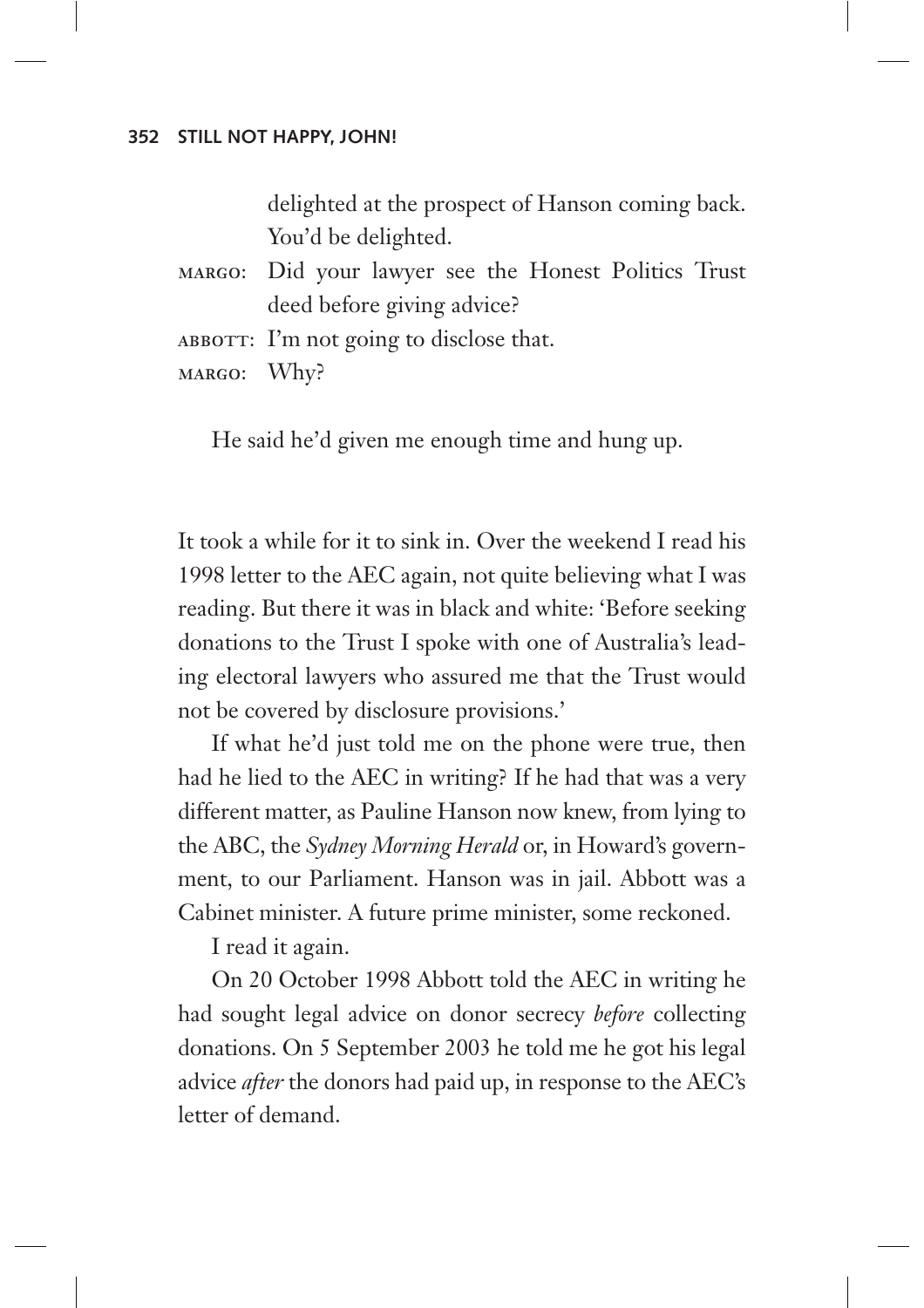So what?

There's a big persuasive difference, for starters. His letter to the AEC intimated that he'd structured the AHPT specifically to avoid disclosure, on expert legal advice, and had then guaranteed confidentiality to his donors. His story to me now was that he had not given assurances of confidentiality and had not taken legal advice on disclosure until after hearing from the AEC: meaning he had misled the Commission to bolster his case against disclosure.

But the legal implications were more disturbing. The authority of 'legal advice' is worthless unless lawyers are prepared to put their name to it. So given Abbott told the AEC he'd got legal advice the question is not simply *when*, but also *if*.

Did he really get legal advice? Or did he just relay a few off-the-cuff observations from a lawyer mate – observations not made with intent to be represented as legal advice?

Why wouldn't Abbott say whether he briefed his lawyer with the AHPT deed? I'm a lawyer myself and self-respecting lawyers would *never* give advice without considering the relevant material if they knew clients intended to present it as authoritative.

Did Abbott's lawyer know that his 'assurance' would be used in this way? IF not, is that why Abbott wouldn't name his lawyer? IF so, why the problem in naming his lawyer now? Why would his lawyer be professionally unwilling to stand publicly by it?

Question: had Tony Abbott misled the Australian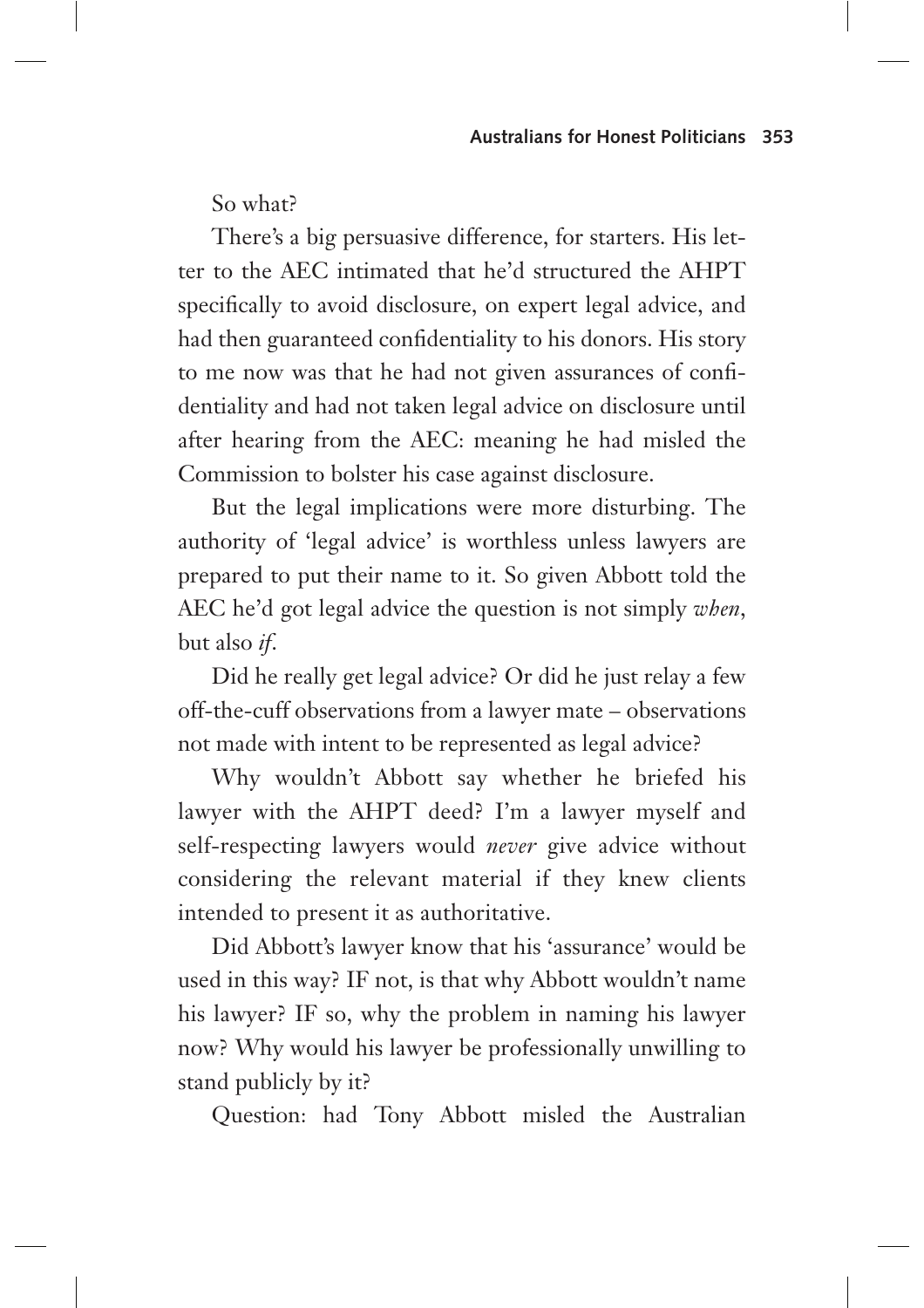Electoral Commission not only about the timing of his 'legal advice', but also about its very *existence*?

Section 137.1 of the Uniform Criminal Code Act (1992) states that providing (materially) false or misleading information or documents in 'compliance or purported compliance with a law of the Commonwealth' is a criminal offence carrying a penalty of imprisonment for twelve months.

On Tuesday, 9 September 2003, I phoned Brien Hallett to inform him of Abbott's admissions. He said he would 'send it up the line'.

Was the AEC finally asking Abbott the questions it failed to ask him in 1998?

'I can't give you a running commentary on what we're doing,' Hallett said, because the AEC didn't want to broadcast its strategy. But he gave an assurance that the AEC was no longer just reading media reports and was actively investigating.

'We do take our accountability [to voters] very seriously,' he said.

I asked what penalties there were for misleading the AEC. He checked with the experts and confirmed that misleading the Commission would come under the Uniform Criminal Code.

'We don't have a view on whether he has misled,' Mr Hallett said. 'We don't have enough evidence. If you have particular information you can put that before us.'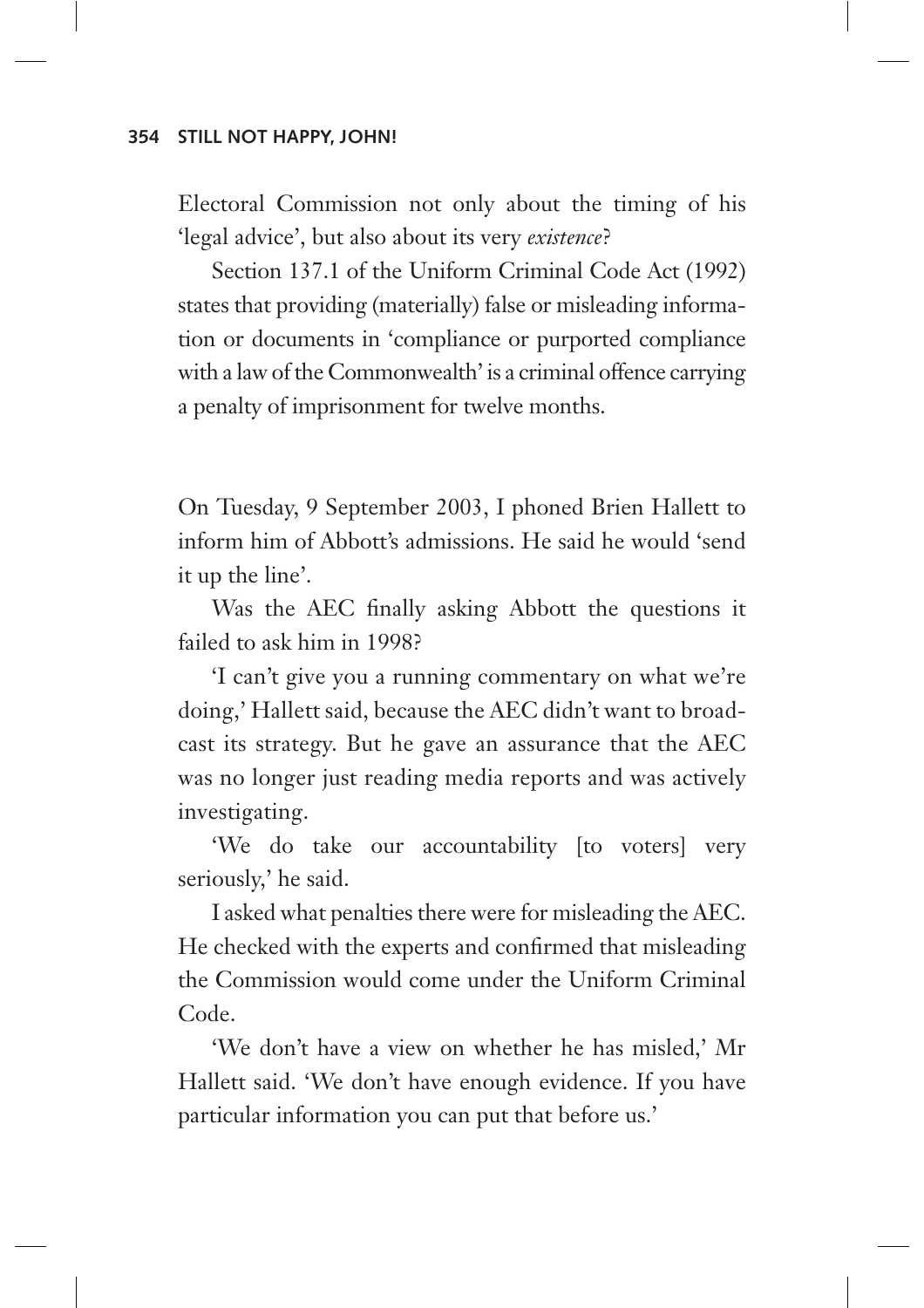I wrote up the Abbott interview and published it on Webdiary. That was my evidence. The next day a fax arrived:

# 'September 10, 2003

Dear Margo,

I've just been given your latest online piece.

The important facts remain: the Honest Politics Trust did not endorse candidates, support candidates or fund campaigns. I did not tell donors their names would be revealed when seeking donations because I had no reason to think they would be. I did not tell the lawyer whose advice I sought that his name would be revealed. I have always been upfront about my role in Australians for Honest Politics but don't intend to say anything about other people's roles except as required by law. To do otherwise would be to break faith with people who supported a good cause at a difficult time for Australia.

Yours sincerely, Tony Abbott'

Tony, the identity of your donors, and the purpose and activities of the AHPT, were no longer the only 'live' question. It was your lawyer we'd like to have heard more about. Still would.

The AEC went quiet after that.

I understand that it has demanded access to more documents and, as I write, is in protracted correspondence with Abbott's lawyers. I also understand that a passionate internal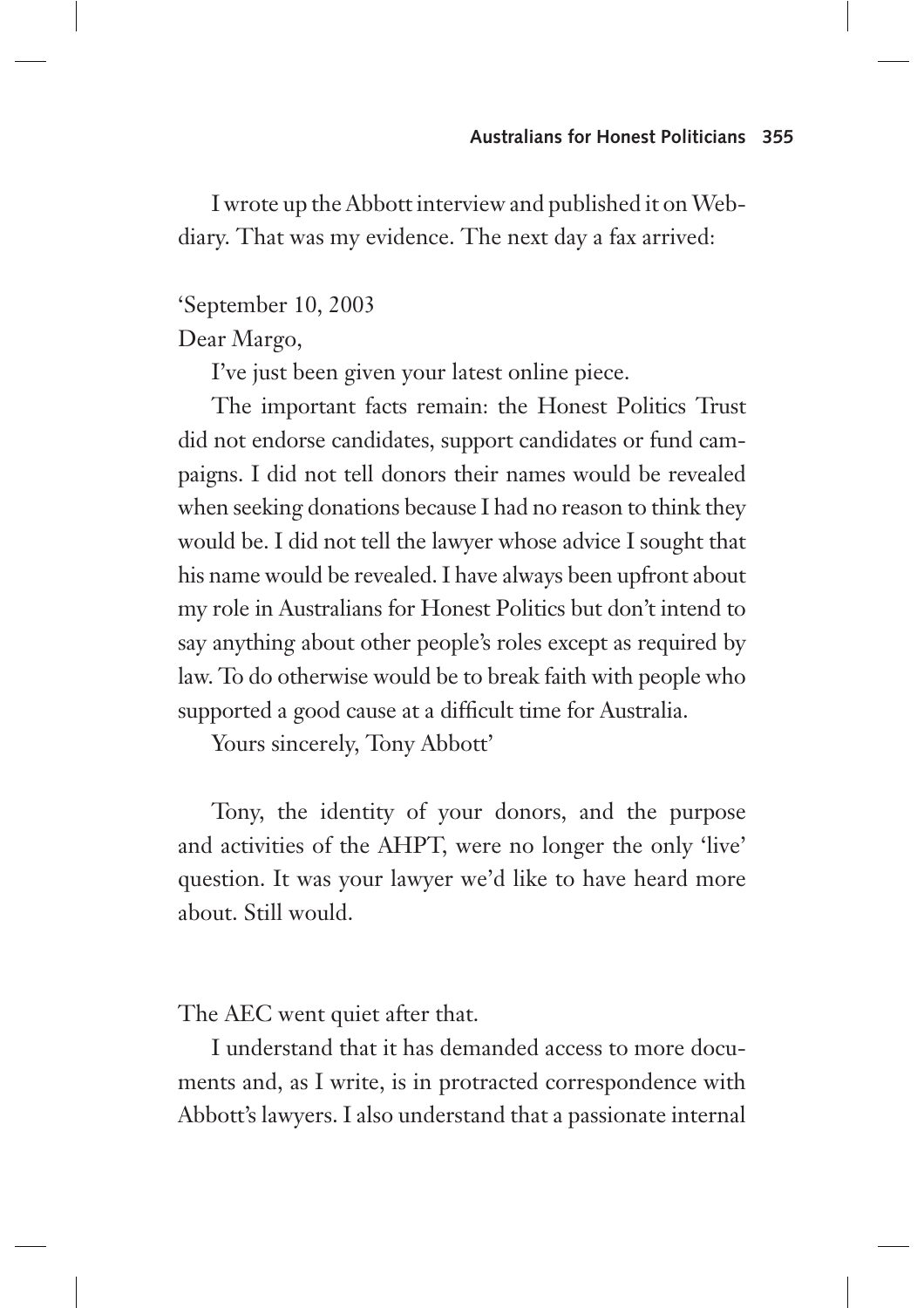debate is underway within the AEC about the need to assert its independence.

The AEC is, in theory, in a strong position. Abbott has said over and over that if the AEC tells him to 'I will be happy to disclose the donors'. But if there were nothing politically embarrassing in their identities they themselves would have come forward to defuse things by now. I think Abbott *would*  argue the matter in court if push came to shove, and that his assurances to the contrary were for public consumption in the belief the AEC would not call his bluff.

Why not bring it on? The potential abuse of such trusts to destroy or exhaust new democratic players through the courts, for the benefit of the Big Parties, is obvious. If the AEC won in court it would have a legal precedent of enormous value for forcing disclosure from reluctant political parties. If it lost it could recommend strengthening the law. The ACCC does this all the time.

And what if the AEC doesn't bring it on? The only citizens who can ask the Federal Court to order disclosure are Pauline Hanson and David Ettridge. Other citizens could ask the Federal Court to order the AEC to do its duty. Perhaps citizens could form their own AHPT to fund their own court action to, in Tony Abbott's words, 'preserve and strengthen the integrity of the electoral process'.

On 25 January 2004 I emailed Abbott some questions, which he replied to on 4 February.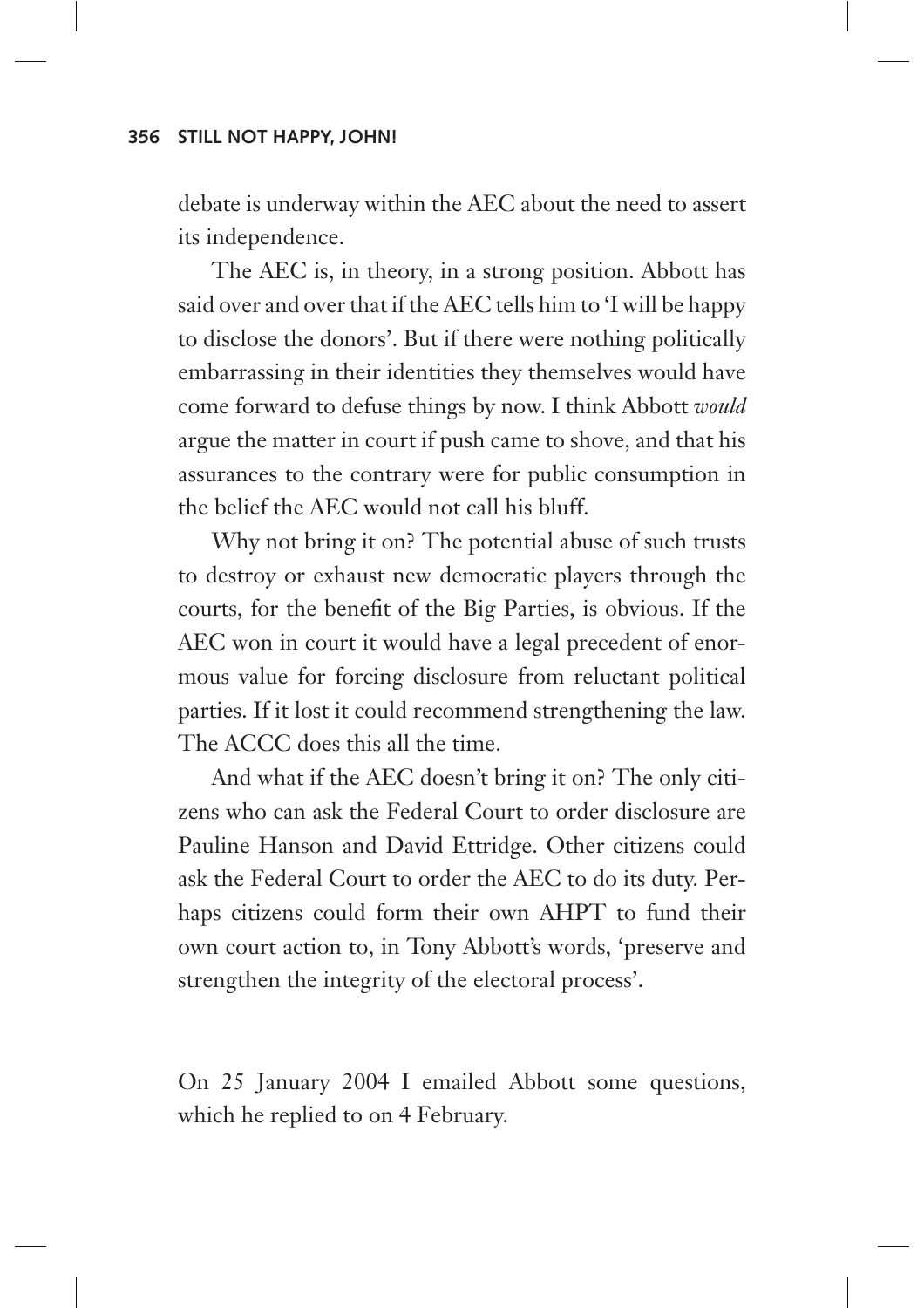- margo: Was your lawyer briefed with the trust document before giving his or her legal advice?
- abbott: No.
- margo: You say in your letter to the AEC that your lawyer 'assured me that the Trust would not be covered by disclosure provisions'. Was that assurance given without reservation or qualification?
- ABBOTT: Yes.
- margo: Was your lawyer aware that you would use this advice for the purpose of representations to the Australian Electoral Commission?
- ABBOTT: To the best of my recollection, yes.
- margo: What is the basis on which you describe your lawyer as 'one of Australia's leading electoral lawyers'?
- ABBOTT: My judgement.
- margo: Why did you advise the AEC by letter that you had sought legal advice *before* seeking donations to the trust, when you sought the advice *after* receiving the AEC letter requesting disclosure?
- ABBOTT: I had more than one conversation with the lawyer in question.
- margo: Has the AEC sought further information from you in relation to the trust and the content of your letter to it?
- ABBOTT: You should ask the AEC.

Thanks, Tony. Oh, yeah, just one more thing. It's been bugging me for months.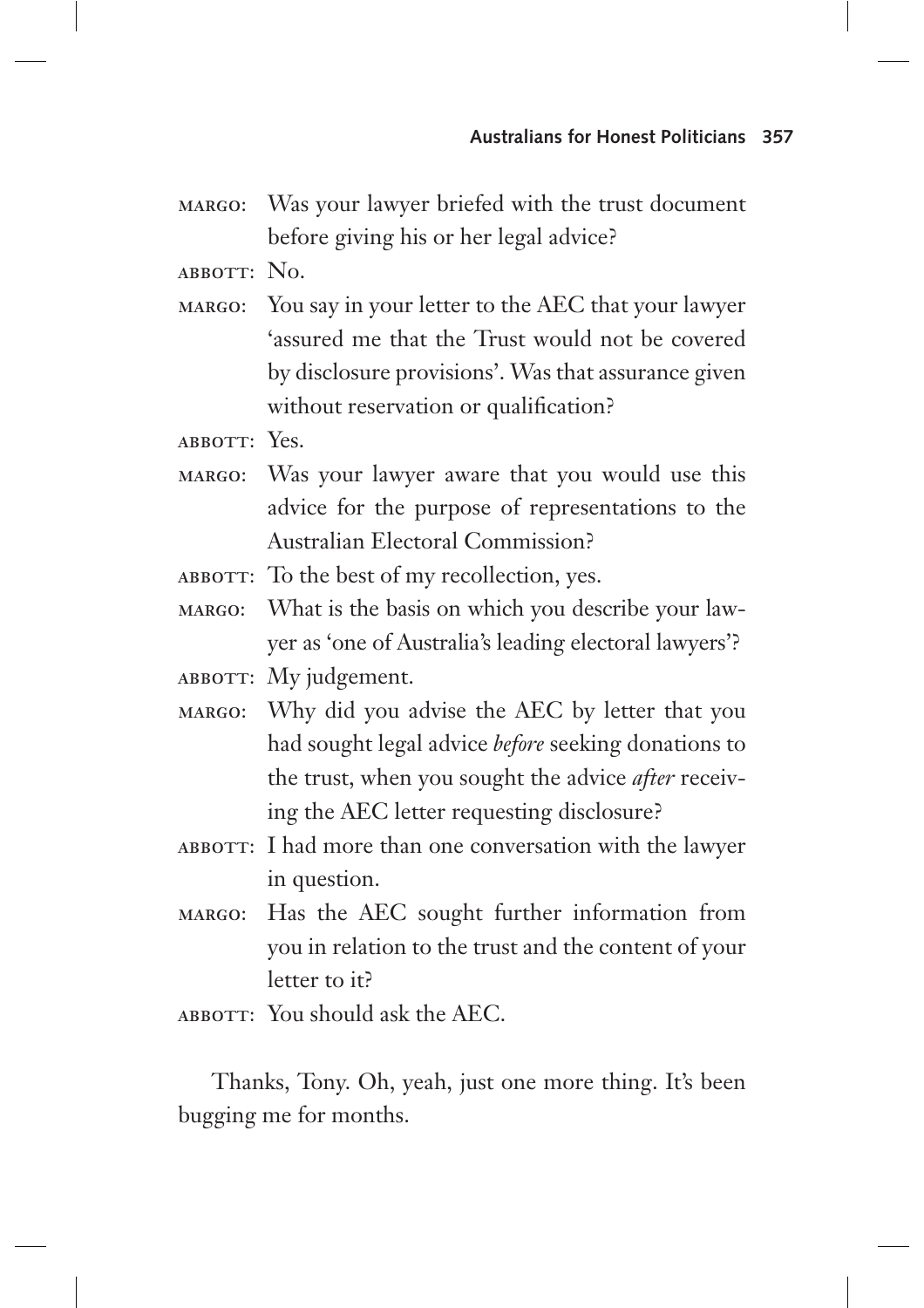margo: How did the [Australians for Honest Politics] trust get its name?

ABBOTT: I chose it.

In his letter to the AEC Abbott had said that 'I very much doubt whether the framers of the Electoral Act would have wished to discourage those seeking to test and strengthen the electoral law.'

Yet while reporting this story I learnt that Abbott's own government has done precisely that for years, starving the people's watchdog of the funds to do its job on donation disclosure and thus intimidating it out of doing its job. This suits both Liberal and Labor, helping them avoid party politics interfering with their mutual donor 'sins', and such has been its progressive atrophy that the AEC now plays along. Even if the Big Parties are caught not disclosing – overwhelmingly by chance – the AEC never prosecutes.

There's also the question of leadership. Throughout the Abbott controversy Commissioner Andy Becker refused all interview requests. Neither the way Becker was appointed nor his career so far inspires much 'confidence in our electoral process'. Becker was a political appointment: Howard's Cabinet overruled the selection committee's view that he was unsuitable to be assistant commissioner in 1997, and again when it did not recommend him for the top spot in 2002.

Two months after Becker got the top job the AEC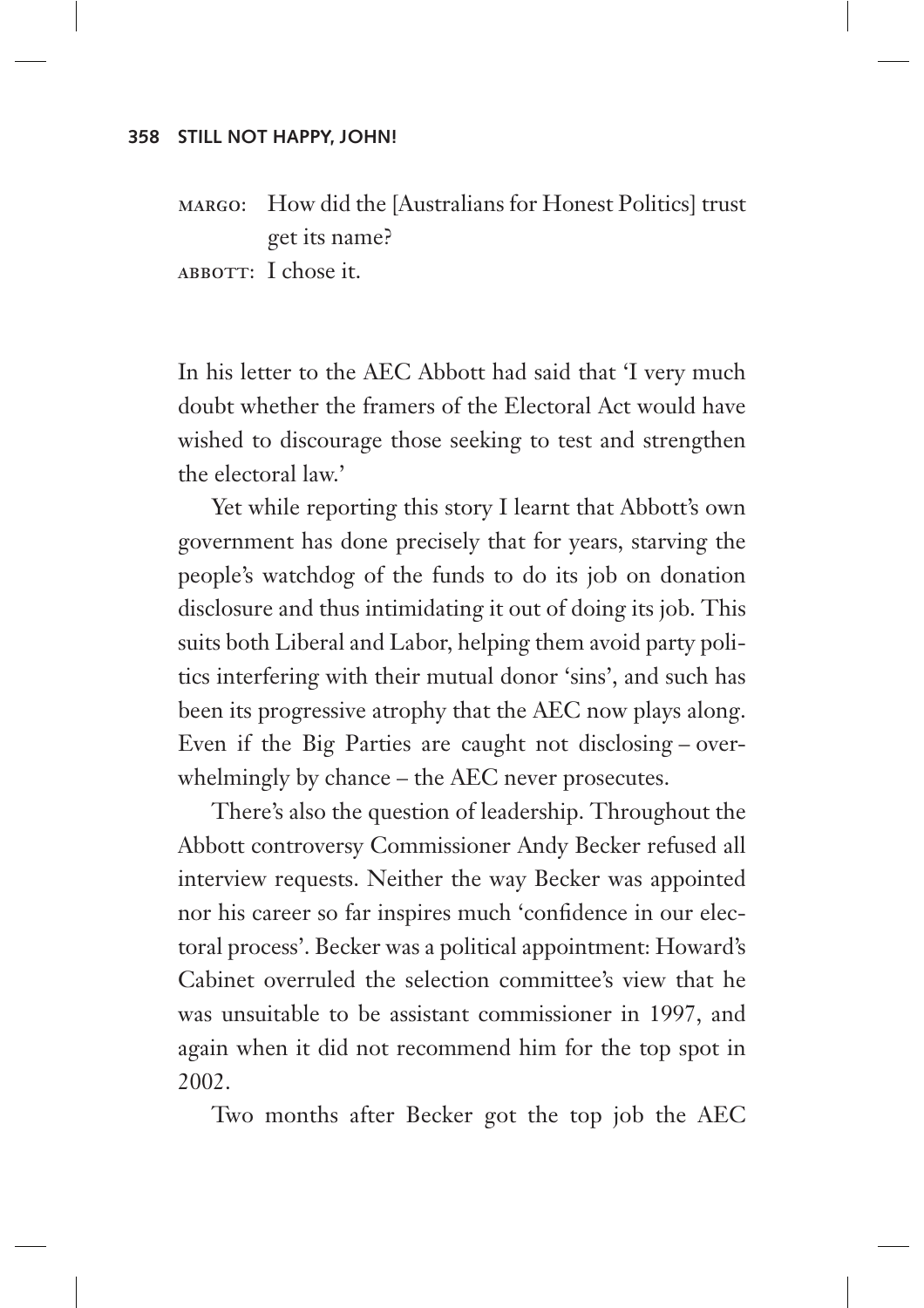admitted that he had agreed to supply our 8 million electoral roll names, complete with our birth dates and gender, to the Australian Taxation Office – so that John Howard could send us all a personalised covering letter with ATO information about the GST. Becker misled Senate Estimates on his knowledge of what would be sent to voters and had to correct the record twice. Privacy Commissioner Malcolm Crompton found that Becker was in breach of his legal duty not to hand over our private information without our permission.

Business as usual from top-level bureaucrats in John Howard's 'frank and fearless' public service.

There are, however, early signs that the AHPT fiasco has had some cleansing effects. At Senate Estimates in February 2004 the AEC announced a change in policy – it will now publish its decisions on disclosure and the reasons for them on a new web page to 'provide the client service people are looking for'. It's also investigating six organisations 'fronting' donations to the National Party, which the last returns revealed were all on the same floor of the same Sydney building.

One factor may be the increased media scrutiny the AHPT has inspired. Politicians are less inclined to 'heavy' statutory bodies when they know the country is paying attention. If we want the AEC to watch the politicians effectively for us, then perhaps we – and especially the media – must watch the watchdog in return.

But there's a long way to go before the original intent of the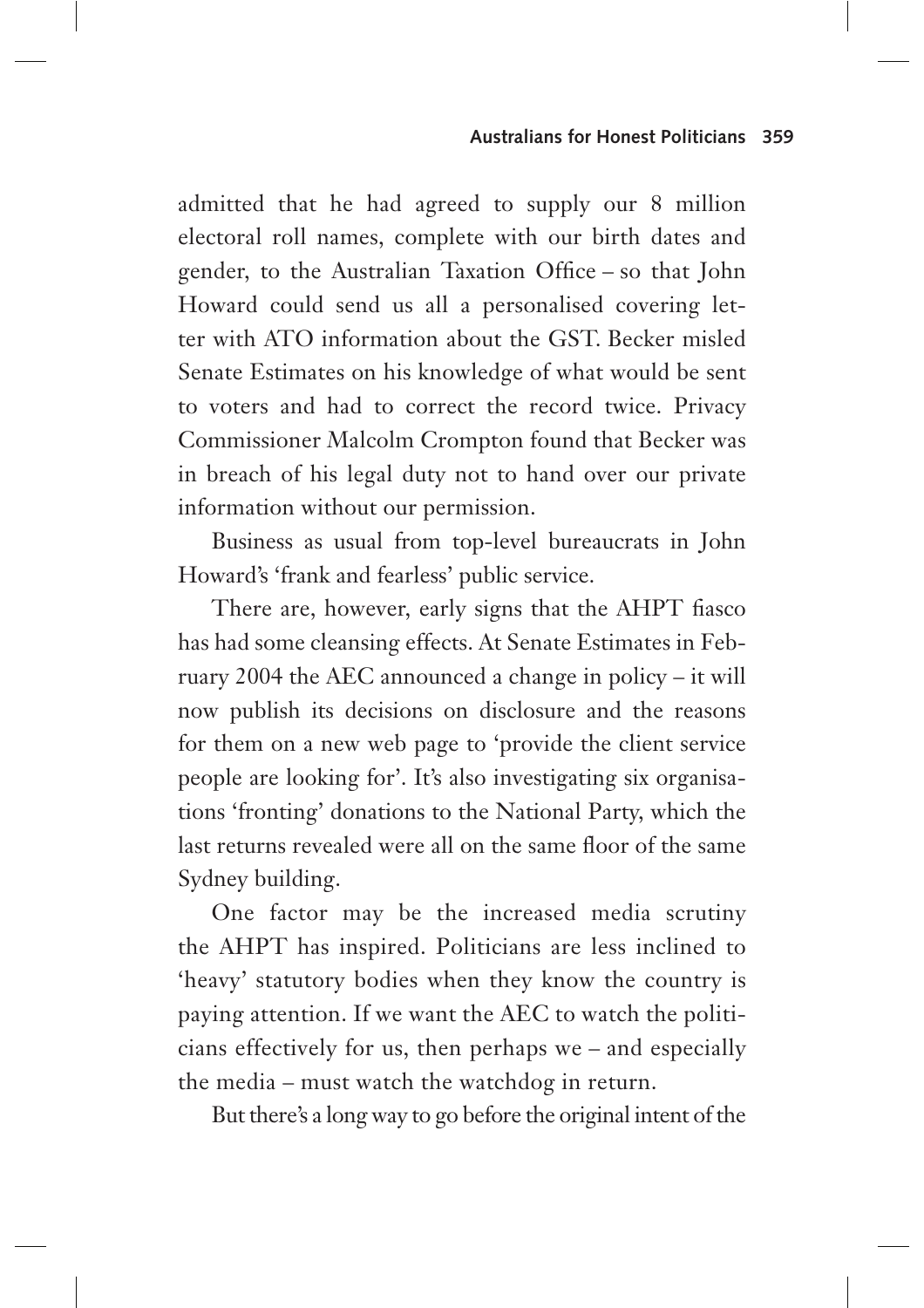1983 legislation is realised. Fifty-one AEC recommendations to tighten disclosure laws remain unheeded, while as far back as 2000 the AEC had told a parliamentary committee examining root and branch reform that disclosure laws were a farce because 'full disclosure can be legally avoided'. That committee lapsed at the 2001 election and John Howard did not revive it. (The Senate did so in the wake of the AHPT scandal.)

Howard and Tony Abbott believe in a certain kind of politics for those parties that have the power and money to do whatever it takes to avoid our electoral laws, and another kind of politics for the battling ones that can't.

Soon after Pauline Hanson was sent to jail, I wrote a Webdiary piece called 'Mother of the Nation in Jail, It's Father in Charge':

'The big brand names of politics and the big media – with all their considerable assets – worked tirelessly to silence the scream of the Hanson disfranchised. I wrote in my book about [Hanson's] 1998 election campaign that Australia had been lucky that our brand of far-right nationalist politics had been amateur, unresourced, and too-quickly put together by carpetbaggers like David Oldfield and David Ettridge. What if a professional had captured the masses' imagination – where would Australia be now?

Now we know. A professional has stepped in. His name is John Howard.'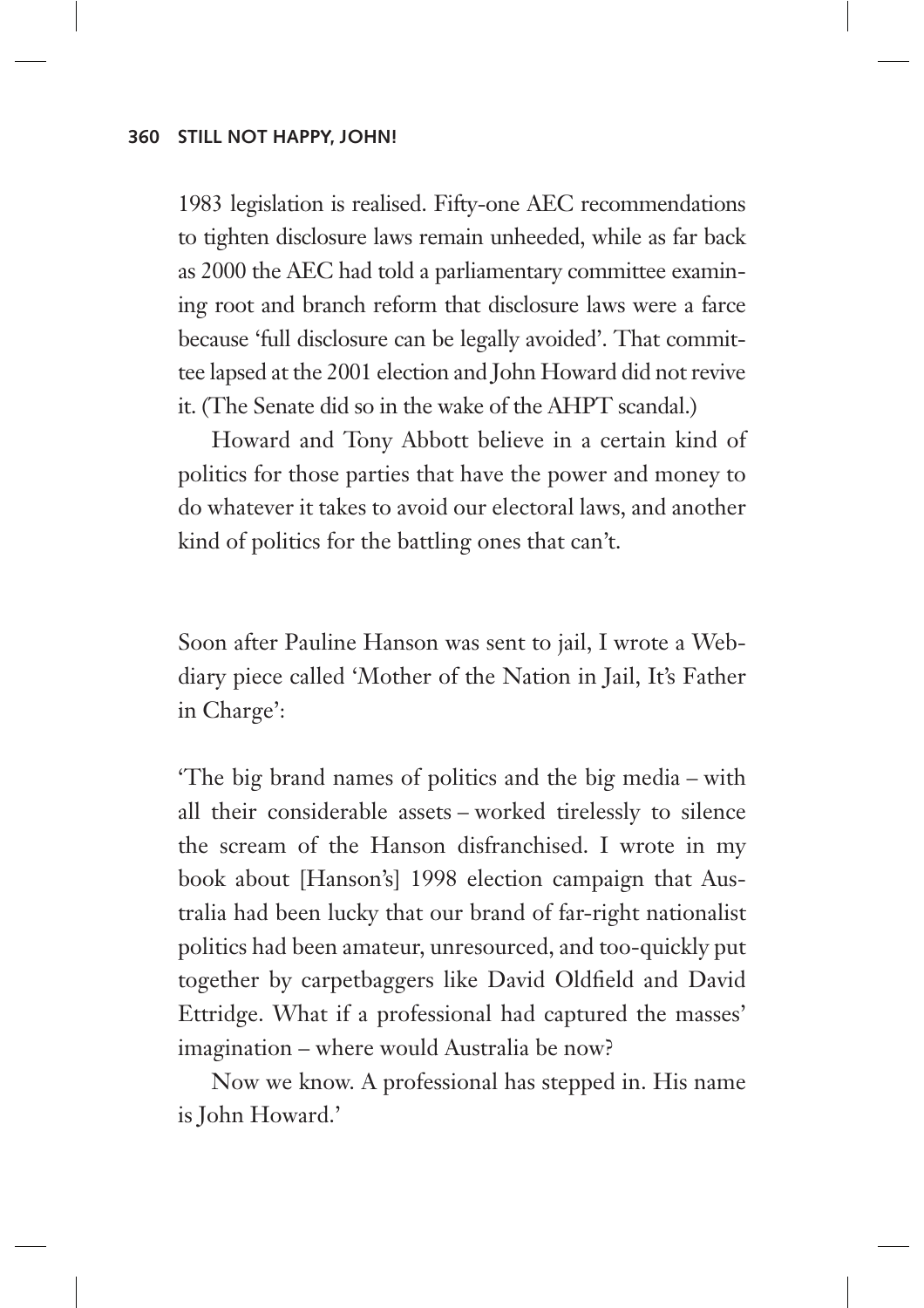The 'anti-democratic' threat posed by Pauline Hanson inspired seven years of bitter division among those who, like Pauline, the battling Marrickville refugee activist, and her sister, the single mum who could get no help for her addicted son, should have been natural allies. As we all bickered the real enemy savaged Australia's fair go, while stoking our resentments of outsiders to stop us looking closely at who was really causing our pain, anxiety and fear of what lay ahead.

Today, to gaze back upon 1996 from Howard's post-GST, post-*Tampa*, post-Bali Australia – with its dog-eat-dog economics, its contempt for non-economic UN covenants on the environment and for international law, its destruction of our hard-earnt global reputation in human rights and its normalisation of intolerance and mistrust – is to wonder, almost nostalgically, what it was about the redhead from Ipswich we could ever have been so scared of.

On 20 January 2004, just a few days after she'd announced her retirement from politics for good, Pauline Hanson sang a duet version of 'I am Australian' in Tamworth's Oasis pub. Singing along beside her was 10-year-old Indigenous schoolgirl Nellie Dargan, who had opened up her heart to write to the woman who'd once declared that, while an MP, she would happily represent everyone in her electorate except Aborigines and Torres Strait Islanders.

Nellie had written 'I know you will get lots of mail. My mum has been in jail, too.'

After they'd celebrated our way of life together in song,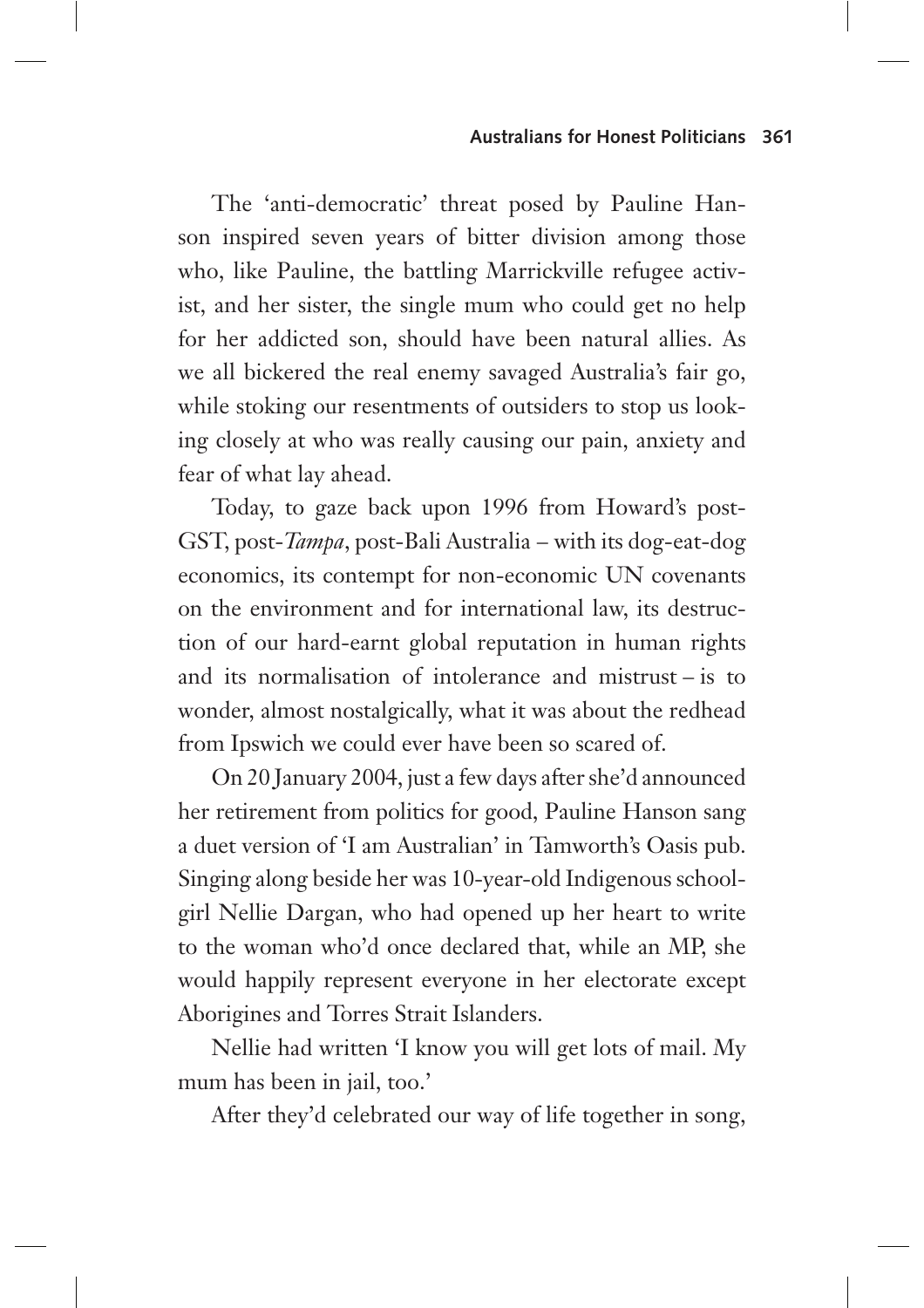Hanson hugged the child and said, 'I'm so very proud to be able to stand beside Nellie, who I think is a precious, darling child who has a big future in country music.'

Unyielding progressives might call that a belated, chastened and much-needed public apology. Unyielding conservatives might call it practical reconciliation in action. But, like so many of us now, I'm tired of the old arguments and the exhausting divisions, and prefer to call it something optimistic and forward looking.

Australian. Honest. Not politics. Hopeful.

**Postscript (2004):** the quest to reveal the ten remaining mystery donors goes on. I finished this chapter while the AEC dragged its feet on my Freedom of Information request for material on Abbott's Australians for Honest Politics Trust. The legislative deadline for handing over the documents passed, and then two extensions the AEC itself specified. The Commission gave no explanation for the delays. Finally it released some documents, including an extraordinary email from the decision-maker Brad Edgman in 2003, after I lodged an FoI request for documents on my FoI request! Even later the AEC finally released the trust deed. The witness to the signature was blanked out and the last two pages, including what looks like a receipt for stamp duty, were illegible. The AEC did not even ask for legible copies to be sent before letting Abbott off the disclosure hook. It then told Senate Estimates it sought legal advice before releasing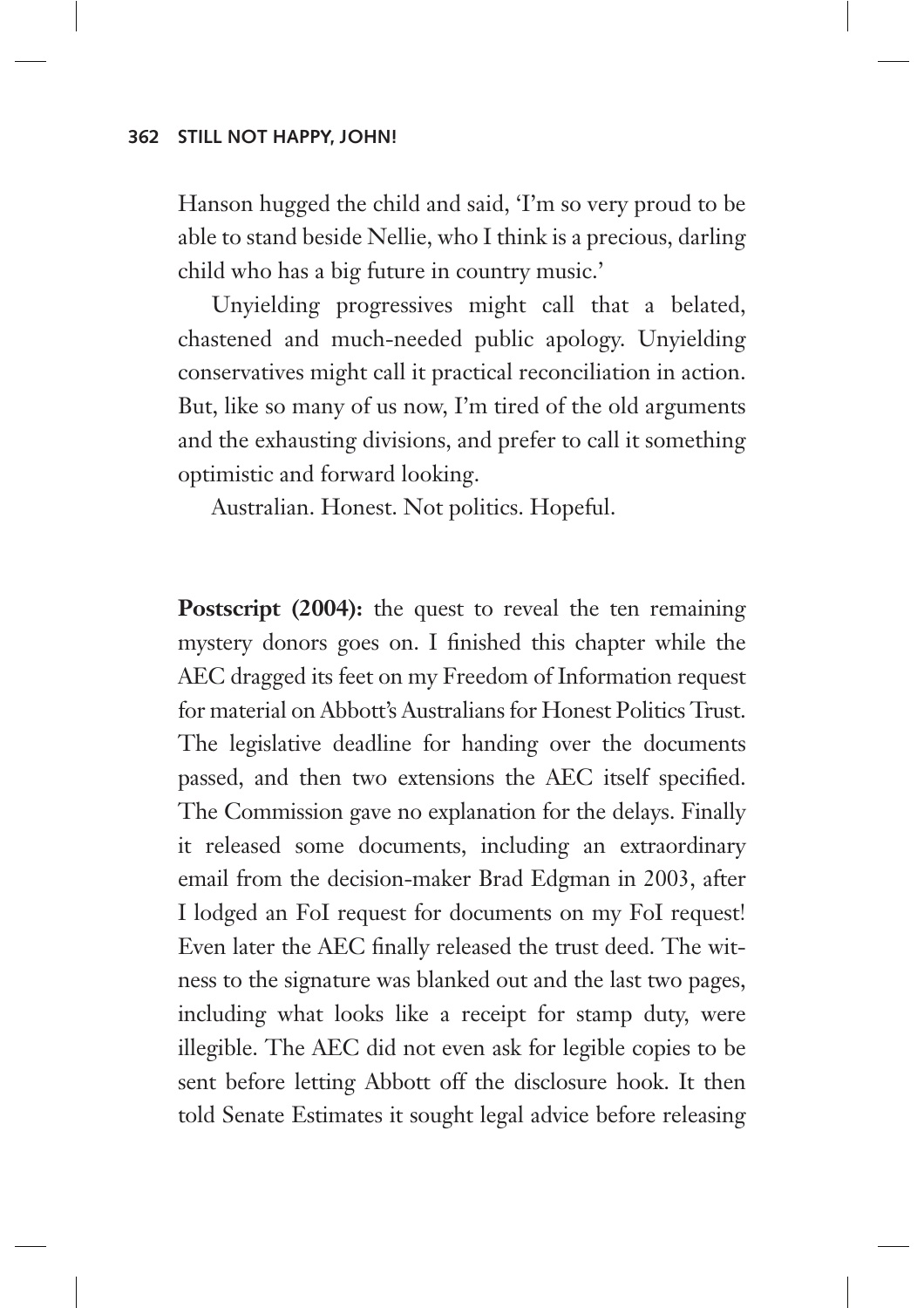relevant documents – something it failed to do when exempting Abbott from disclosing his donors to the Australian people. The AEC's actions remain at odds with its charter.

Edgman sent the damning email to Brien Hallett and the AEC's executive group on 26 August 2003 after journalists asked why the AEC had run dead on the AHPT:

'The letter Abbott is talking about [exempting him from disclosure] was signed by me. Back in FAD [the AEC's Funding and Disclosure Branch] in 1999 we considered whether his trust might be an associated entity. The bottomline conclusion was that, on the scant information available at the time, it couldn't be concluded to be such . . .

The basis of this conclusion, as Brien [Hallett] and I discussed earlier this afternoon, was that the trust's operations were aimed at causing a political party harm rather than to benefit any particular party/ies. In other words, it does not meet the Act's definition of associated entity. This is no real surprise, as the provision was introduced to cover front organisations that were being used to launder party donations and transactions (ie "benefits") . . .'

You can only wonder what form Edgman's 'considered' attention took, as there is absolutely nothing in the AEC's file in 1998 or 1999 evidencing any consideration at all. No memo, no email, no file note, no record of discussion – nothing came to light after my FoI request. And why did it take the AEC eight months to reply to Abbott's letter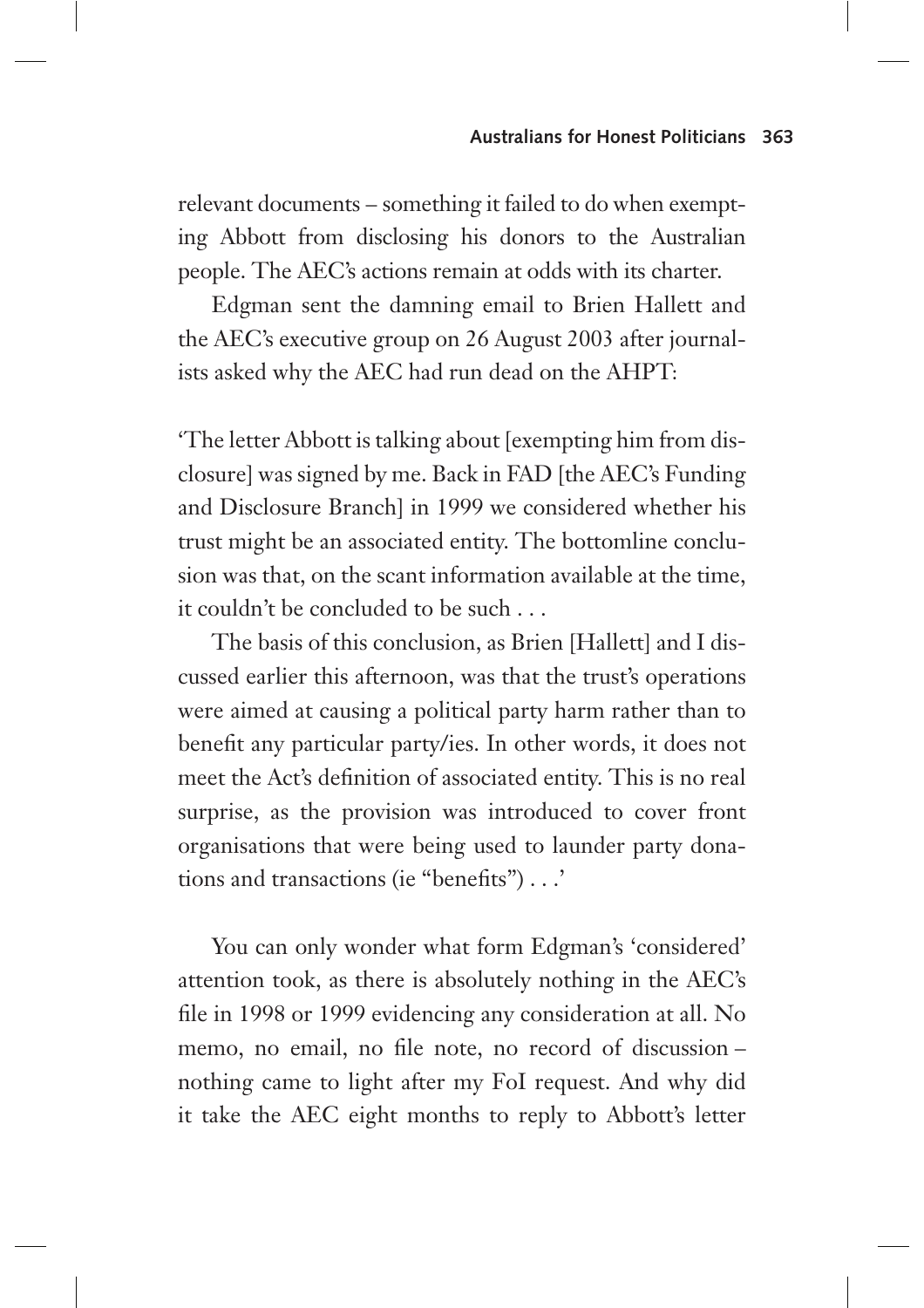seeking exemption from disclosure? Yet another 'unfortunate oversight', according to Edgman in another email.

The AEC has extensive powers to get the information it needs to make an informed decision. It did not do so, and reached its decision on the basis of 'scant information'. Why?

Edgman's reasoning is logically as well as legally untenable. To say a group dedicated to destroying one party can't be doing it to benefit another – in this case the Liberal Party – is ludicrous.

Electoral law expert Joo-Cheong Tham said of Edgman's decision:

'Disturbingly, the email indicates that the AEC's 1999 conclusion was made without adequate information. Further, it suggests that no serious attempt was made to obtain such information. More generally, it reveals an artificially narrow approach to the "associated entity" provisions that risks hollowing out these provisions. With such an approach, front organisations engaged in negative campaigning would, for example, fall outside the definition of "associated entity".'

Edgman's email of 26 August 2003 also shows that Hallett misled me on 1 September 2003 when he said he did not know why the AEC had let Abbott off in 1999.

And other documents show that at the same time the AEC was refusing to release its 1998–99 exchange of letters with Abbott to the Australian people it was charged with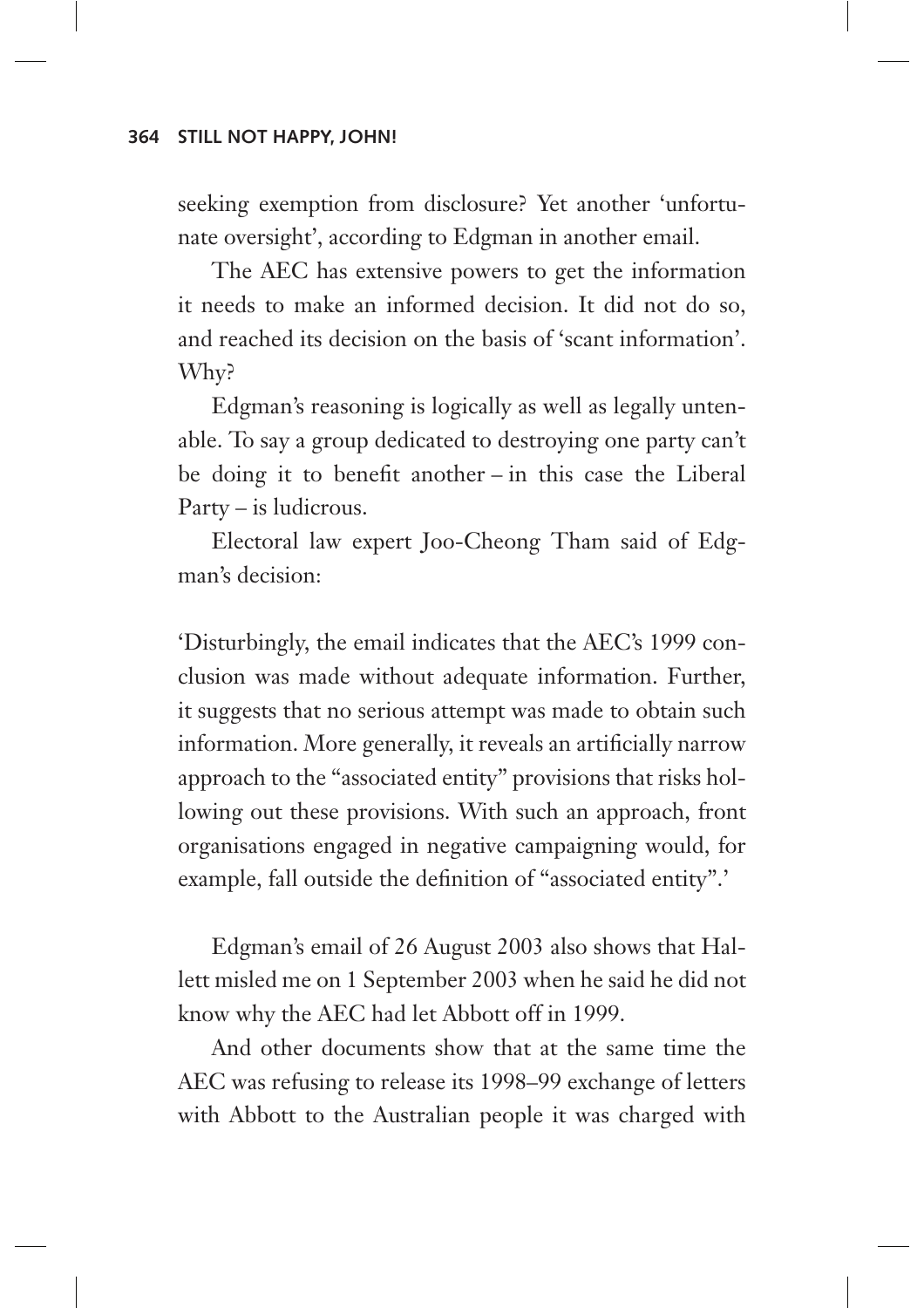serving, it jumped to attention when Abbott – the alleged law breaker – asked for copies at the height of the scandal. The AEC delivered them on the same day.

We're talking dereliction of duty by the AEC, followed by a sustained and determined cover-up. Howard has presided over the collapse of the AEC as a credible watchdog of democracy, at least when it comes to political donations. A root and branch overhaul is urgently required.

**Postscript (2007):** my prediction that Abbott was lying yet again when he told the public that he 'will be happy to disclose the donors' if the AEC asked him to proved correct. Sid Maher reported in the *Australian* on 30 December 2004 that legal advice in April 2004 to the AEC, obtained under FoI laws, said there was enough evidence to order Abbott to produce the trust's financial records, which would disclose its donors. The AEC ordered Abbott to disclose the next month. On 8 June Abbott asked the AEC to overturn the order because it was 'unreasonable'. Even if the AEC was right legally, it was unfair to force him to reveal his donors six years after the event, he wrote. In other words, forget your duty to the people and do me a favour, okay? The AEC duly 'set aside the decision to issue the notice'. It gave the public no reason why and closed the file. It also closed the file on Abbott's financial dealings with Terry Sharples, overriding legal advice given to it and obtained by Mark Davis of the *Australian Financial Review*.